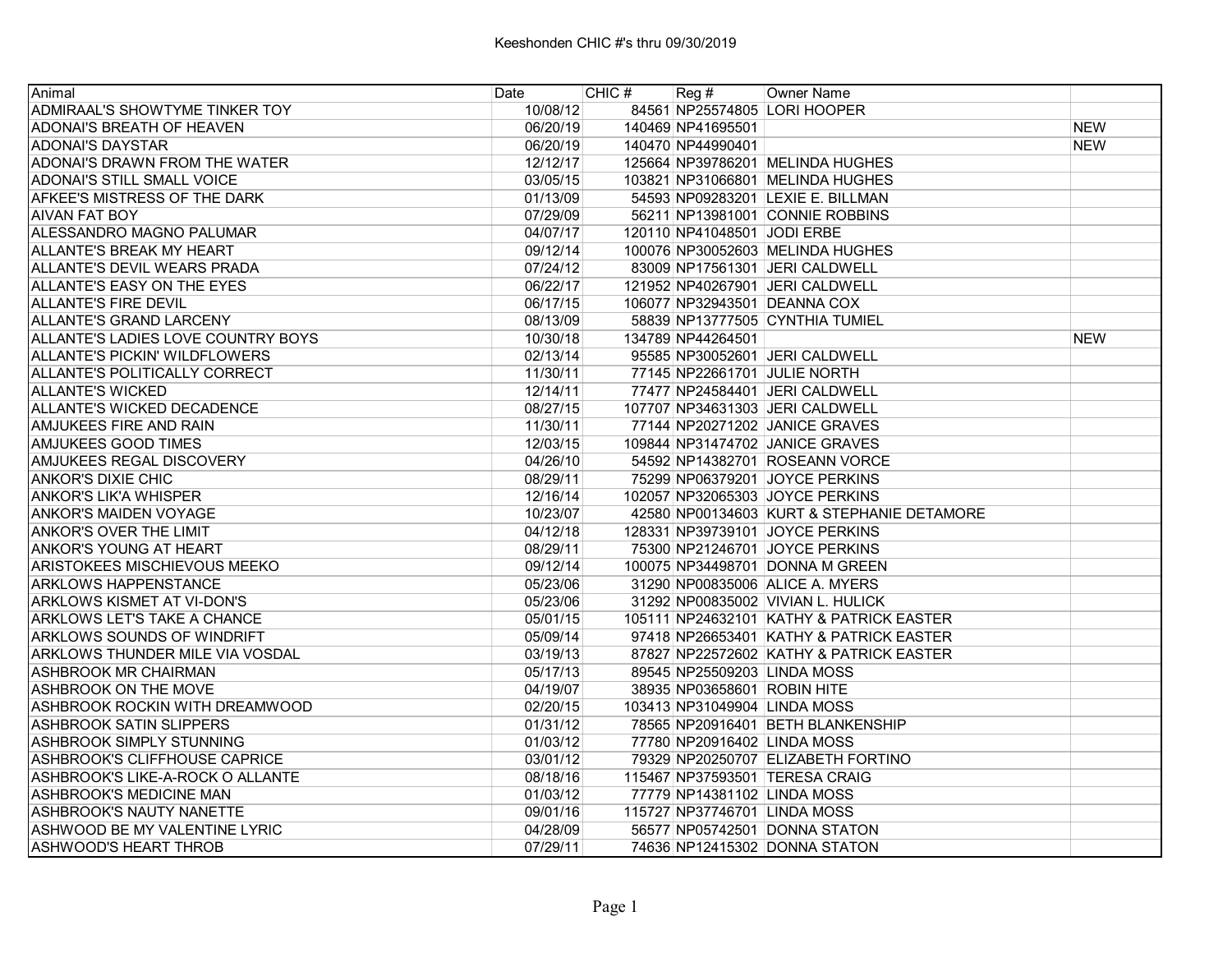| Animal                                          | Date     | CHIC # | Reg #             | <b>Owner Name</b>                         |               |
|-------------------------------------------------|----------|--------|-------------------|-------------------------------------------|---------------|
| ASHWOOD'S HEARTBREAKER                          | 12/18/08 |        |                   | 54300 NP12415301 DONNA STATON             |               |
| <b>ASTARZ DEFYING GRAVITY</b>                   | 03/26/14 |        |                   | 96393 NP31015403 KELLIE SIEKIERSKI        |               |
| <b>ASTARZ DREAM OUT LOUD</b>                    | 05/28/15 |        |                   | 105758 NP33120505 DONNA STEKLI            |               |
| IASTARZ GOLD DIGGER                             | 03/05/07 |        |                   | 37183 NP08873705 DONNA STEKLI             |               |
| <b>ASTARZ HEART OF GOLD</b>                     | 05/10/10 |        |                   | 47784 NP08873703 DONELLE & MICHAEL DERMER |               |
| ASTARZ LORD OF THE RINGS                        | 08/09/18 |        |                   | 132639 NP31015406 DENISE SHARP            |               |
| <b>ASTARZ MAKING A SPLASH</b>                   | 12/21/17 |        |                   | 125920 NP39510901 DONNA STEKLI            |               |
| ASTARZ ONCE UPON A TIME                         | 06/21/10 |        |                   | 62134 NP14482702 DONNA STEKLI             |               |
| <b>ASTARZ PURE IMAGINATION</b>                  | 12/04/12 |        |                   | 85814 NP20722506 DONNA STEKLI             |               |
| ASTARZ THE BEST IS YET TO COME                  | 11/15/11 |        |                   | 63210 NP17414305 VICKIE L. LOUIE          |               |
| ASTARZ THROUGH THE LOOKING GLASS                | 12/18/13 |        |                   | 94427 NP27045002 DONNA STEKLI             |               |
| <b>ATHENA BEAUTIFUL BEA</b>                     | 03/24/16 |        |                   | 112164 NP33639601 JENNIFER STURGEON       |               |
| <b>ATHENA HORNBLOWER GABRIEL</b>                | 06/21/10 |        |                   | 57187 NP16608707 DOROTHY S. WEEKS         |               |
| IATHENA HYPNOTIC                                | 07/18/19 |        | 141303 NP40105501 |                                           | <b>NEW</b>    |
| IATHENA JUST LIKE THAT                          | 09/21/17 |        |                   | 123824 NP38537701 JENNIFER STURGEON       |               |
| <b>ATHENA KJ KNOCKOUT</b>                       | 10/07/09 |        |                   | 59803 NP10478902 KRISTEN DOWD             |               |
| <b>ATHENA MA CHERIE CHEZ PERIKEES</b>           | 07/26/07 |        |                   | 40670 NP08951712 VICKIE L. LOUIE          |               |
| ATHENA OLIVE YOU                                | 09/05/14 |        |                   | 99888 NP31189802 JENNIFER STURGEON        |               |
| <b>B MI GEE GEE GIORI</b>                       | 06/29/09 |        |                   | 43427 NP05259605 IRENE MUNSON             |               |
| <b>B MI HAWK</b>                                | 08/25/10 |        |                   | 67522 NP15772302 IRENE MUNSON             |               |
| <b>B MI HER HIGHNESS HEXABA</b>                 | 08/25/10 |        |                   | 67523 NP15772303 IRENE MUNSON             |               |
| <b>B MI IRRIDESCENT IRIS</b>                    | 05/16/11 |        |                   | 67521 NP19016202 IRENE MUNSON             |               |
| IB MI KATHERINE KEWPIE                          | 04/18/14 |        |                   | 96957 NP27962101 IRENE MUNSON             |               |
| IB MI KJ HEAD HONCHO                            | 05/21/09 |        |                   | 55739 NP15772301 KRISTEN DOWD             |               |
| <b>B MI LORD LOWELL</b>                         | 04/05/13 |        |                   | 88504 NP27931502 IRENE MUNSON             |               |
| <b>B MI MANY MAGICAL MOMENTS</b>                | 04/06/17 |        |                   | 100413 NP30744402 IRENE MUNSON            |               |
| <b>B MI MYSTIC MIDNIGHT MAGIC</b>               | 09/18/14 |        |                   | 100230 NP30744401 IRENE MUNSON            |               |
| IB MI NAA NAA NATASHA                           | 04/07/16 |        |                   | 110762 NP33274902 IRENE MUNSON            |               |
| IB MI NAA NAA NATASHA                           | 05/24/19 |        | 110762 NP33274902 |                                           | <b>UPDATE</b> |
| <b>B MI OPAL</b>                                | 09/08/16 |        |                   | 115838 NP37355002 IRENE MUNSON            |               |
| B MI QUINTESSENTIAL QUEST                       | 08/29/19 |        | 142414 NP45951201 |                                           | <b>NEW</b>    |
| <b>BARKEE ALL THAT AND MORE</b>                 | 03/02/17 |        |                   | 119385 NP34316402 ELISA BROWNING          |               |
| <b>BARKEE GOES FOR 2 IV SHORELINE</b>           | 07/29/11 |        |                   | 74638 NP12291202 DELAENA BUNDSEN          |               |
| <b>BARKEE'S NOTHING TO WINE ABOUT - SANGRIA</b> | 08/01/19 |        | 141667 NP46597803 |                                           | <b>NEW</b>    |
| BARKEE'S PLAY IT AGAIN SAMBA                    | 01/18/18 |        |                   | 126424 NP39341501 BETSY WINANS            |               |
| BARONWOOD DEBONAIR                              | 03/19/13 |        |                   | 87826 NP27018703 CHRIS PAWLENTY           |               |
| <b>BARONWOOD INFINITY AND BEYOND</b>            | 05/01/15 |        |                   | 67520 NP19897603 KELLI DENTON             |               |
| <b>BEAUKEES DONTCALLME NYMPHADORA</b>           | 05/11/17 |        | 120970 CC635178   | <b>CHANTALLE CARROLL</b>                  |               |
| <b>BEAUKEES ESPRESSOSHOTCINNAKEES</b>           | 07/03/19 |        | 140854 EA690190   |                                           | <b>NEW</b>    |
| <b>BEAUKEES FIRST FULL MOON</b>                 | 09/07/17 |        | 123519 CC635179   | <b>CHANTALLE CARROLL</b>                  |               |
| <b>BEAUKEES HOLLY BERRY</b>                     | 09/12/14 |        | 100078 YY451388   | <b>CHANTALLE CARROLL</b>                  |               |
| BELLAKEES CAUZ'N A COMMOTION                    | 02/07/12 |        |                   | 78790 NP13342604 LYNNETTE LOSACCO         |               |
| BELLAKEES DESERT RIDER AT MATHUIN               | 11/25/15 |        |                   | 109684 NP34698101 LYNNETTE LOSACCO        |               |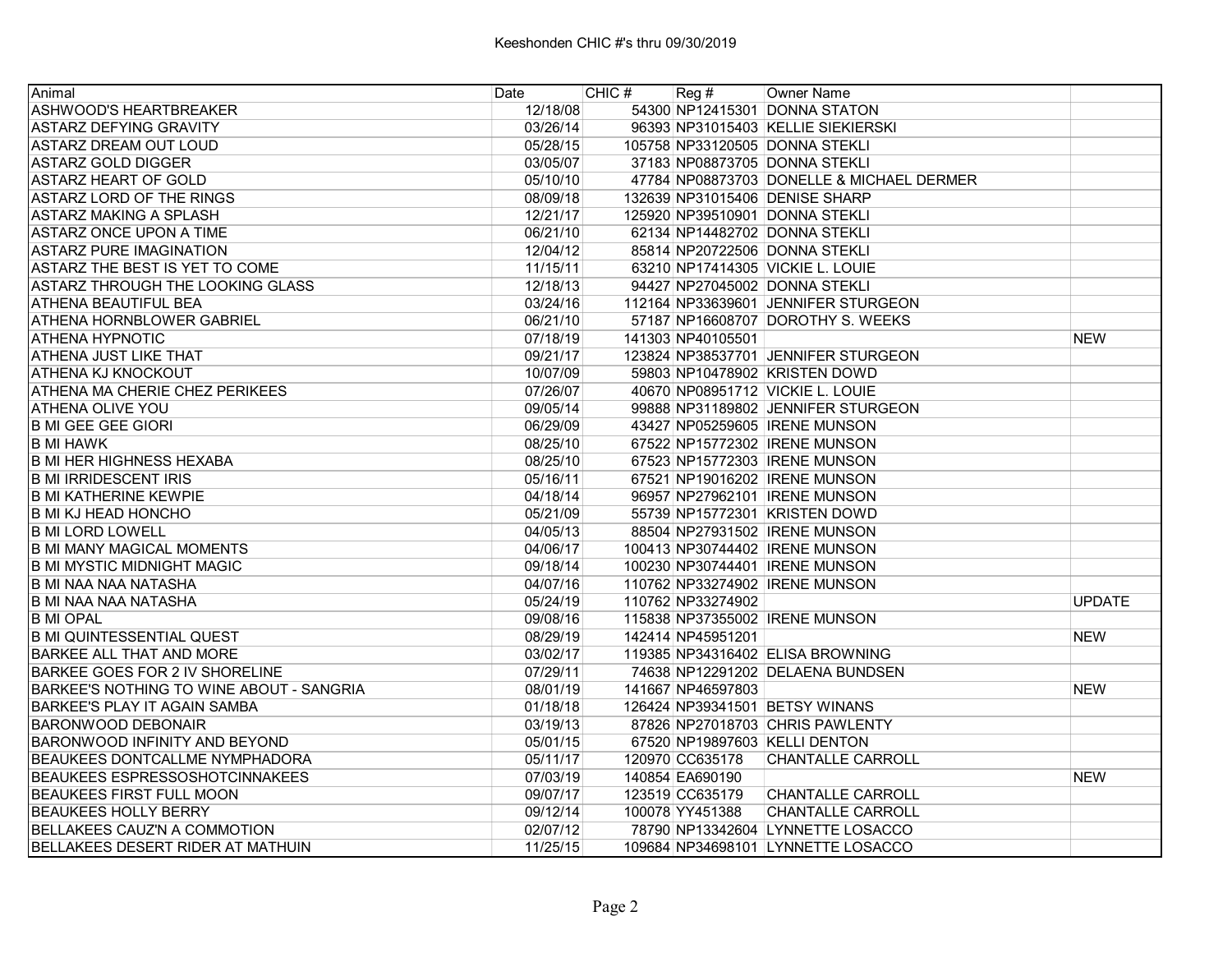| Animal                                              | Date     | CHIC# | $\text{Reg }#$               | Owner Name                                  |               |
|-----------------------------------------------------|----------|-------|------------------------------|---------------------------------------------|---------------|
| <b>BELLAKEES DESERT SKY</b>                         | 11/25/15 |       |                              | 109685 NP34698104 LYNNETTE LOSACCO          |               |
| BELLAKEES ENCHANTED OF DRYRIVER                     | 12/12/11 |       |                              | 77315 NP21342104 MARLENE GREEN              |               |
| BELLAKEES N DRYRIVER DONE DID IT                    | 02/23/17 |       |                              | 119247 NP38152201 LYNETTE LOSACCO           |               |
| <b>BIJZONDERE TRIBUTE TO SEAWIND</b>                | 06/17/15 |       |                              | 106076 WJ299227 SHARON COOLEN               |               |
| <b>BONDEN'S RED FERRARI</b>                         | 05/29/18 |       |                              | 129440 DC644250 DIANNE BRADLEY              |               |
| BONNYVALE BARONWOOD'S TRULY IRRESIST'BLE            | 03/24/16 |       |                              | 112166 NP33300402 GENE ANNE NICHOLS         |               |
| <b>BONNYVALE KAROLINA S'THN STYLE</b>               | 09/17/09 |       |                              | 59567 NP15958402 DARLENE BOSCH              |               |
| IBONNYVALES KAROLINA CLASSIC                        | 05/10/10 |       |                              | 64388 NP15958403 DARLENE BOSCH              |               |
| BONNYVALE'S PAPERBACK WRITER BY WOLFERS FOR TRUMPET | 10/22/15 |       |                              | 78304 NP24682601 BETH BLANKENSHIP           |               |
| <b>BONNYVALE'S PICTURE OF WOLFERS</b>               | 09/03/08 |       |                              | 52550 NP10255702 DARLENE BOSCH              |               |
| <b>BONNYVALES SIMPLY AMAZING</b>                    | 09/11/13 |       |                              | 92155 NP27018702 DONNA SMITH                |               |
| BONNYVALES S'MPLY IRRESIST'BLE                      | 08/15/07 |       |                              | 41423 NP03347101 DENNIS LEHOUILLIER         |               |
| BONOVOX SILVER LINING OF DARKENWALD                 | 10/05/17 |       |                              | 124133 NP37095804 SUZETTE LEFEBVRE          |               |
| <b>BREVON'S BODACIOUS</b>                           | 05/23/06 |       |                              | 31275 NM75654911 BEVERLY BONNIE/BRENDA BELL |               |
| C' KEEPER'S ZIG-ZAG-STOP                            | 09/30/11 |       |                              | 75811 NP14402802 JOYCE PERKINS              |               |
| CANDYLANE'S IKON RADIANT EDITION                    | 03/16/10 |       |                              | 63209 NP18978605 KATHI FLEISCHER            |               |
| CARA WOODHILL UNLIMITED CREDIT                      | 10/01/15 |       |                              | 63536 NP18304005 HEATHER MYERS              |               |
| CASCADIA E Z MONEY                                  | 01/27/11 |       |                              | 70498 NP13777501 JUDI A. JAMES              |               |
| CASCADIA PLAYING CHARADES AT SHAMROCK               | 01/04/13 |       |                              | 86245 NP27031902 TERESA COOK                |               |
| <b>CEDARHILLS DRACULA BELLA</b>                     | 10/03/13 |       |                              | 92656 NP29958201 TERESA COOK                |               |
| CEDARHILLS FIRST HARVEST-QUINCY                     | 04/03/15 |       |                              | 89547 NP28442001 BRADLEY COOK               |               |
| CEDARHILLS GIVER OF DREAMS TO SHAMROCK              | 11/08/13 |       |                              | 93515 NP29958203 SHANNON KELLY              |               |
| CEDARHILLS-SHAMROCK FOREIGN EXCHANGE AT KEEZ        | 07/18/19 |       | 141304 NP46990403            |                                             | <b>NEW</b>    |
| CEDARHILLS-SHAMROCK IT'S ALL ABOUT THE BENJAMINS    | 08/01/19 |       | 141665 NP46990402            |                                             | <b>NEW</b>    |
| CEDARHILLS-SHAMROCK PRIVATE RESERVE-MERLOT          | 04/05/18 |       |                              | 128149 NP42303001 KEVIN & DEBBIE DIAMOND    |               |
| <b>CEDARHILLS-SHAMROCK SABRINA</b>                  | 04/21/16 |       |                              | 112858 NP36181802 TERESA & BRIAN COOK       |               |
| CEDARHILLS-SHAMROCK SOME LIKE IT HOT                | 04/07/17 |       |                              | 120111 NP37954003 NAN BINKLEY               |               |
| CHIC'S ANKOR LIVE YOUR DREAM                        | 12/22/14 |       |                              | 102232 NP32065302 JANE LIVINGSTON           |               |
| CHIC'S ANKOR LIVE YOUR DREAM                        | 04/18/19 |       | 102232 NP32065302            |                                             | <b>UPDATE</b> |
| CHIC'S I KNOW YOU LIE CAUSE YOUR LIPS ARE MOVIN     | 10/11/18 |       | 134230 NP40882601 ROBIN HITE |                                             |               |
| ICHIC'S I KNOW YOU LIE CAUSE YOUR LIPS ARE MOVIN    | 10/11/18 |       | 134230 NP40882601            |                                             | <b>NEW</b>    |
| CHIC'S MAKIN' A MOVE                                | 04/07/10 |       | 63738 NP17709802 ROBIN HITE  |                                             |               |
| CHIC'S PURRSONAL DANCER                             | 05/25/16 |       | 113582 NP35263901 ROBIN HITE |                                             |               |
| CHINOOKEES PRINCESS BELLE                           | 01/07/16 |       |                              | 110535 AN516347 DANIELLE TRAVERS            |               |
| CINDERLAD DARCROFT THE BOYS ARE BACK IN TOWN        | 09/11/13 |       |                              | 92156 NP29166202 DORIS MEADOWCROFT          |               |
| CLIFFHOUSE'S CELTIC LILY O'MANAM AT WHIRLWIND       | 03/26/14 |       |                              | 96392 NP29003709 JULIE JACOB                |               |
| <b>CLINGMEY KEESHOND GARDEN'S KAYAH</b>             | 12/12/11 |       |                              | 77312 NP23897402 CYNTHIA CLINGERMAN         |               |
| ICLINGMEY'S HOME GROWN HONEY                        | 10/26/17 |       |                              | 124560 NP39835501 CYNDI CLINGERMAN          |               |
| CLINGMEY'S KEESHOND GARDEN'S KALLI                  | 09/19/12 |       |                              | 84226 NP26619801 CYNTHIA CLINGERMAN         |               |
| <b>CLINGMEY'S LIAR LIAR</b>                         | 10/26/17 |       |                              | 124559 NP38105601 CYNTHIA CLINGERMAN        |               |
| CLINGMEYS STEPPIN ON TOES TOOTSIE                   | 08/01/19 |       | 141664 NP46316201            |                                             | <b>NEW</b>    |
| CLINGMEYS UNDENIABLE EYE KANDY                      | 07/10/14 |       |                              | 98584 NP31592701 CYNTHIA CLINGERMAN         |               |
| COASTER KEES OUTSIDE OF TIME                        | 09/13/18 |       |                              | 133421 NP43052501 PATTI VOYLES              |               |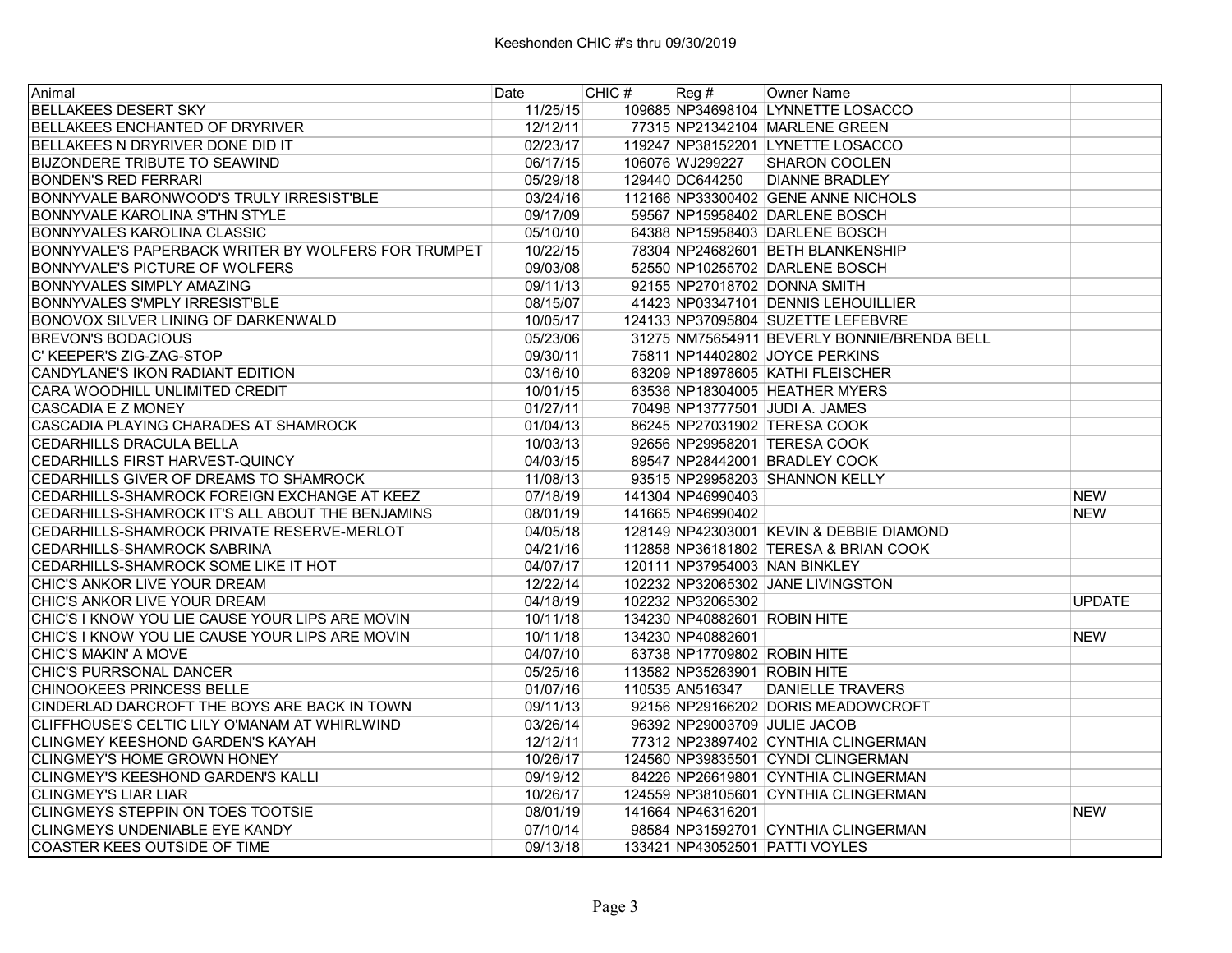| Animal                                           | Date     | CHIC# | Reg#              | Owner Name                                   |               |
|--------------------------------------------------|----------|-------|-------------------|----------------------------------------------|---------------|
| COASTER KEES OVER THE LIMIT                      | 07/23/15 |       |                   | 106956 NP34505102 MICHAEL & DANA MONTAGUE    |               |
| <b>COASTER KEES POUNCE AND BOUNCE</b>            | 04/26/18 |       |                   | 98917 NP30021401 CAROL BLAIR                 |               |
| CONFETTI'S JOKES AND JOLLIES                     | 03/31/16 |       |                   | 112342 NP28918302 WENDI VENABLE              |               |
| CORNERSTONE'S EYES ON THE EASTERN SKY            | 07/26/12 |       |                   | 83011 NP25106701 JEAN & DAVE LEIKER          |               |
| ICORNERSTONE'S HE KNOWS MY NAME                  | 08/10/17 |       |                   | 122963 NP38602401 JEAN LEIKER                |               |
| CORNERSTONE'S LIVE BY FAITH WHIRLWIND            | 02/06/15 |       |                   | 102943 NP32272203 JULIE JACOB                |               |
| CORNERSTONES LOVER OF MY SOUL                    | 07/10/14 |       |                   | 98586 NP32272201 JEAN & DAVE LEIKER          |               |
| CORNERSTONE'S QUIET MY HEART                     | 10/11/18 |       |                   | 134233 NP43231902 JEAN LEIKER                |               |
| CORNERSTONE'S QUIET MY HEART                     | 10/11/18 |       | 134233 NP43231902 |                                              | <b>NEW</b>    |
| CORNEY'S CORNER'S NCIS AGENT EXTRAORDINAIRE      | 10/01/15 |       |                   | 108535 NP33264104 EDNA CORNEY                |               |
| COVENANT DANCE INCOGNITO AT ASHWOOD              | 03/20/12 |       |                   | 79870 NP26096602 DONNA STATON                |               |
| <b>COVENANT'S ANGEL STORM</b>                    | 12/09/10 |       |                   | 69487 NP17976201 GARY W. & DENISE M. PARKER  |               |
| <b>COVENANTS CATALINA DREAM'N</b>                | 10/28/08 |       |                   | 53485 NP10175206 ANITA HOUCHINS              |               |
| <b>COVENANTS I SPY HEAVEN</b>                    | 02/13/09 |       |                   | 55144 NP06419602 ANITA HOUCHINS              |               |
| <b>COVENANTS STARFIRE</b>                        | 06/18/08 |       |                   | 51066 NP10295405 WENDY KURTZ                 |               |
| <b>COVENANTS STORM CAT</b>                       | 09/19/07 |       |                   | 41934 NP10175205 ANITA HOUCHINS              |               |
| ICOVENANTS SURESHOT TO HEAVEN                    | 05/15/08 |       |                   | 47500 NP10295401 SARA ESTENSON               |               |
| COVENANTS VINDICATOR                             | 09/17/09 |       |                   | 59566 NP09404101 DONNA STATON                |               |
| COVENANTS WOLF KEES FIRESTORM                    | 12/20/10 |       |                   | 69838 NP19900405 JEN ROTHER                  |               |
| COXSWAIN I CAN MAKE YOU DANCE                    | 12/18/13 |       |                   | 94426 NP27278502 JEANNINE DEWALD             |               |
| COXSWAIN I CAN MAKE YOU DANCE                    | 11/29/18 |       | 94426 NP27278502  |                                              | <b>UPDATE</b> |
| DAIMLER SECRET OF T'NIGHT                        | 07/18/12 |       |                   | 82908 NP16729501 DIANE & LAURA BENZ          |               |
| DAIMLER SHOW ME THE STREETS OF GOLD              | 09/13/18 |       |                   | 133419 NP29151601 JOY & R. PATRICK CRISLER   |               |
| DAIMLER'S BOOT CUT JEANS                         | 12/29/16 |       |                   | 118170 NP35844604 TERRY & DIANE BENZ         |               |
| DAIMLER'S CAVIAR DREAMS                          | 01/03/11 |       |                   | 39542 NP08924701 TERRY & DIANE BENZ          |               |
| DAIMLER'S GIZMOS 'N GADGETS                      | 08/13/09 |       |                   | 58836 NP10114404 LYNNE ANDERSON              |               |
| DAIMLER'S LOUIS XIII DE REMY MARTIN              | 07/18/12 |       |                   | 82909 NP23567601 TERRY & DIANE BENZ          |               |
| DAIMLER'S LUCK BE A LADY AT INDYKEES             | 09/04/13 |       |                   | 68839 NP20311401 PAMELA L. HILDEBRAND        |               |
| IDAIMLER'S MOONLIGHT MAGIC                       | 07/13/06 |       |                   | 32116 NP01679002 LOIS ALBRIGHT               |               |
| IDAIMLER'S POETIC JUSTICE                        | 07/18/12 |       |                   | 82911 NP25279401 TERRY & DIANE BENZ          |               |
| DAIMLER'S PURPLE PASSION                         | 03/30/17 |       |                   | 92568 NP29151602 JULIE MILLER                |               |
| DAIMLER'S ROCKET'S RED GLARE                     | 06/14/13 |       |                   | 90271 NP20231102 JUDY & STEVE KEHOE          |               |
| DAIMLER'S S' BORROWED, S' BLUE                   | 10/27/08 |       |                   | 43595 NP10114401 TERRY & DIANE BENZ          |               |
| IDAIMLER'S UNDER MY UMBRELLA                     | 04/14/16 |       |                   | 112343 NP35824301 BONNIE HRONEK              |               |
| DARCROFT BORN COUNTRY                            | 12/10/13 |       |                   | 94303 NP30573801 DORIS MEADOWCROFT           |               |
| IDARCROFT LEGEND OF GRINDER'S SWITCH             | 07/27/17 |       |                   | 122695 NP40260001 DORIS MEADOWCROFT          |               |
| DARCROFT LEGEND OF GRINDER'S SWITCH              | 02/21/19 |       | 122695 NP40260001 |                                              | <b>UPDATE</b> |
| DARCROFT NCIS QUEEN OF THE LAB V CORNEY'S CORNER | 06/01/16 |       |                   | 105441 NP33264103 DORIS MEADOWCROFT          |               |
| DARCROFT THE BOYS 'ROUND HERE                    | 08/13/15 |       |                   | 107408 NP35718701 DORIS MEADOWCROFT          |               |
| DARCROFT YOU LIGHT UP MY LIFE                    | 06/27/19 |       | 140669 NP47661801 |                                              | <b>NEW</b>    |
| DARKENWALD ARAGORN                               | 12/18/08 |       |                   | 54299 NP07866004 RON & SUZETTE LEFEBVRE      |               |
| DARKENWALD AURORA AT KARINA'S                    | 10/27/09 |       |                   | 60468 NP07866002 CYNTHIA & SOREN FREDERIKSEN |               |
| DARKENWALD AVALANCHE                             | 08/28/07 |       |                   | 36132 NP07866003 CYNTHIA & SOREN FREDERIKSEN |               |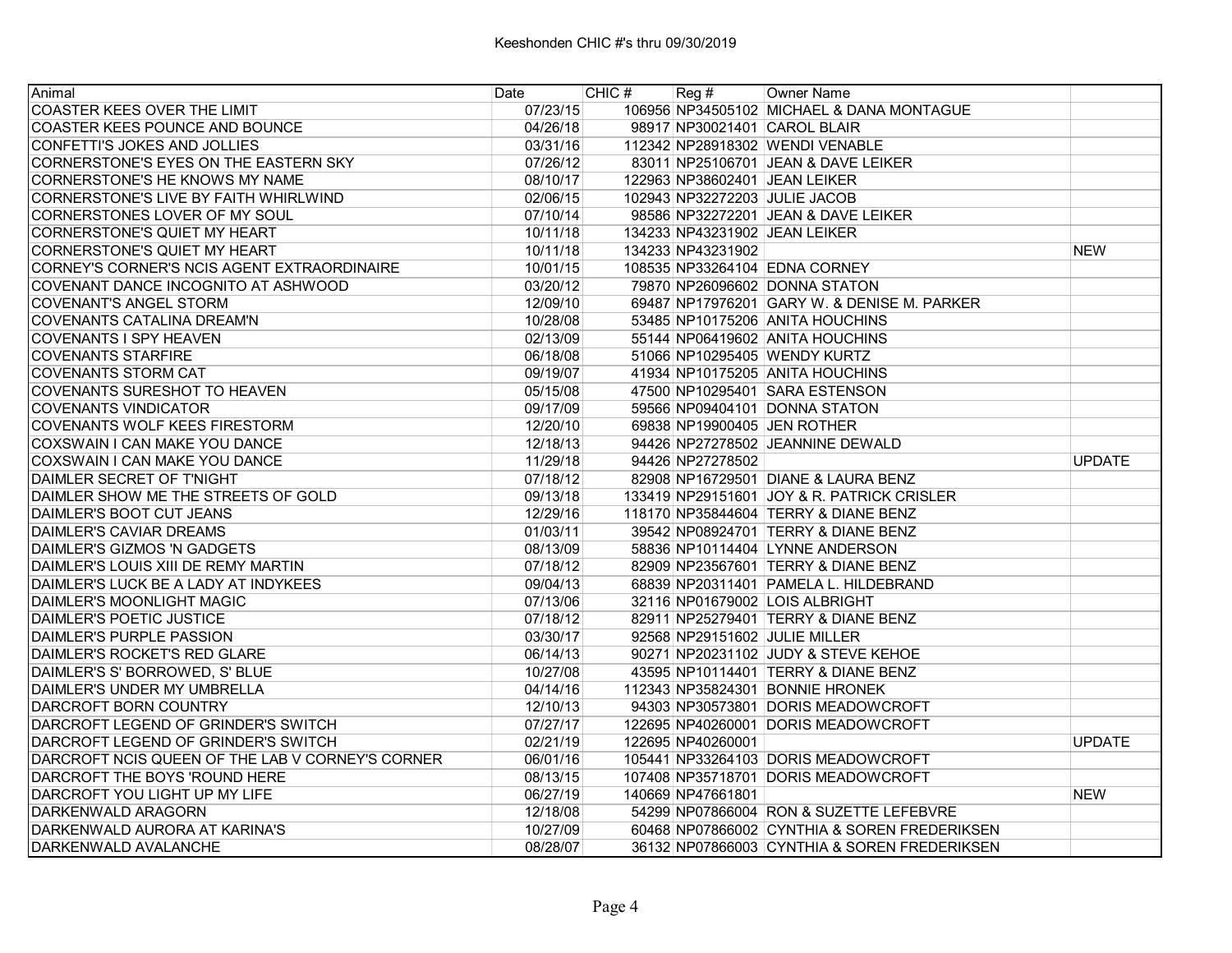| Animal                                            | Date     | CHIC# | $\text{Reg }#$              | Owner Name                                        |               |
|---------------------------------------------------|----------|-------|-----------------------------|---------------------------------------------------|---------------|
| DARKENWALD BLACK ICE                              | 05/16/11 |       |                             | 62723 NP12724901 SUZETTE & RON LEFEBVRE           |               |
| DARKENWALD CAVALIER O'SOUTHCAR                    | 08/29/11 | 75297 |                             | 1094513 LYNNE HEWITT                              |               |
| DARKENWALD CHASE AWAY TH' BLUES                   | 08/21/12 |       |                             | 83471 NP13677504 RUTHANN SEIBERT                  |               |
| DARKENWALD DREAMWEAVER                            | 10/27/09 |       |                             | 60470 NP17639201 SUZETTE & RONALD LEFEBVRE        |               |
| DARKENWALD GOLD LEAF DESIGN                       | 01/03/12 |       |                             | 77781 NP23320002 SUZETTE & RONALD LEFEBVRE        |               |
| DARKENWALD ICE CHIP                               | 11/20/12 |       |                             | 85519 NP26330401 SUZETTE & RON LEFEBVRE           |               |
| DARKENWALD INSPIRATION FOR SHAINAKEES             | 01/16/13 |       |                             | 86553 NP26330402 SUZETTE & RON LEFEBVRE           |               |
| DARKENWALD JEWEL FOR SIMPKEES                     | 04/23/13 | 88951 |                             | 1114020 DIANA SIMPSON                             |               |
| DARKENWALD JOIN THE CHASE                         | 08/14/13 |       |                             | 91299 NP28339504 KELLIE SIEKIERSKI                |               |
| DARKENWALD JOY OF THE CHASE                       | 06/14/13 |       |                             | 90268 NP28339501 SUZETTE & RON LEFEBVRE           |               |
| DARKENWALD JUST A CUT ABOVE SHAINAKEES            | 02/22/13 |       |                             | 87416 NP28339502 SUZETTE LEFEBVRE                 |               |
| DARKENWALD LIGHTNING STRIKES THR-ICE AT EVOLUTION | 09/26/14 |       |                             | 100411 NP31284902 KELLIE SIEKIERSKI               |               |
| DARKENWALD REJOICE IN THE CHASE                   | 12/19/18 |       | 135920 NP43255402           |                                                   | <b>NEW</b>    |
| DARKENWALD REVEL IN THE CHASE                     | 01/24/19 |       | 136571 NP43255401           |                                                   | <b>NEW</b>    |
| DARKENWALD THE CUTTING EDGE V. ASHBROOK           | 05/23/14 |       |                             | 97734 NP31136802 DEBRA PARTRIDGE                  |               |
| DARKENWALDS FLIRTIN WITH DREAMWOOD                | 10/14/11 |       |                             | 76304 NP21471901 DEBRA TOUSEY                     |               |
| DAVEREN'S SWIM'N WITH GATORS                      | 02/03/09 |       |                             | 54958 NP14775401 JILL EASTMAN                     |               |
| DESIGNERS SIGNED, SEALED AND DELIVERED            | 05/16/19 |       | 139469 NP41140301           |                                                   | <b>NEW</b>    |
| <b>DISCOVER CRYOSEISMIC BOOM</b>                  | 05/29/18 |       |                             | 129439 NP38755603 LESLIE MEYN                     |               |
| DISCOVER CRYOSEISMIC BOOM                         | 08/01/19 |       | 129439 NP38755603           |                                                   | <b>UPDATE</b> |
| <b>DISCOVER DARK UNIVERSE</b>                     | 11/21/18 |       | 135242 NP44454601           |                                                   | <b>NEW</b>    |
| DISCOVER DIVINE PROPORTION                        | 08/16/18 |       |                             | 122693 NP38755601 ROSEANN VORCE                   |               |
| DISCOVER RED VELVET SWING                         | 07/27/17 |       |                             | 105289 NP29557003 ROSEANN VORCE                   |               |
| <b>DISCOVER RUBY SLIPPERS</b>                     | 10/29/14 |       |                             | 94893 NP29557001 ROSEANN VORCE                    |               |
| DOGWOOD AMSTERDAM I AM                            | 07/11/19 |       | 139468 NP36038002           |                                                   | <b>UPDATE</b> |
| DOGWOOD SILVERETTA                                | 05/16/19 |       | 139471 NP36038003           |                                                   | <b>NEW</b>    |
| DORE'S GOT YOUR BACK                              | 02/11/16 |       |                             | 111217 NP32284401 ROSELYNE LIPPHARDT              |               |
| <b>DORE'S STARRY NIGHT</b>                        | 10/11/18 |       |                             | 134232 NP39339001 ROSELYNE LIPPHARDT              |               |
| <b>DORE'S STARRY NIGHT</b>                        | 10/11/18 |       | 134232 NP39339001           |                                                   | <b>NEW</b>    |
| DREAMWOOD OUR LITTLE SECRET                       | 02/15/07 |       |                             | 36854 NP09133202 STEVEN & ELIZABETH BETSY FREEMAN |               |
| DREAMWOODS HOT SUMMER NIGHT                       | 02/07/12 |       |                             | 78789 NP11995003 ELISABETH DANKERT                |               |
| DREAMWOODS ROCK THE BOAT                          | 10/14/11 |       |                             | 76303 NP19755401 DEBRA TOUSEY                     |               |
| DREAMWOODS TWIN TREE'S                            | 12/28/18 |       | 136019 NP42191502           |                                                   | <b>NEW</b>    |
| ENCHANTED'S ONCE UPON A TIME                      | 01/19/07 |       |                             | 36510 NM93394901 KATHRYN & RICHARD DODGE          |               |
| <b>ERBE'S KACI</b>                                | 04/07/16 |       | 112538 NP36258606 JODI ERBE |                                                   |               |
| <b>ERBE'S KARLI</b>                               | 10/13/16 |       | 116631 NP37157701 JODI ERBE |                                                   |               |
| <b>ERBE'S KASSY</b>                               | 03/07/19 |       | 137549 NP46508001           |                                                   | <b>NEW</b>    |
| <b>ERBE'S KIAJAH</b>                              | 10/03/14 |       | 100572 NP31780102 JODI ERBE |                                                   |               |
| <b>ERBE'S KOKO</b>                                | 06/13/19 |       | 140269 NP46358401           |                                                   | <b>NEW</b>    |
| <b>ERBE'S KOVI</b>                                | 12/08/16 |       | 117689 NP38235601 JODI ERBE |                                                   |               |
| <b>ERBE'S KYLER</b>                               | 07/18/12 |       | 82910 NP21729306 JODI ERBE  |                                                   |               |
| <b>EVENSTAR TWILIGHT KNIGHT</b>                   | 10/05/17 |       |                             | 124132 NP26997902 KATHRYN HUMBERT                 |               |
| EVOLUTION STRAIGHT NO CHASER                      | 03/07/19 |       | 137547 NP39018601           |                                                   | <b>NEW</b>    |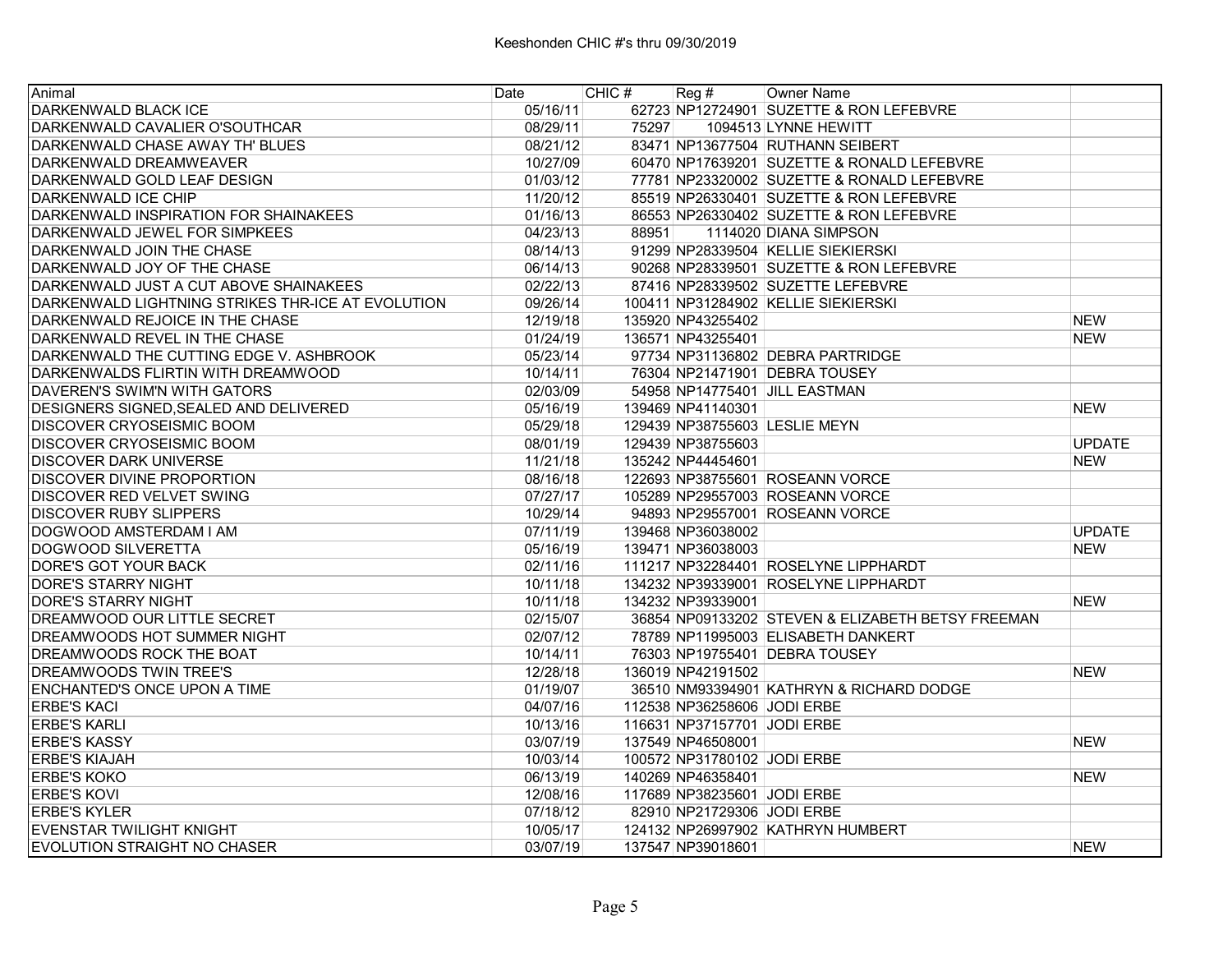| Animal                                | Date     | CHIC $#$ Reg $#$ |                             | Owner Name                                    |            |
|---------------------------------------|----------|------------------|-----------------------------|-----------------------------------------------|------------|
| EVOLUTION'S FASTER THAN LIGHTNING     | 05/18/17 |                  |                             | 121113 NP39018603 LAUREN & JOSH DAVIS         |            |
| EVOLUTION'S FRONT PAGE NEWS           | 12/31/15 |                  |                             | 110429 NP36043703 KAREN BLAIR                 |            |
| EVOLUTION'S HOT TOPIC AT DARKENWALD   | 09/29/16 |                  |                             | 116267 NP36043702 KELLIE SIEKIERSKI           |            |
| EVOLUTION'S KNOW WHEN TO HOLD 'EM     | 07/25/19 |                  | 141493 NP39018602           |                                               | <b>NEW</b> |
| EVOLUTION'S PRETTY LITTLE LIAR        | 09/29/16 |                  |                             | 116268 NP36043701 KELLIE SIEKIERSKI           |            |
| <b>EVRIKA NAVAKOR</b>                 | 06/15/17 |                  | 121761 NP42166702 JODI ERBE |                                               |            |
| FIENDFYRE'S AUDACIOUS NECROMANCER     | 05/09/19 |                  | 139279 NP37338805           |                                               | <b>NEW</b> |
| FIENDFYRE'S HORCRUX REVENANT          | 05/09/19 |                  | 139280 NP40034607           |                                               | <b>NEW</b> |
| FOXFAIR ANASTASIA AT ELMDALE          | 05/23/06 |                  |                             | 31297 NP02858603 STACY MAXWELL                |            |
| <b>FOXFAIR CAPTIVA</b>                | 01/03/19 |                  | 136165 NP43120802           |                                               | <b>NEW</b> |
| FOXFAIR CARA SCREEN PLAY              | 04/11/19 |                  | 138453 NP33474404           |                                               | <b>NEW</b> |
| <b>FOXFAIR ESSEX</b>                  | 03/20/14 |                  |                             | 96274 NP21649901 JEANNE BUENTE                |            |
| <b>FOXFAIR EXCALIBUR</b>              | 06/06/07 |                  |                             | 39884 NM84045701 DEBORAH A. LYNCH             |            |
| <b>FOXFAIR I GET AROUND</b>           | 07/25/19 |                  | 141494 NP40927005           |                                               | <b>NEW</b> |
| FOXFAIR LET IT RIDE                   | 05/08/07 |                  |                             | 39226 NP06891208 SALLY CARR                   |            |
| FOXFAIR PUTTIN' ON THE RITZ           | 06/21/10 |                  |                             | 55740 NP15793202 ANITA M. WILLIAMS            |            |
| FOXFAIR RUDY VALENTINO                | 01/14/14 |                  |                             | 95016 NP23700601 DEBORAH A. LYNCH             |            |
| <b>FOXFAIR SILENT SCREEN STAR</b>     | 03/20/14 |                  |                             | 96275 NP23700602 DEBORAH A. LYNCH             |            |
| <b>FOXFAIR THE ASTRONOMER</b>         | 04/26/18 |                  |                             | 128694 NP33474407 JEANNE BUENTE               |            |
| <b>FOXFAIR VIRGINIA DARE</b>          | 04/07/16 |                  |                             | 112535 NP30539201 DEBBIE LYNCH                |            |
| FRAZAIRA REPRINT OF SNAPSHOT          | 05/23/06 |                  |                             | 31289 NM84230302 GARY VETTER                  |            |
| <b>GEATLAND'S BEEMSTER V SPROOKJE</b> | 10/19/16 |                  |                             | 116768 NP37465802 RICHARD SU                  |            |
| <b>GEATLAND'S KWISPEL V SPROOKJE</b>  | 10/19/16 |                  |                             | 116767 NP37465803 RICHARD SU                  |            |
| <b>GEATLAND'S RABBLE ROUSER</b>       | 10/22/15 |                  |                             | 108982 NP34942801 RICHARD SU                  |            |
| HERMIT'S CITY OF ANGELS               | 01/19/07 |                  |                             | 36509 NP04721203 KATHY SOKAC                  |            |
| HERMIT'S ROOM AT THE TOP              | 03/23/09 |                  |                             | 55738 NP07623901 DONNA & ERNEST WILLIAMS      |            |
| HI-SPEED RICOCHET OFF IKON            | 03/03/16 |                  |                             | 111630 NP34961001 TAMMY SIEGERS               |            |
| IKON'S ASTON MARTIN SPECIAL EDITION   | 08/28/12 |                  |                             | 83738 NP26743303 JODI & TIM MCGEE             |            |
| IKON'S CANDYLANE EXCLUSIVE EDITION    | 04/15/13 |                  |                             | 63206 NP18978602 KATHI FLEISCHER              |            |
| <b>IKON'S CHA-CHING</b>               | 05/03/18 |                  |                             | 91970 NP29706001 KATHI FLEISCHER              |            |
| <b>IKON'S GIVING ME GOOSEBUMPS</b>    | 05/17/18 |                  |                             | 110165 NP32814901 ROSEANNE CONRAD             |            |
| <b>IKON'S HOORAY FOR HOLLYWOOD</b>    | 12/21/17 |                  |                             | 109843 NP32814905 TERESA PIKE                 |            |
| IKON'S LAMBORGHINI REVENTON           | 08/23/13 |                  |                             | 91971 NP26743302 TAMMY SIEGERS                |            |
| IKON'S SHINE IN THE SPOTLIGHT         | 05/02/19 |                  | 138269 NP45796701           |                                               | <b>NEW</b> |
| <b>IKON'S SPOTLIGHT ON SHIMMER</b>    | 05/02/19 |                  | 138268 NP45796702           |                                               | <b>NEW</b> |
| <b>IKON'S STEAL THE SPOTLIGHT</b>     | 03/10/16 |                  |                             | 108534 NP33137401 KATHI FLEISCHER             |            |
| <b>IKON'S TO THE MOON AND BACK</b>    | 03/14/19 |                  | 137720 NP44916601           |                                               | <b>NEW</b> |
| IMAGINE AGAINST ALL ODDS              | 07/11/12 |                  |                             | 82667 NP19208701 CAROLYN & VERNON SCHALDECKER |            |
| <b>IMAGINE ALL THAT BLING</b>         | 06/21/10 |                  |                             | 61562 NP15872701 CHRIS PAWLENTY               |            |
| <b>IMAGINE HARRY POTTER</b>           | 10/15/09 |                  |                             | 60302 NP11745305 CAROLYN SCHALDECKER          |            |
| <b>IMAGINE JUST SO</b>                | 09/23/08 |                  |                             | 51323 NP11745302 CAROLYN SCHALDECKER          |            |
| <b>IMAGINE SHERWOOD B FUNNY</b>       | 09/23/08 |                  |                             | 31296 NP00433802 CAROLYN SCHALDECKER          |            |
| IMAGINE SHERWOOD B SOMETHING          | 05/23/06 |                  |                             | 31291 NP00433801 CAROLYN SCHALDECKER          |            |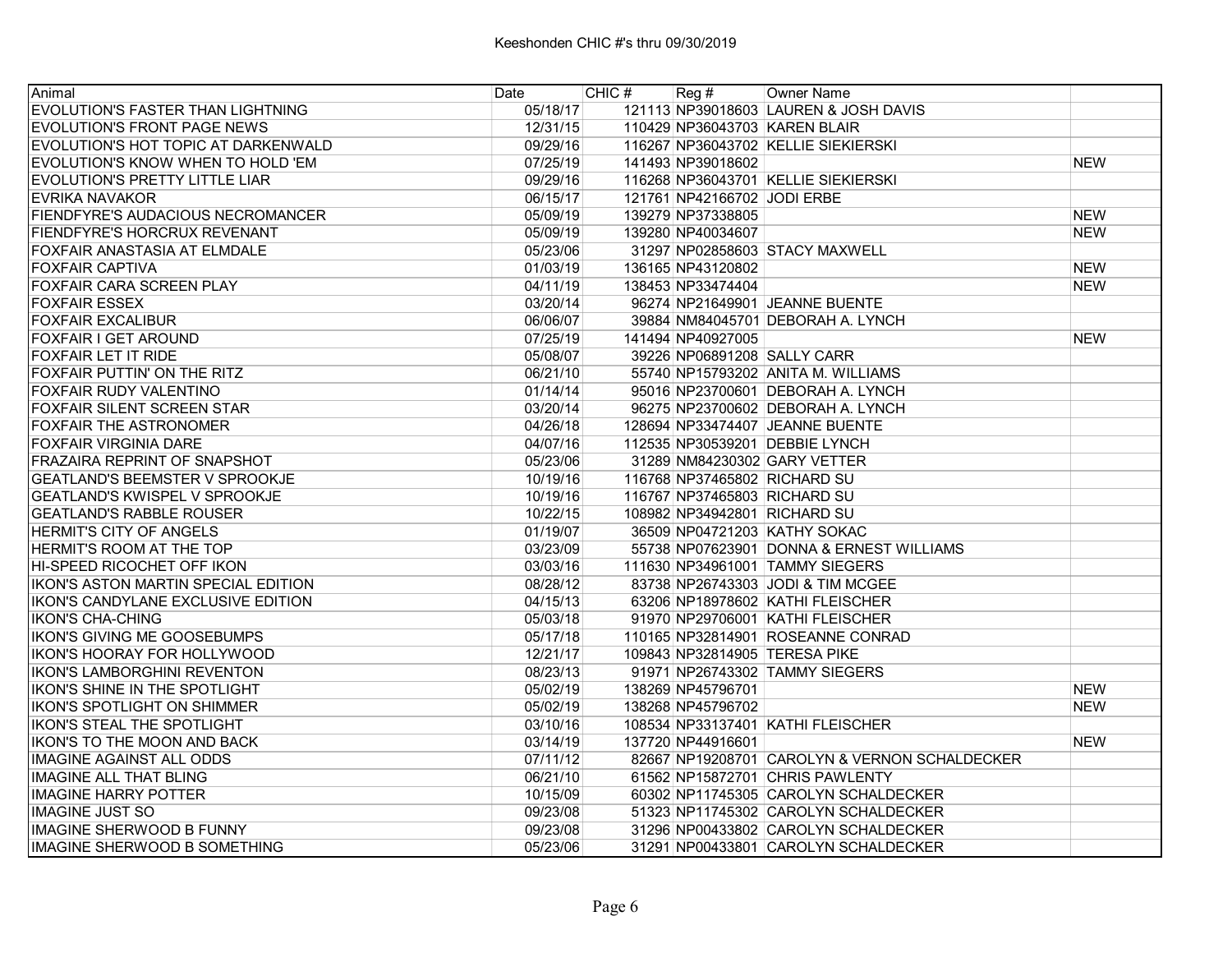| Animal                                   | Date     | CHIC# | $\text{Reg }#$    | Owner Name                                    |               |
|------------------------------------------|----------|-------|-------------------|-----------------------------------------------|---------------|
| IMAGINE THE ROAD TO SUCCESS              | 05/15/12 |       |                   | 81345 NP25369601 CAROLYN & VERNON SCHALDECKER |               |
| <b>IMAGINE'S SENSATION</b>               | 10/24/06 |       |                   | 35310 NP04826101 CAROLYN SCHALDECKER          |               |
| <b>INDYKEES HURRYIN' HOOSIER</b>         | 08/02/18 |       |                   | 132456 NP42310301 PAMELA L. HILDEBRAND        |               |
| <b>INDYKEES THAT'S AMORE</b>             | 03/02/17 |       |                   | 119383 NP36507001 PAMELA L. HILDEBRAND        |               |
| <b>INDYKEES YOU'LL ACCOMPANY ME</b>      | 09/04/13 |       |                   | 90796 NP28580903 PAMELA L. HILDEBRAND         |               |
| JAMYNN'S CRAZY FOR A COLADA              | 10/11/18 |       |                   | 134234 NP37769402 GLORIA RUMILLA              |               |
| JAMYNN'S CRAZY FOR A COLADA              | 10/11/18 |       | 134234 NP37769402 |                                               | <b>NEW</b>    |
| JAMYNN'S I'M NOT AN OUTLAW               | 05/24/13 |       |                   | 89734 NP25342602 SHIRLEY KILPATRICK           |               |
| JAMYNN'S LIVIN WITH TOO MANY COLADAS     | 12/28/18 |       | 136020 NP37769407 |                                               | <b>NEW</b>    |
| JAMYNN'S NOT ANOTHER COLADA              | 05/24/13 |       |                   | 89733 NP25342601 SHIRLEY KILPATRICK           |               |
| JEN'N DI'S DON'T STOP BELIEVIN'          | 10/12/17 |       |                   | 112537 NP33584101 BARBARA STOFFEL             |               |
| JEN'NDI ACROSS THE ALPS AND ROCKIES      | 05/02/19 |       | 139117 NP46046903 |                                               | <b>NEW</b>    |
| JEN'NDI SET FIRE TO THE REIGN            | 10/17/18 |       | 134403 NP44085701 |                                               | <b>NEW</b>    |
| JEN'NDI STEAL'N THE SHOW                 | 07/06/17 |       |                   | 112341 NP32364001 LAURA KOKASKA               |               |
| JEN'NDI STEAL'N THE SHOW                 | 01/24/19 |       | 112341 NP32364001 |                                               | <b>UPDATE</b> |
| JEN'NDI THE PURRFECT GAME                | 03/31/16 |       |                   | 112344 NP35635301 LINDA FLAHERTY              |               |
| JEN'NDI TO HOLD THE HEAVENS              | 07/12/18 |       |                   | 131937 NP43020301 DIANE WRIGHT                |               |
| JEN'NDI UNDAUNTED WITHOUT PRETENSE       | 09/05/14 |       |                   | 99886 NP33511001 KIM & HANNIS THOMPSON        |               |
| JEN'NDI VISIONS OF SUGARPLUMS            | 09/13/18 |       |                   | 133422 NP43020302 BRENDA SOMMERS              |               |
| <b>JEN'NDI'S ASHBROOK ASCENT</b>         | 04/19/18 |       |                   | 128500 NP41668704 DIANE WRIGHT                |               |
| <b>JEN'NDI'S CATCHING FIRE</b>           | 09/14/17 |       |                   | 123629 NP35892702 DIANE WRIGHT                |               |
| JEN'NDI'S DANCIN ON DORE'S MOONBEAMS     | 05/21/15 |       |                   | 75298 NP23428401 ROSELYNE LIPPHARDT           |               |
| <b>JENNDIS ELITE FORCE</b>               | 07/11/19 |       | 141113 NP27623402 |                                               | <b>NEW</b>    |
| JENNDI'S EPIC STYLE WITH ASHBROOK        | 07/11/19 |       | 141114 NP30340202 |                                               | <b>NEW</b>    |
| JEN'NDI'S FOOLISH GAMES                  | 12/04/13 |       |                   | 94082 NP24666501 JENNIFER MCCLURE             |               |
| JEN'NDI'S GAME OF PURRCEPTION            | 11/19/15 |       |                   | 109557 NP35635304 JENNIFER MCCLURE            |               |
| JENNDI'S IT'S ALL FAIR GAME FOR STARDUST | 06/02/16 |       |                   | 113808 NP35635302 SONYA ANTON                 |               |
| JEN'NDI'S LYRICAL DREAMS FOR JO-LYN      | 11/10/14 |       |                   | 101358 NP24666502 LESLIE PERKINS              |               |
| JEN'NDI'S MAID IN THE ROCKIES            | 05/02/19 |       | 139116 NP46046902 |                                               | <b>NEW</b>    |
| JEN'NDI'S MY FAIR LADY                   | 06/08/17 |       |                   | 121626 NP39742701 JENNIFER MCCLURE            |               |
| JENNDI'S PIN-UP GIRL                     | 07/11/19 |       | 141115 NP39742702 |                                               | <b>NEW</b>    |
| <b>JEN'NDI'S PIPING HOT</b>              | 03/05/07 |       |                   | 37184 NP08321102 MARGARET WHITE               |               |
| JEN'NDI'S SHOTGUN RIDER                  | 10/11/18 |       |                   | 134231 NP43517401 DEANNE HOOD                 |               |
| <b>JEN'NDI'S SHOTGUN RIDER</b>           | 10/11/18 |       | 134231 NP43517401 |                                               | <b>NEW</b>    |
| JEN'NDI'S SHOW AND TELL                  | 06/03/19 |       | 137042 NP45623602 |                                               | <b>UPDATE</b> |
| JEN'NDI'S SURVIVOR'S GAME                | 10/06/16 |       |                   | 116405 NP36924201 JENNIFER MCCLURE            |               |
| JENN'DI'S WILD THANG O'ASHBROOK @ ADONAI | 12/31/15 |       |                   | 110430 NP36138902 MELINDA HUGHES              |               |
| JOCOSE JAMAICA'N ME CRAZY                | 12/12/11 |       |                   | 34631 NP04308101 KRISTINA WITZKA              |               |
| JOCOSE DREAM A LITTLE DREAM              | 12/19/06 |       |                   | 36131 NP01748403 MAUREEN & JOSEPH GARAPPOLO   |               |
| <b>JOCOSE EXTRA SPECIAL</b>              | 12/19/06 |       |                   | 36130 NP04308103 MAUREEN & JOSEPH GARAPPOLO   |               |
| JOCOSE GOOD 'NUFF                        | 05/01/12 |       |                   | 58837 NP11233308 MAUREEN GARAPPOLO            |               |
| JOCOSE HOLLYWOOD STAR                    | 08/28/12 |       |                   | 81051 NP17779301 MAUREEN GARAPPOLO            |               |
| JO-LYN'S BOUNTY HUNTER                   | 10/26/17 |       |                   | 116632 NP38324702 CALEB NAPODANO              |               |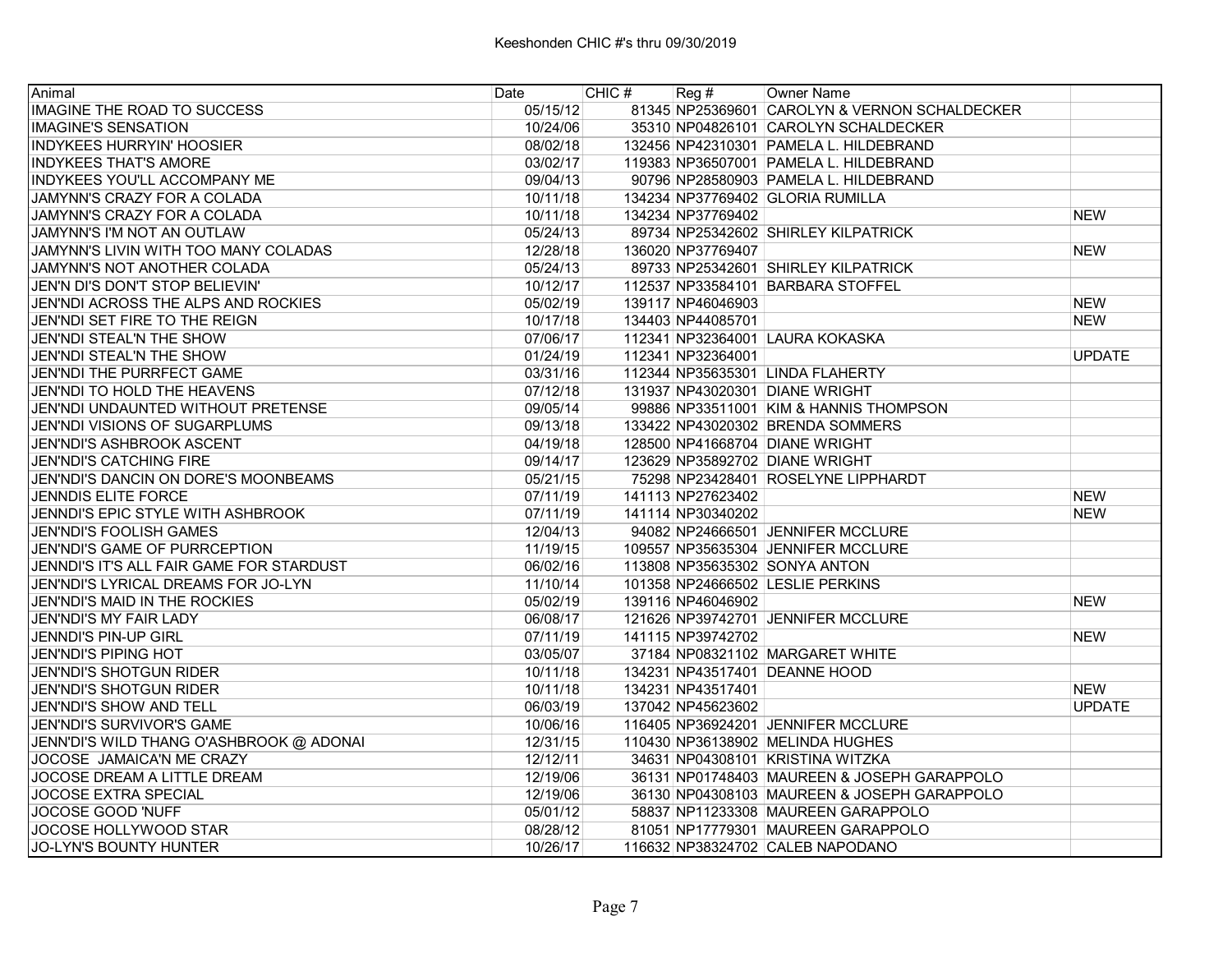| Animal                                     | Date     | CHIC # | Reg #             | <b>Owner Name</b>                             |            |
|--------------------------------------------|----------|--------|-------------------|-----------------------------------------------|------------|
| <b>JO-LYN'S CAMRY</b>                      | 03/03/16 |        |                   | 111629 NP20894609 TAMMY SIEGERS               |            |
| <b>JO-LYN'S CARRERA</b>                    | 08/31/17 |        |                   | 123376 NP39736703 JANIT JOHNSON               |            |
| JO-LYN'S CLIFFHOUSE GIRL WITHOUT LIMITS    | 08/31/17 |        |                   | 123377 NP40326403 JANIT L. JOHNSON            |            |
| JO-LYN'S DREAM CHASER                      | 04/11/14 |        |                   | 96800 NP30803401 JANIT L. JOHNSON             |            |
| JO-LYN'S DREAM HUNTER                      | 04/11/14 |        |                   | 96801 NP30803402 JANIT L. JOHNSON             |            |
| JO-LYN'S DREAM WHISPERER                   | 04/11/14 |        |                   | 96799 NP30803403 JANIT L. JOHNSON             |            |
| <b>JO-LYN'S JUPITER</b>                    | 05/09/07 |        |                   | 39392 NP09710503 JANIT L. JOHNSON             |            |
| JO-LYN'S KISS THE STORM                    | 01/20/12 |        |                   | 78303 NP24078107 JANIT JOHNSON                |            |
| <b>JO-LYNS LEXUS</b>                       | 09/07/17 |        |                   | 123518 NP36666101 JANIT L JOHNSON             |            |
| <b>JO-LYN'S PORSCHE</b>                    | 02/13/14 |        |                   | 84983 NP20894607 JANIT JOHNSON                |            |
| JO-LYN'S PORSCHE CAYENNE                   | 11/19/15 |        |                   | 109559 NP35342903 JANIT L JOHNSON             |            |
| JO-LYN'S SOUND OF SILENCE                  | 08/29/19 |        | 142415 NP46405001 |                                               | <b>NEW</b> |
| JO-LYN'S STAR OF THE SHOW                  | 10/17/18 |        | 134402 NP45105101 |                                               | <b>NEW</b> |
| <b>JO-LYN'S TARNISHED ANGEL</b>            | 02/13/14 |        |                   | 84984 NP26688501 JANIT L. JOHNSON             |            |
| JO-LYN'S TELL ME LIES                      | 12/21/17 |        |                   | 125919 NP41951601 JANIT L JOHNSON             |            |
| KALMIA KINGSLEY BY SHERWOOD                | 08/11/06 |        |                   | 33338 NM89620306 VICKIE L. LOUIE              |            |
| KAN DU'S BITTER SWEET                      | 08/22/14 |        |                   | 99189 NP32047808 BARBARA & GLEN CAMPBELL      |            |
| KAN DU'S JUNIOR MINTS                      | 08/22/14 |        |                   | 98918 NP32047801 BARBARA BROWN                |            |
| KAN DU'S SKOR OF DESIGNER                  | 10/05/17 |        |                   | 124134 NP40305805 GLEN & BARBARA CAMPBELL     |            |
| KARINA'S BOURBON STREET BEAT               | 11/15/11 |        |                   | 64387 NP19497501 VICKIE L. LOUIE              |            |
| KARINA'S JUNGLE RHYTHM                     | 06/21/10 |        |                   | 52549 NP09474803 CAROLYN & EDWARD OSTRANSKY   |            |
| KARINA'S RHYTHM OF FIRE                    | 09/19/07 |        |                   | 41933 NP09474801 VICKIE L. LOUIE              |            |
| KARINA'S YOU CAN'T STOP THE BEAT           | 11/12/12 |        |                   | 85315 NP26802303 VICKIE L. LOUIE              |            |
| KARMAKEES COSMIC RADIATION                 | 01/31/07 |        |                   | 36669 NP05719401 PATTI HOBBS                  |            |
| KARMAKEES THANKS TO BOBBY                  | 07/11/11 |        |                   | 74379 NP18038401 RYAN BUCKALEW                |            |
| KAROLINA BONNYVALE WANTS TO BE             | 12/31/15 |        |                   | 77314 NP21389805 BONNIE & ROB FOWLER          |            |
| KEALOHA CHAMPAGNE ON ICE                   | 03/16/10 |        |                   | 63207 NP17685801 LAURA LENCI                  |            |
| KEALOHA KANANI LUANA                       | 05/23/06 |        |                   | 31283 NM90813803 LAURA LENCI                  |            |
| KEALOHA SILVER KNIGHT                      | 05/23/06 |        |                   | 31282 NM90813801 RIKKI L. HOFFECKER           |            |
| KEALOHA-SHAMROCK TGIF AT KEESBROOK         | 05/09/14 |        |                   | 96276 NP28217302 BRENDA BROOKES               |            |
| KEEBURNIE MASADA'S SOLAR FLARE             | 07/03/07 |        |                   | 37971 NP09876401 JILL EASTMAN                 |            |
| KEEKICHI'S KLASSIC IRISH DANCER            | 01/13/12 |        |                   | 77992 NP18934603 ANN M MCHUGH                 |            |
| KEELYPSO'S CATCHA RISIN STAR               | 12/10/07 |        |                   | 43594 NP02216108 CYNTHIA FREDERIKSEN          |            |
| KEELYPSO'S DEVIL W'O A CAUSE               | 07/26/07 |        |                   | 33339 NM92720202 CYNTHIA & SOREN FREDERIKSEN  |            |
| <b>KEELYPSO'S FOOT LOOSE 'N FANCY FREE</b> | 01/04/13 |        |                   | 86244 NP26964602 CYNTHIA & SOREN FREDERIKSEN  |            |
| <b>KEELYPSO'S FREE AT LAST</b>             | 01/21/16 |        |                   | 110761 NP26964601 CYNTHIA & SOREN FREDERIKSEN |            |
| <b>KEELYPSO'S MAN O' WAR</b>               | 01/05/10 |        |                   | 61881 NP10642305 CYNTHIA & SOREN FREDERIKSEN  |            |
| <b>KEELYPSO'S RED HOT SILLY PEPPER</b>     | 03/21/19 |        | 137893 NP45175602 |                                               | <b>NEW</b> |
| <b>KEELYPSO'S TEA BISCUIT</b>              | 03/23/09 |        |                   | 42581 NP10642306 CYNTHIA & SOREN FREDERIKSEN  |            |
| KEELYPSO'S TICKLE MY FANCY                 | 08/04/16 |        |                   | 115134 NP35053101 CYNTHIA & SOREN FREDERIKSEN |            |
| KEELYPSO'S WITCHY WOMAN                    | 10/14/13 |        |                   | 89141 NP23960703 CYNTHIA & SOREN FREDERIKSEN  |            |
| KEEPSAKE ALL JACKED UP FOR NIGHTWIND       | 07/19/18 |        |                   | 132101 NP43686301 MARGARET BISSELL            |            |
| <b>KEEPSAKE BURNING DESIRE</b>             | 03/02/17 |        |                   | 119382 NP32024701 MARGARET BISSELL            |            |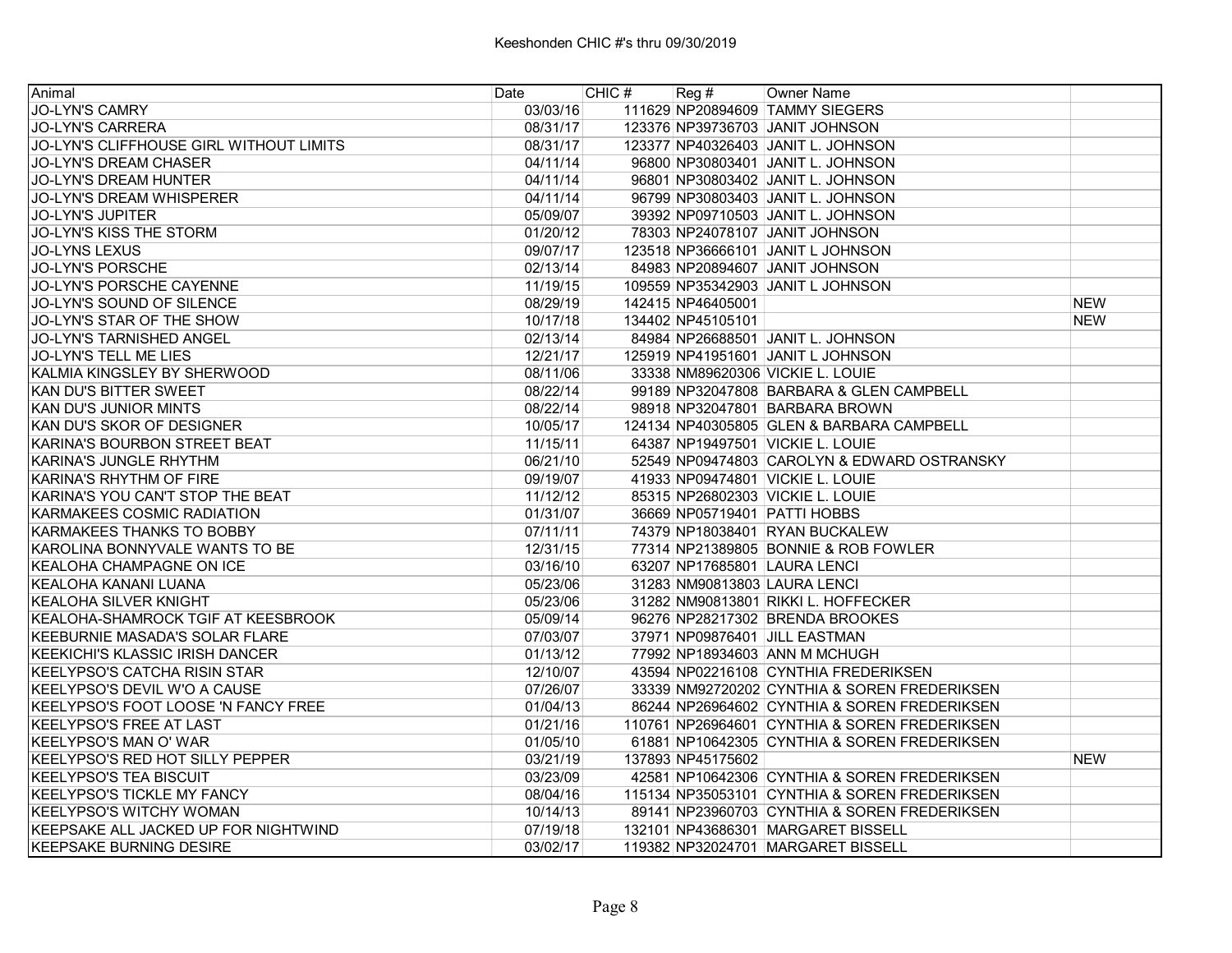| Animal                                    | Date     | CHIC # | Reg#              | Owner Name                                 |               |
|-------------------------------------------|----------|--------|-------------------|--------------------------------------------|---------------|
| KEEPSAKE EZ AS PI FOR NIGHTWIND           | 07/27/17 |        |                   | 122696 NP39847701 MARGARET BISSELL         |               |
| KEEPSAKE GIVING ME EXCITATIONS            | 07/12/18 |        |                   | 131938 NP41352301 MARGARET BISSELL         |               |
| KEEPSAKE HE COMES WHEN CALLED             | 07/05/18 |        |                   | 131798 NP41352302 JAMES F & WENDY C SWIMME |               |
| <b>KEEPSAKE HOT ROD LINCOLN</b>           | 08/11/16 |        |                   | 115307 NP37642102 MARGARET BISSELL         |               |
| KEEPSAKE LITTLE DEUCE COUPE               | 04/05/18 |        |                   | 128146 NP37642101 MARGARET BISSELL         |               |
| KEEPSAKE NIGHTWIND HOT DIGGITY OF MAR-CYN | 11/15/18 |        | 135151 NP43686302 |                                            | <b>NEW</b>    |
| KEEPSAKE SET THE WORLD ON FIRE            | 08/01/19 |        | 141666 NP46031003 |                                            | <b>NEW</b>    |
| KEEPSAKE SOME LIKE IT HOT                 | 07/11/19 |        | 141117 NP46031001 |                                            | <b>NEW</b>    |
| KEEPSAKE WHAT WERE YOU SMOKING            | 08/23/18 |        |                   | 132981 NP43350101 MARGARET BISSELL         |               |
| KEEROCKA'S NO TURNING BACK AT SHOWME      | 04/18/17 |        |                   | 120422 NP38451201 JOY CRISLER              |               |
| <b>KEESBROOK WINDRIFT AT KEALOHA</b>      | 06/23/16 |        |                   | 114308 NP29610801 BRENDA BROOKES           |               |
| <b>KEESBROOK WINDRIFT N CHANTMENT</b>     | 08/14/13 |        |                   | 91430 NP26245502 MARLENE S. EARLEY         |               |
| <b>KEESBROOK WINDRIFT POISE N IVY</b>     | 12/04/13 |        |                   | 94084 NP26245501 BRENDA BROOKES            |               |
| <b>KEESBROOK'S DIAMOND JUBILEE</b>        | 03/29/18 |        |                   | 128041 NP32836702 MARION CRAIN             |               |
| <b>KEESBROOK'S DISCOVER STARSTUFF</b>     | 08/25/16 |        |                   | 113071 NP37366901 ROSEANN VORCE            |               |
| <b>KEESBROOK'S FIREBOLT</b>               | 03/05/07 |        |                   | 37185 NP09157301 LAURA LENCI               |               |
| KEESBROOK'S FRIDAY'S SPECIAL              | 08/03/17 |        |                   | 122833 ZW487891 GINETTE COLLERETTE         |               |
| <b>KEESBROOK'S FYREBALL</b>               | 03/07/19 |        | 137548 NP42116601 |                                            | <b>NEW</b>    |
| KEESBROOK'S KEALOHA NEON MOON             | 09/16/16 |        |                   | 116004 NP38674301 LAURA LENCI              |               |
| <b>KEESBROOK'S OH I BELIEVE</b>           | 09/29/16 |        |                   | 116269 NP38674302 BRENDA BROOKES           |               |
| KEESFOREVER NUTTIN FOR XMAS-SURPRIZ       | 06/02/16 |        |                   | 113809 NP33551501 CAROLYN & ED OSTRANSKY   |               |
| KEESHAVEN NEON HEART OF A HUSKER          | 05/29/12 |        |                   | 81607 NP25711101 KRIS WITZKA               |               |
| <b>KEESHOND GARDEN'S MEKA</b>             | 10/06/11 |        |                   | 76149 NP15864601 CYNTHIA CLINGERMAN        |               |
| KEESHOND HEAVENS ECHO BALDWIN             | 08/15/19 |        | 142057 NP47169704 |                                            | <b>NEW</b>    |
| <b>KEESRIDGE APPA ALMIGHTY</b>            | 02/10/17 |        | 118973 BU579576   | <b>BRYCKLIN WILSON</b>                     |               |
| KEESRIDGE CASH ME IF YOU CAN              | 10/29/15 |        | 109128 AQ519971   | <b>SARAH &amp; BRIAN DECAIRE</b>           |               |
| KEESRIDGE HEY THERE CHARLIGIRL            | 11/29/18 |        | 135361 DU683367   |                                            | <b>NEW</b>    |
| <b>KEESRIDGE INFERNO</b>                  | 08/08/14 |        | 99188 ZN478487    | AMANDA LOUGHEED                            |               |
| KEESRIDGE KEELY AT VD HULST               | 02/11/16 |        | 104536 AE497134   | <b>AMANDA LOUGHEED</b>                     |               |
| KEESRIDGE REFLECTION O'HEAVEN             | 03/14/19 |        | 137718 DS683368   |                                            | <b>NEW</b>    |
| KEESRIDGE SERENITY OF THE SEA             | 07/18/19 |        | 141305 EL713852   |                                            | <b>NEW</b>    |
| KEESRIDGE SET FIRE TO TH'REIGN            | 03/14/19 |        | 137719 DC641447   |                                            | <b>NEW</b>    |
| KEESRIDGE THE ESSENCE OF ZIVAH            | 08/22/14 |        | 87415 YA389059    | AMANDA LOUGHEED                            |               |
| KEESRIDGE THE ESSENCE OF ZIVAH            | 05/09/19 |        | 87415 YA389059    |                                            | <b>UPDATE</b> |
| <b>KEESRIDGE'S RAEVYN BEAUTY</b>          | 02/11/16 |        | 109683 AQ519107   | AMANDA LOUGHEED                            |               |
| <b>KEESTONEKEES KOUNTRY GAL</b>           | 01/04/11 |        |                   | 70024 NM94330006 LAURA DOMOWICZ            |               |
| <b>KEESTORPETS CAPTIVATING</b>            | 01/16/15 |        |                   | 102607 NP33259801 CAROLYN DONOVAN          |               |
| <b>KEESTORPETS TITHONIA</b>               | 12/18/13 |        |                   | 55961 NP14726102 CAROLYN DONOVAN           |               |
| KEESTORPETS TUSSILAGO                     | 03/23/09 |        |                   | 55741 NP14726101 MARGARETA WILLIAMSON      |               |
| <b>KEEWEST'S RAGGEDY ANN</b>              | 09/21/17 |        | 123823 BY587131   | <b>DARLENE NICKULL</b>                     |               |
| KEEWEST'S ROCK N' ROLL                    | 10/26/17 |        | 124558 BY587130   | <b>DARLENE NICKULL</b>                     |               |
| <b>KEEZ DEVIL WEARS PRADA</b>             | 04/05/18 | 128147 |                   | 1132192 TREVOR & CHERI ROGERS              |               |
| <b>KEEZ KAUSE FOR KONCERN</b>             | 03/09/17 |        |                   | 119532 NP35775002 TREVOR & CHERI ROGERS    |               |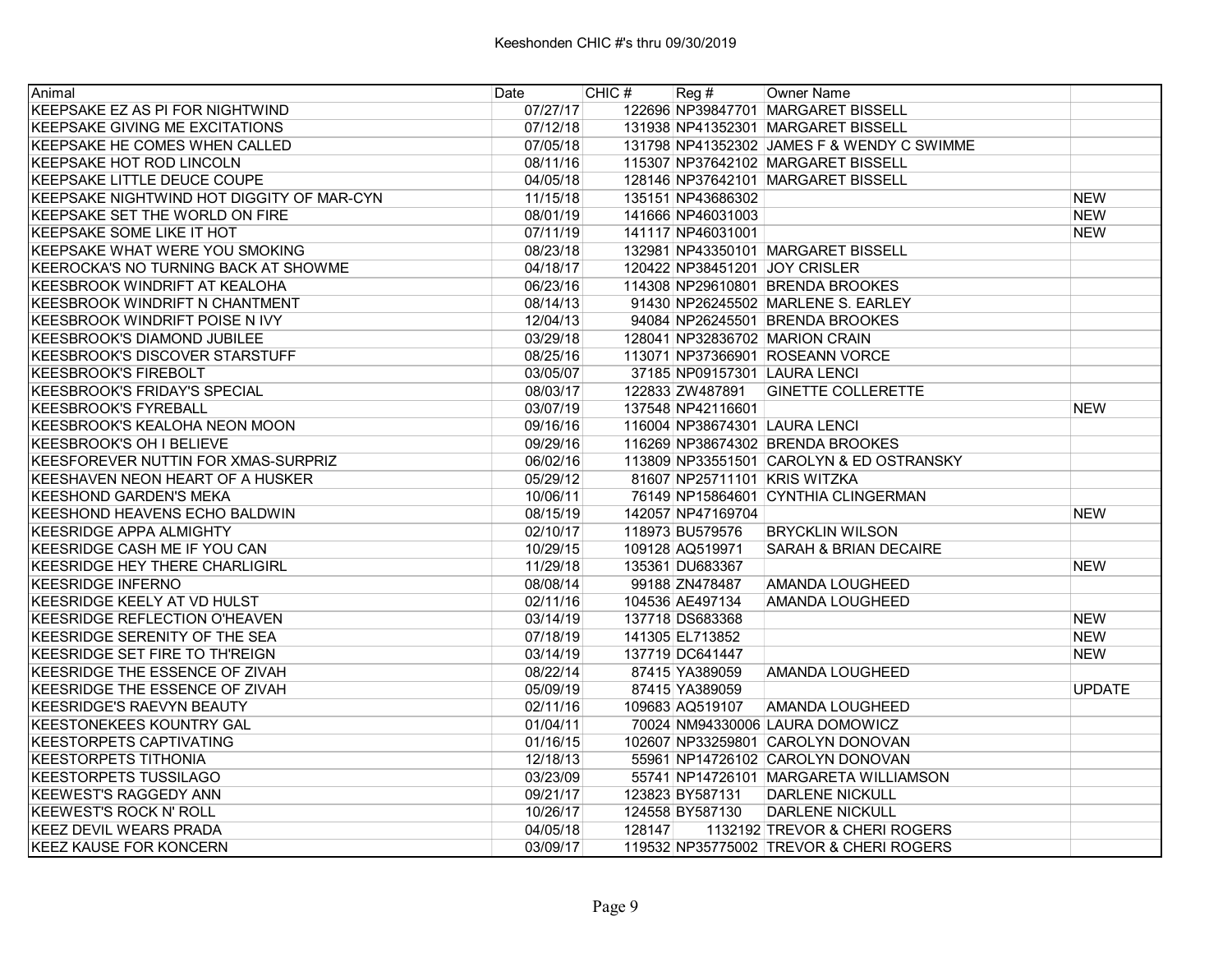| Animal                               | Date     | CHIC $#$ Reg $#$ |                   | Owner Name                                  |            |
|--------------------------------------|----------|------------------|-------------------|---------------------------------------------|------------|
| <b>KEEZ ME MYSELF N-I</b>            | 03/03/16 |                  |                   | 111632 NP35775001 TREVOR & CHERI ROGERS     |            |
| <b>KELTIC'S DREAM COME TRUE</b>      | 07/02/15 |                  |                   | 106524 NP31595101 ANN M MCHUGH              |            |
| <b>KELTIC'S FAERIE DANCER</b>        | 06/05/15 |                  |                   | 105921 NP31595102 ANN M MCHUGH              |            |
| <b>KELTIC'S LIVING THE DREAM</b>     | 02/21/19 |                  | 137174 NP31595103 |                                             | <b>NEW</b> |
| <b>KEMONT'S BUSINESS OR PLEASURE</b> | 08/02/18 |                  |                   | 132455 NP39010801 JAN CORRINGTON            |            |
| <b>KEMONT'S CATCH TWENTY TWO</b>     | 03/23/09 |                  |                   | 55742 NP14511301 DENISE & GREGG BERGE       |            |
| <b>KEMONT'S CHECK MY PASSPORT</b>    | 08/16/18 |                  |                   | 132822 NP39010802 MARLA HOLBROOK            |            |
| KEMONTS DOUBLE JEOPARDY              | 08/06/08 |                  |                   | 51975 NP04627302 JAN CORRINGTON             |            |
| KEMONTS EASE ON DOWN TO RANSOM       | 09/03/08 |                  |                   | 52551 NP13728901 ANNA RANSOM                |            |
| <b>KEMONT'S EASY RAWLINS</b>         | 08/06/08 |                  |                   | 51977 NP13728903 CHARLOTTE & PAUL WILLIAMS  |            |
| KEMONT'S FOOLISH PLEASURE            | 05/15/12 |                  |                   | 81342 NP25887001 JAN CORRINGTON             |            |
| <b>KEMONT'S FREELOADIN' FREDY</b>    | 12/23/15 |                  |                   | 110297 NP34350601 JAY & TARI CASEY          |            |
| <b>KEMONT'S GRAND PRIX</b>           | 12/21/09 |                  |                   | 61563 NP17422801 LOIS HARRIS                |            |
| <b>KEMONT'S GRAND PRIZE</b>          | 12/09/15 |                  |                   | 109984 NP17422802 MICHAEL J. DIX            |            |
| <b>KEMONT'S HALEYS COMET</b>         | 11/10/06 |                  |                   | 35593 NP05893401 JAN CORRINGTON             |            |
| <b>KEMONT'S HIGHLANDER</b>           | 11/10/06 |                  |                   | 35591 NP05893402 JAN CORRINGTON             |            |
| <b>KEMONT'S MAGICAL GRAND FINALE</b> | 12/09/09 |                  |                   | 61313 NP17422805 JAN CORRINGTON             |            |
| KEMONT'S RANSOM MASKER OF CEREMONIES | 04/18/12 |                  |                   | 80727 NP21502702 JAN CORRINGTON             |            |
| <b>KEMONTS SKYLINE'S GAME BOY</b>    | 07/20/10 |                  |                   | 36341 NP08018901 KRISTEN CULLEN, DVM        |            |
| <b>KEMONT'S THAT GIRL</b>            | 04/11/08 |                  |                   | 46128 NP08018902 TONIA CORMIER              |            |
| <b>KEMONT'S VASHTI THINK FAST</b>    | 06/18/08 |                  |                   | 46514 NP11432801 KIMBERLY & MICHAEL TOEPFER |            |
| KIDKEES ISLAND GURU                  | 11/12/12 |                  |                   | 85313 NP13273903 NANCY BAGGOTT              |            |
| KIDKEES ISLAND MISCHIEF MAKER        | 05/29/14 |                  |                   | 97840 NP30379602 NANCY BAGGOTT              |            |
| KIDKEES MAKE 'EM LAUGH               | 09/18/14 |                  |                   | 100231 NP30379603 LYNN ZARTMAN              |            |
| KIDKEES MAKE NO MISTAKE              | 02/06/14 |                  |                   | 95384 NP30379601 KATHY GRAY                 |            |
| KIDKEES MAKES ME GIGGLE              | 03/19/13 |                  |                   | 87825 NP22759301 KATHY GRAY                 |            |
| KIDKEES SWEET ESCAPE                 | 08/04/16 |                  |                   | 115135 NP36822201 KATHY GRAY                |            |
| KIMAR'S ALL ABOUT ME                 | 01/16/15 |                  |                   | 102605 NP33431901 KIMBERLY WALLACE-SCHALL   |            |
| KIMAR'S ALL EYEZ ON ME               | 01/16/15 |                  |                   | 102604 NP33431902 KIMBERLY WALLACE-SCHALL   |            |
| KIMAR'S ASK ME NO QUESTIONS          | 05/29/18 |                  |                   | 129443 NP40524901 KIMBERLY WALLACE-SCHALL   |            |
| KIMAR'S COCKTAIL DREAMS              | 04/11/14 |                  |                   | 96798 NP29707201 KIMBERLY WALLACE-SCHALL    |            |
| KIMAR'S DO IT AGAIN                  | 06/14/13 |                  |                   | 90270 NP26737602 KIMBERLY WALLACE-SCHALL    |            |
| KIMAR'S EDGE OF DESIRE               | 12/02/09 |                  |                   | 61115 NP16059401 KIMBERLY WALLACE-SCHALL    |            |
| IKIMAR'S FROZEN IN TIME              | 05/29/18 |                  |                   | 129442 NP43224306 KIMBERLY WALLACE-SCHALL   |            |
| KIMAR'S MAGICAL MYSTERY TOUR         | 09/17/09 |                  |                   | 59565 NP13116903 KIMBERLY WALLACE           |            |
| KIMAR'S MOMENT IN TIME               | 08/09/18 |                  |                   | 132638 NP43224301 KIMBERLY WALLACE-SCHALL   |            |
| KIMARS NYTSKY WALK THIS WAY          | 10/08/12 |                  |                   | 84562 NP26737603 LISA O'DELLICK             |            |
| KIMAR'S PLAYIN' TO WIN               | 02/11/16 |                  |                   | 111218 NP35983809 KIMBERLY WALLACE-SCHALL   |            |
| KIMAR'S TAKE ME ALL THE WAY          | 05/29/18 |                  |                   | 129441 NP40524905 CATHY SICARD              |            |
| KJ'S BILLBOARD CHART TOPPER          | 03/31/16 |                  |                   | 81795 NP25694608 LAURA KOKASKA              |            |
| KJ'S BILLY THE KID                   | 05/21/09 |                  |                   | 51974 NP04740702 KRISTEN DOWD               |            |
| KJ'S BLACK EYED PEA                  | 07/11/12 |                  |                   | 82669 NP25694601 KRISTEN DOWD               |            |
| <b>KJ'S CHUBBETTE</b>                | 01/14/16 |                  |                   | 110637 NP35091601 KRISTEN DOWD              |            |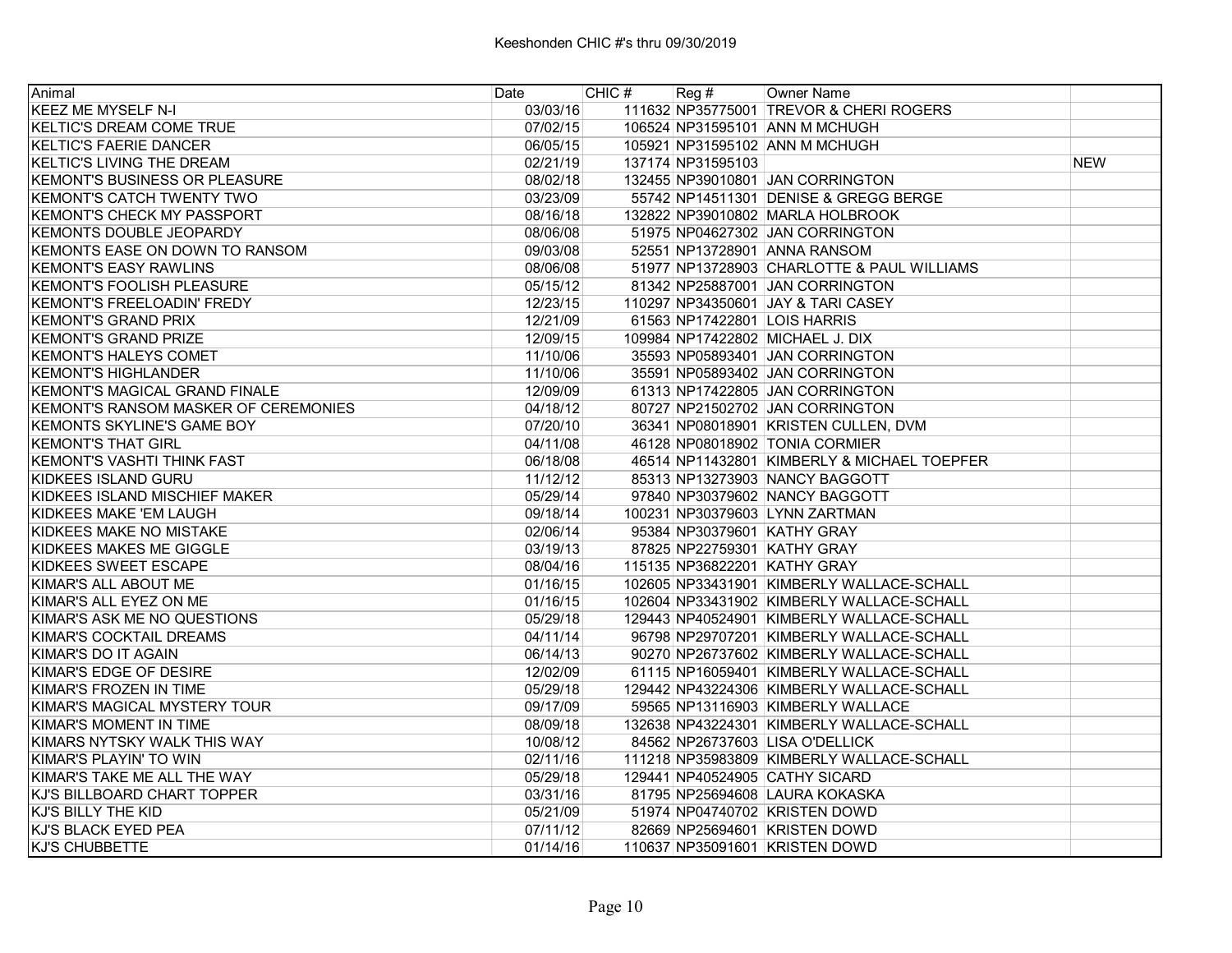| Animal                                  | Date     | CHIC # | $\text{Reg } \#$  | Owner Name                                    |               |
|-----------------------------------------|----------|--------|-------------------|-----------------------------------------------|---------------|
| <b>KJ'S CHUBBY CHEEKS</b>               | 12/16/14 |        |                   | 102059 NP33130604 JOYCE PERKINS               |               |
| KJ'S CHUBBY NORTHERN STARLETTE          | 07/27/17 |        |                   | 122692 NP35091610 BELLE HALLS                 |               |
| KJ'S DREAM DATE                         | 04/11/11 |        |                   | 72256 NP21686902 KRISTEN DOWD                 |               |
| <b>KJ'S DREAMSICLE</b>                  | 01/19/17 |        |                   | 118499 NP37119402 DAVID & ANGELA MALANICK     |               |
| KJ'S DUE DATE                           | 12/05/13 |        |                   | 94218 NP30026202 KRISTEN DOWD                 |               |
| KJ'S HEARTTHROB                         | 08/30/18 |        |                   | 133149 NP43133601 KRISTEN DOWD                |               |
| <b>KJ'S HOT DATE</b>                    | 12/05/13 |        |                   | 94217 NP30026201 KRISTEN DOWD                 |               |
| KJ'S I'M NOT CHUBBY, I'M FLUFFY         | 02/27/15 |        |                   | 103585 NP33130601 KRISTEN DOWD                |               |
| KJ'S ITS NOTHING PURRSONAL              | 02/28/18 |        |                   | 76791 NP24100501 KRISTEN DOWD                 |               |
| <b>KJ'S LIKE A DREAM</b>                | 10/13/16 |        |                   | 116633 NP37119405 KRISTEN DOWD                |               |
| lKJ'S LIVE-A-LITTLE                     | 07/26/13 |        |                   | 91100 NP29153402 SHIRLEY KILPATRICK           |               |
| KJ'S LIVIN THE DREAM                    | 11/21/13 |        |                   | 69488 NP21686901 SHIRLEY KILPATRICK           |               |
| <b>KJ'S MCDREAMY</b>                    | 12/08/16 |        |                   | 117690 NP37119404 KRISTEN DOWD                |               |
| KJ'S POP THE QUESTION                   | 10/17/18 |        | 134404 NP41122201 |                                               | <b>NEW</b>    |
| KJ'S POWER OF PURRSUASION               | 03/31/11 |        |                   | 71895 NM88105301 KRISTEN DOWD                 |               |
| KJ'S PRINCESS WITHOUT A PEA             | 05/10/18 |        |                   | 129086 NP40176401 KRISTEN DOWD                |               |
| <b>KJ'S PURROGATIVE</b>                 | 08/06/08 |        |                   | 51976 NP07579103 KRISTEN DOWD                 |               |
| <b>KJ'S PURRSONAL OPINION</b>           | 09/30/11 |        |                   | 75985 NP24100502 TRACI WASSER                 |               |
| KJ'S STEPPIN' OUT                       | 11/02/17 |        |                   | 124693 NP40176404 KATHY GAYNOR                |               |
| <b>KJ'S SUPERSTITION</b>                | 04/11/11 |        |                   | 72255 NP19175104 KRISTEN DOWD                 |               |
| IKJ'S TINY DANCER                       | 10/19/16 |        |                   | 116766 NP35091609 KATHY GAYNOR                |               |
| <b>KJ'S WHAT ABOUT BOB</b>              | 01/31/19 |        | 136683 NP44391401 |                                               | <b>NEW</b>    |
| <b>KJ'S WHIPPURRSNAPPER</b>             | 08/02/18 |        |                   | 132457 NP44391406 ROBERT CAST                 |               |
| KJ'S WHO LET THE DOGS OUT               | 06/14/18 |        |                   | 131296 NP40176402 CARISSA BOETTCHER           |               |
| <b>KLASSIC'S FORTY LICKS</b>            | 05/23/07 |        |                   | 39544 NP06929902 ROSEANNE CONRAD              |               |
| <b>KLASSIC'S KON ARTIST</b>             | 04/05/07 |        |                   | 35478 NP01159206 KATHI FLEISCHER              |               |
| KLOMPEN'S DOUBLE BUBBLE                 | 05/03/18 |        |                   | 109845 NP33754002 DIANNE BRADLEY              |               |
| KLOMPEN'S JAZZY JASMINE                 | 05/03/18 |        |                   | 128952 WN325568 DIANNE BRADLEY                |               |
| KOALA T'S DEFIANT DIVA                  | 09/26/14 |        |                   | 100412 NP30573504 NIKKI LITTLETON             |               |
| KOANNE DARKENWALD BLUE VELVET           | 05/16/11 |        |                   | 44506 NP12694401 RON & SUZETTE LEFEBVRE       |               |
| <b>KRAFTY'S LIVIN TO TWIST</b>          | 09/20/18 |        |                   | 133607 NP39927701 RUTH THOMPSON               |               |
| <b>KRAFTY'S SECRET PEPPERMINT TWIST</b> | 02/20/15 |        |                   | 103415 NP27235201 RUTH THOMPSON               |               |
| KRISKEE ANNIE N OF MT ROSE              | 01/28/16 |        |                   | 110890 NP32875502 JOANN LEWIS-FRANKLIN        |               |
| KRISKEE BURTON BEE OF MT ROSE           | 09/28/18 |        |                   | 133749 NP37403305 JOANN LEWIS-FRANKLIN        |               |
| KRISKEE IS DAZZLED BY PARRKEES          | 08/03/17 |        |                   | 122832 NP37403303 JAMES K. PARR               |               |
| KRISKEE IS DAZZLED BY PARRKEES          | 11/29/18 |        | 122832 NP37403303 |                                               | <b>UPDATE</b> |
| LA JON'S THE JITTERBUG                  | 01/31/12 |        |                   | 78561 NP07488503 LORI HOOPER                  |               |
| <b>LADYSILLPER'S RAMSHEAD</b>           | 07/22/13 |        |                   | 90992 NP28225401 GM & KAREN GODFREY           |               |
| LADYSLIPPER'S APOLLO FOR RUTTKAY        | 03/15/16 |        |                   | 112009 NP35623601 TAMMY SWEET                 |               |
| LADYSLIPPER'S BLUE MOON OF KENTUCKY     | 02/08/18 |        |                   | 126882 NP40084605 JEREMY & THERESA THERRIAULT |               |
| ILADYSLIPPER'S ELDERBERRY BOUNTY        | 03/10/16 |        |                   | 111873 NP35450903 STEVE & MARCY LAMMLEIN      |               |
| LADYSLIPPER'S GARNET ROCK               | 08/03/06 |        |                   | 33132 NP03710403 GEOF & KAREN GODFREY         |               |
| LADYSLIPPER'S HERE FOR THE PARTY        | 02/01/18 |        |                   | 126725 NP40084601 GEOFFREY & KAREN S. GODFREY |               |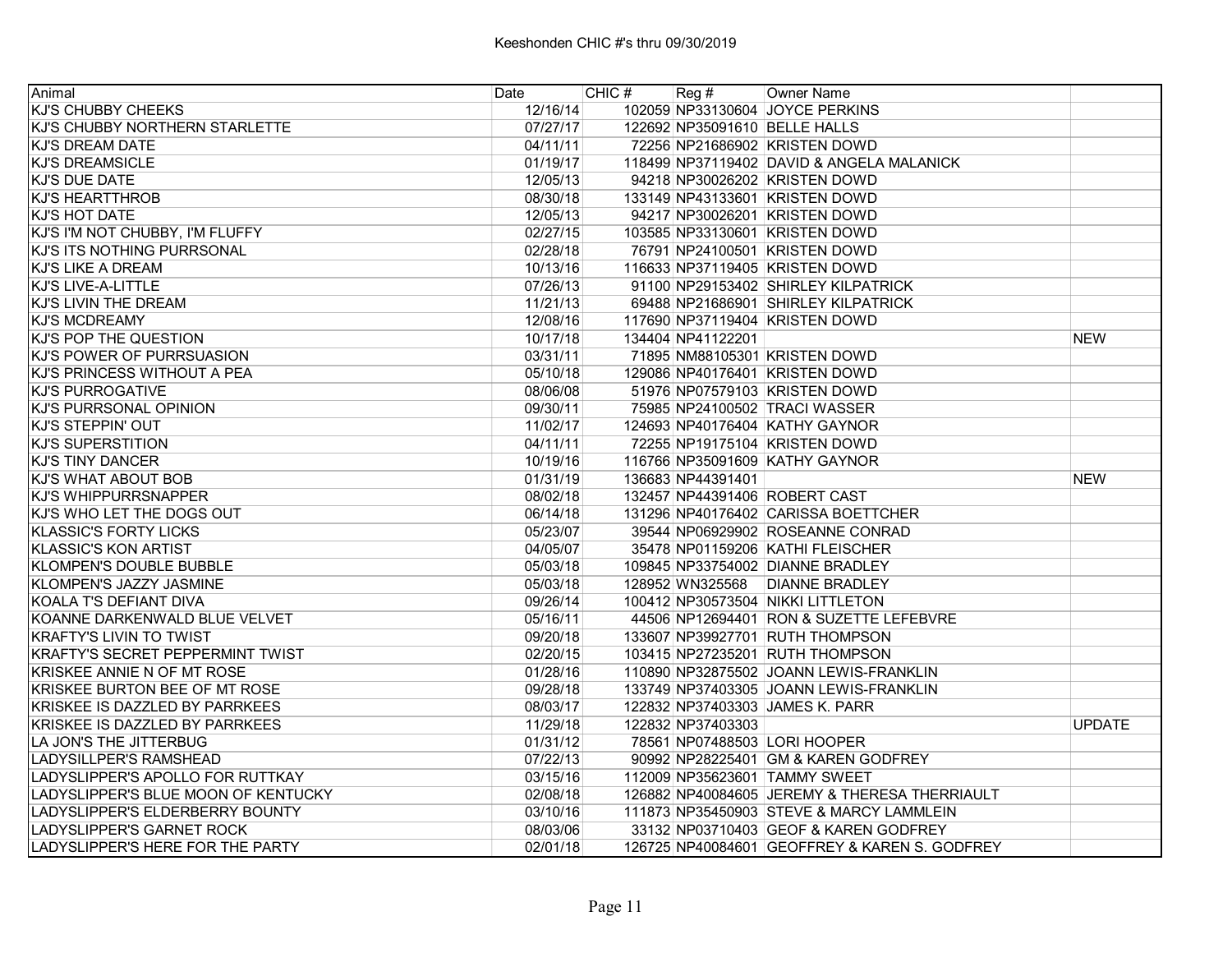| Animal                                         | Date     | CHIC # | $\text{Reg } \#$           | Owner Name                                   |            |
|------------------------------------------------|----------|--------|----------------------------|----------------------------------------------|------------|
| LADYSLIPPER'S JUNIPER BERRY                    | 03/10/16 |        |                            | 111871 NP35450902 GM & KAREN GODFREY         |            |
| LADYSLIPPER'S LIKE A ROCK                      | 11/21/07 |        |                            | 43290 NP03710401 G.M. & KAREN S. GODFREY     |            |
| <b>LADYSLIPPER'S MALIBU</b>                    | 07/22/13 |        | 90991 NP19242803 RUTH COLE |                                              |            |
| LADYSLIPPER'S NORTH TRACKER                    | 12/04/13 |        |                            | 94083 NP19242802 DAVID M. & SUSAN L. LARSON  |            |
| LADYSLIPPER'S RAZZBERRY BERET                  | 10/08/12 |        |                            | 84560 NP24827403 G. M. GODFREY               |            |
| LADYSLIPPER'S RODNBERRY WARPFACTOR 4           | 07/05/18 |        |                            | 131797 NP35450901 DAVID M. & SUSAN L. LARSON |            |
| LADYSLIPPER'S SILVERADO                        | 04/11/11 |        |                            | 72257 NP19242805 G.M. & KAREN S. GODFREY     |            |
| LADYSLIPPER'S SILVERY KNIGHT                   | 02/07/08 |        |                            | 44858 NM86963403 G.M. & KAREN S. GODFREY     |            |
| LAMOTTE LIGHTENING STRIKES                     | 05/16/11 |        |                            | 67519 NP12692901 IRENE MUNSON                |            |
| ILASER'S TUXEDO JUNCTION                       | 03/05/07 |        |                            | 37180 NM94210902 GILL BRUNT                  |            |
| lLEGEND'S 24 CARAT GOLD                        | 09/06/18 |        |                            | 133265 NP39991908 DEANNA COX                 |            |
| LEGEND'S BURNING DOWN THE HOUSE                | 04/18/19 |        | 138648 NP45373901          |                                              | <b>NEW</b> |
| LEGEND'S HEART OF GOLD                         | 09/07/17 |        |                            | 123517 NP39991909 DEANNA COX                 |            |
| <b>LEGEND'S LADY HAWK</b>                      | 11/13/18 |        | 135004 NP42284202          |                                              | <b>NEW</b> |
| LEGEND'S LIL BIT OF SUGAR AND SPICE            | 02/16/17 |        |                            | 119121 NP39415405 DEANNA COX                 |            |
| ILEGEND'S WHITE GOLD                           | 07/19/18 |        |                            | 132100 NP39991910 DEANNA COX                 |            |
| ILIL HAVEN WITCHY WOMAN O ASHBROOK.            | 05/17/13 |        |                            | 89546 NP23870404 LINDA MOSS                  |            |
| ILYNTOVA MIDNIGHT IRISH PRINCESS               | 04/05/18 |        |                            | 128150 NP43476502 SHANNON KELLY              |            |
| IMALDOLPHS WYNDJAM'R OH BUOY                   | 05/23/06 |        |                            | 31286 NM91612301 ROBIN G. SKINNER            |            |
| IMARKWRIGHT'S AS GOOD AS IT GETS               | 05/25/11 |        |                            | 72927 NP13716606 MARY ELLEN MEYER            |            |
| MARKWRIGHT'S BE DAZZLIED BY TWILIGHT           | 07/23/15 |        |                            | 106955 NP27296601 M SUSANNE FOXX             |            |
| <b>MARKWRIGHT'S GAME ON</b>                    | 04/26/18 |        |                            | 128695 NP43146902 MARY ELLEN MEYER           |            |
| <b>MARKWRIGHT'S HAPPINESS IZ</b>               | 10/27/09 |        |                            | 60471 NP17921501 SUSAN SHELTON               |            |
| MARKWRIGHT'S HARBOR WAVE                       | 12/10/13 |        |                            | 94302 NP21203301 BONNIE M HAMMOND BROWN      |            |
| <b>MARKWRIGHT'S ICECAP</b>                     | 03/24/16 |        |                            | 112165 NP36769402 JANICE GRAVES              |            |
| IMARKWRIGHTS I'M PACKING MY PEARLS             | 12/17/18 |        | 135825 NP43146901          |                                              | <b>NEW</b> |
| MARKWRIGHT'S IT'S GETTING BETTER AT CHALLENGER | 12/16/14 |        |                            | 102056 NP25413003 PATRICK HARRIGAN           |            |
| MARKWRIGHT'S MS. FITZGERALD                    | 06/27/19 |        | 139281 NP43770012          |                                              | <b>NEW</b> |
| MARKWRIGHT'S MUSIC CITY STAR                   | 11/09/17 |        |                            | 124860 NP39159603 ESTHER CARR                |            |
| IMARKWRIGHT'S REFLECTIONS OF TIME              | 03/02/17 |        |                            | 119384 NP32358402 SUSAN SHELTON              |            |
| MARKWRIGHT'S SAILING IN                        | 09/30/11 |        |                            | 75984 NP21203302 MARY ELLEN MEYER            |            |
| MARKWRIGHT'S SHADES OF TIME                    | 08/27/15 |        |                            | 105290 NP32358401 MARY ELLEN MEYER           |            |
| MARKWRIGHT'S TOUCH OF FROST                    | 08/17/17 |        |                            | 123102 NP36769401 ALECIA NOVAK               |            |
| MARKWRIGHTS WHERE THE HEART IS                 | 07/29/11 |        |                            | 74637 NP14129501 HOLLIE BROWN                |            |
| IMARRKEES SIZZLING COMET                       | 04/09/08 |        |                            | 31281 NM90189002 CONNIE & DAN PATTERSON      |            |
| IMASADA SOUND OFF AT TRUMPET                   | 05/09/14 |        |                            | 60469 NP14099902 BETH BLANKENSHIP            |            |
| <b>MASADA'S GENTLE RAIN</b>                    | 01/27/11 |        |                            | 70497 NP19851002 JUDI A. JAMES               |            |
| MASADA'S LEGEND OF GOLDIKOVA                   | 11/10/14 |        |                            | 101359 NP32866802 DEANNA COX                 |            |
| IMASADA'S SHENANIGANS AT KEYSMARK              | 04/07/16 | 112540 |                            | 1116677 MARSHA KACZMAREK                     |            |
| İMASADA'S SPINNAKEES' DANZIG                   | 07/30/10 |        |                            | 66562 NP19851003 NANCY E. FERRI              |            |
| MASADA'S SPINNAKEES EBLOUISSANTE               | 06/16/16 |        |                            | 114157 NP35905201 ROGER B. BASKIN            |            |
| MASADA'S SPINNAKEES WAR ADMIRAL                | 10/29/14 |        |                            | 101038 NP32866801 ROGER B. BASKIN            |            |
| MIDNIGHT'S ETOILE DE PARIS                     | 05/23/06 |        |                            | 31278 NM85467101 ELISBETH STONINGTON         |            |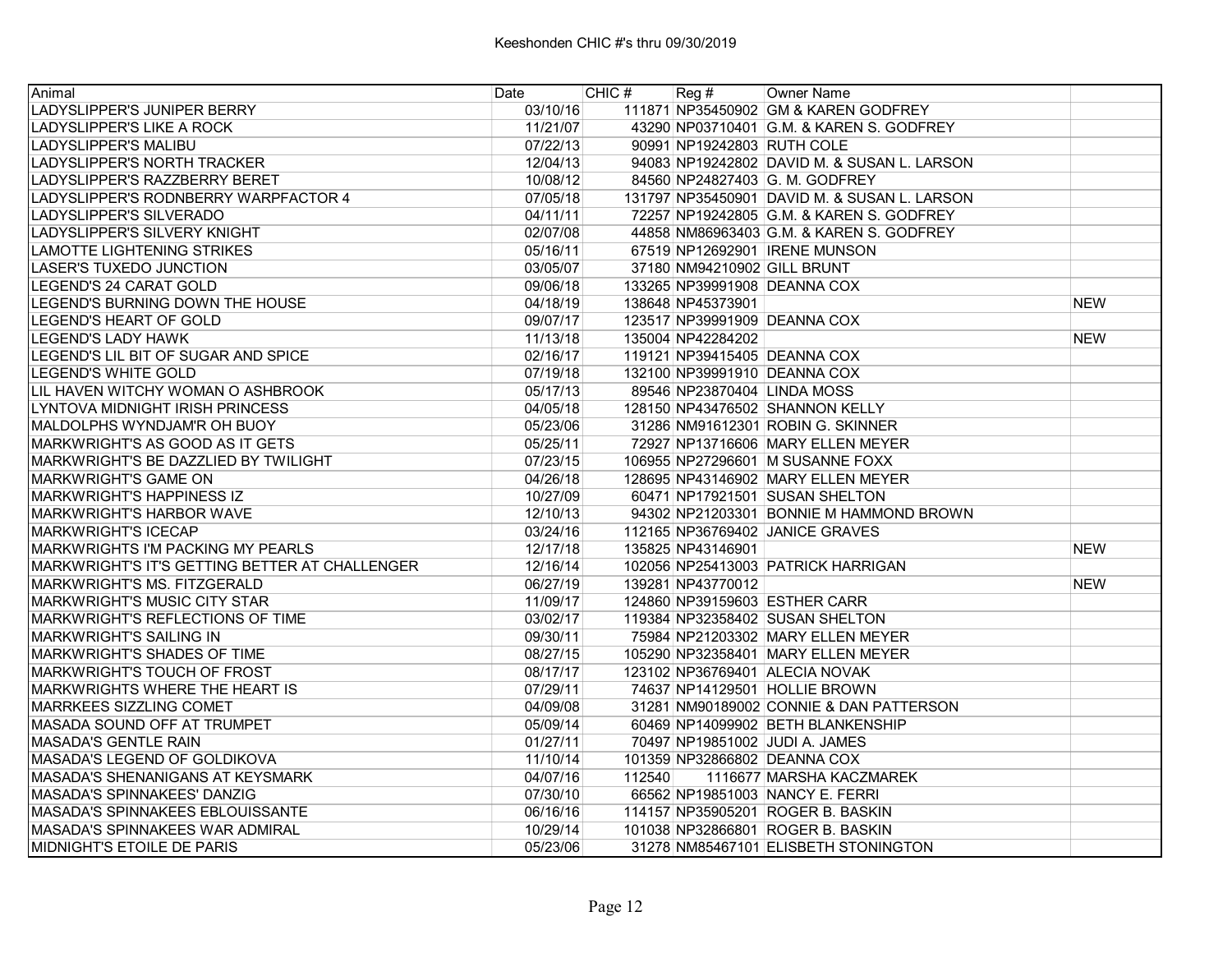| Animal                                    | Date     | CHIC # | Reg#                        | <b>Owner Name</b>                          |            |
|-------------------------------------------|----------|--------|-----------------------------|--------------------------------------------|------------|
| <b>MISTY AT SMOKEE RIDGE</b>              | 04/05/13 |        |                             | 82411 NP25518701 CATHY & ED SICARD         |            |
| NADIRA SUMBARSKY PRAMEN                   | 02/06/15 |        |                             | 103099 NP32926102 CYNTHIA CLINGERMAN       |            |
| NERADMIK ACADEMY AWARD                    | 06/17/15 |        | 106078 NP37553501 KIM PAAR  |                                            |            |
| NERADMIK NORMA JEAN                       | 08/02/18 |        | 132458 DL660058             | <b>KIM PAAR</b>                            |            |
| NEVASTAR DAZZLING KAMIO OF CLINGMEY       | 06/14/13 |        |                             | 90269 NP29543101 CYNTHIA CLINGERMAN        |            |
| NEVASTAR DIAMOND IN THE RUFF ERBE'S KEYNA | 06/21/13 |        | 90482 NP29543102 JODI ERBE  |                                            |            |
| NICKALYN'S WALKS ON WATER                 | 12/03/15 |        |                             | 109846 NP34916704 NANCY E FERRI            |            |
| NIGHTWATCH MONA LISA                      | 05/16/14 |        |                             | 97571 NP28891801 MARTHA V. HUCK            |            |
| NIGHTWIND E-Z RUTTKAY                     | 12/29/16 |        |                             | 118171 NP31077401 MARGARET BISSELL         |            |
| NONPAREIL UTAH DREAM                      | 06/18/08 |        |                             | 51067 NP13011805 ROBERT J. & ROSEMARY HEIL |            |
| NORTHWIND CAMELOT'S LADY OF THE LAKE      | 02/02/17 |        |                             | 118830 NP36998103 JAMES & KATHLEEN BILLMAN |            |
| NYTSKY'S LYTNING STRYKES AT KIMAR         | 02/04/16 |        |                             | 111057 NP34829801 LISA O'DELLICK           |            |
| ODYSSEY'S AGENT OF KAOS                   | 10/27/08 |        |                             | 46513 NP11870703 KURT & STEPHANIE DETAMORE |            |
| <b>OLEFORT BETSY ROSS</b>                 | 08/07/13 |        |                             | 91298 NP26746302 DONNA HOBART              |            |
| <b>OLEFORT CECILY PARSLEY</b>             | 02/16/17 |        |                             | 119122 NP34686802 MELISSA EELMAN           |            |
| <b>OLEFORT DAMSELFISH</b>                 | 11/19/15 |        |                             | 109560 NP36067207 DONNA M GREEN            |            |
| OLEFORT G.I. BLUES                        | 05/24/10 |        |                             | 65147 NP18260301 ANGELA CURTIS             |            |
| <b>OLEFORT JACK RABBIT</b>                | 03/15/17 |        |                             | 119648 NP34686801 ANGELA CURTIS            |            |
| OLEFORT LOVE ACTUALLY                     | 04/18/19 |        | 138649 NP42786701           |                                            | <b>NEW</b> |
| <b>OLEFORT MISTLETOE</b>                  | 05/24/10 |        |                             | 65148 NP15504402 DONNA HOBART              |            |
| <b>OLEFORT ROYAL GRAMMA</b>               | 01/07/16 |        |                             | 110534 NP36067201 BETH BLANKENSHIP         |            |
| IOLEFORT SPOTTED EAGLE RAY                | 10/09/15 |        |                             | 108672 NP36067205 ANGELA CURTIS            |            |
| <b>OLEFORT STARFISH</b>                   | 03/15/17 |        |                             | 119649 NP36067206 ANGELA CURTIS            |            |
| <b>OLEFORT WHITE CHRISTMAS</b>            | 05/24/10 |        |                             | 65145 NP15504403 ANGELA CURTIS             |            |
| OWENBRIAR'S AS THYME GOES BY              | 10/24/06 |        |                             | 31294 NP03076101 LAURA LENCI               |            |
| <b>OWENBRIAR'S MIRROR MIRROR</b>          | 08/13/15 |        |                             | 107407 NP34007701 JEAN & DAVE LEIKER       |            |
| PANDORA THE COUNTRY BEARS                 | 08/03/17 |        |                             | 122831 NP39053406 MICHELLE ROYBAL          |            |
| PANDORA THE MATRIX                        | 08/22/14 |        |                             | 99616 NP31059501 MICHELLE ROYBAL           |            |
| <b>PANDORA THOR</b>                       | 09/20/18 |        |                             | 133608 NP44071701 MICHELLE ROYBAL          |            |
| PARADISE KEES' ALOTTA COLADA              | 03/26/07 |        |                             | 31299 NP02486702 SHIRLEY KILPATRICK        |            |
| PARADISE KEE'S ISLAND GIGOLO              | 01/23/15 |        |                             | 102745 NP24698201 LINDA SAMUEL             |            |
| PARADISE KEES' UP CLOSE N PURRSONAL       | 07/14/16 |        |                             | 114680 NP34223002 LINDA SAMUEL             |            |
| PARADISE KEES' VIXEN OF KEENORTH          | 09/28/17 |        |                             | 123982 NP37089503 LINDA SAMUEL             |            |
| PARRKEES CRUISIN' FOR A BRUISIN'          | 05/21/09 |        |                             | 57186 NP14450901 EILEEN A. & JAMES K. PARR |            |
| PARRKEES INSURANCE POLICY                 | 05/21/09 |        |                             | 57185 NP14450903 EILEEN A. & JAMES K. PARR |            |
| PARRKEE'S PERPETUAL MOTION AT SHORELINE   | 07/02/15 |        |                             | 74991 NP21245302 PATRICIA VOYLES           |            |
| <b>PEARL OF GEATLAND</b>                  | 10/25/18 |        | 134608 NP43501202           |                                            | <b>NEW</b> |
| PURRKEES FAITH AND DESIRES                | 11/05/08 |        |                             | 53629 NP07289101 TERRY & DIANE BENZ        |            |
| QUEILA SUMBARSKY PRAMEN                   | 04/27/17 |        | 120595 NP40147506 JODI ERBE |                                            |            |
| QUIETA SUMBARSKY PRAMEN                   | 10/05/17 |        | 124135 NP40147504 JODI ERBE |                                            |            |
| QUIN OF KH SUMBARSKY PRAMEN               | 02/28/19 |        | 137357 NP40147502           |                                            | <b>NEW</b> |
| RAYLENS CELESTIAL PEAK OF BELKONWALD      | 10/22/15 |        |                             | 108979 NP33604901 NANCY CAMERON            |            |
| <b>RAYLEN'S RAZZLE DAZZLE ROSE</b>        | 03/13/15 |        |                             | 81948 NP22094302 ELISABETH DANKERT         |            |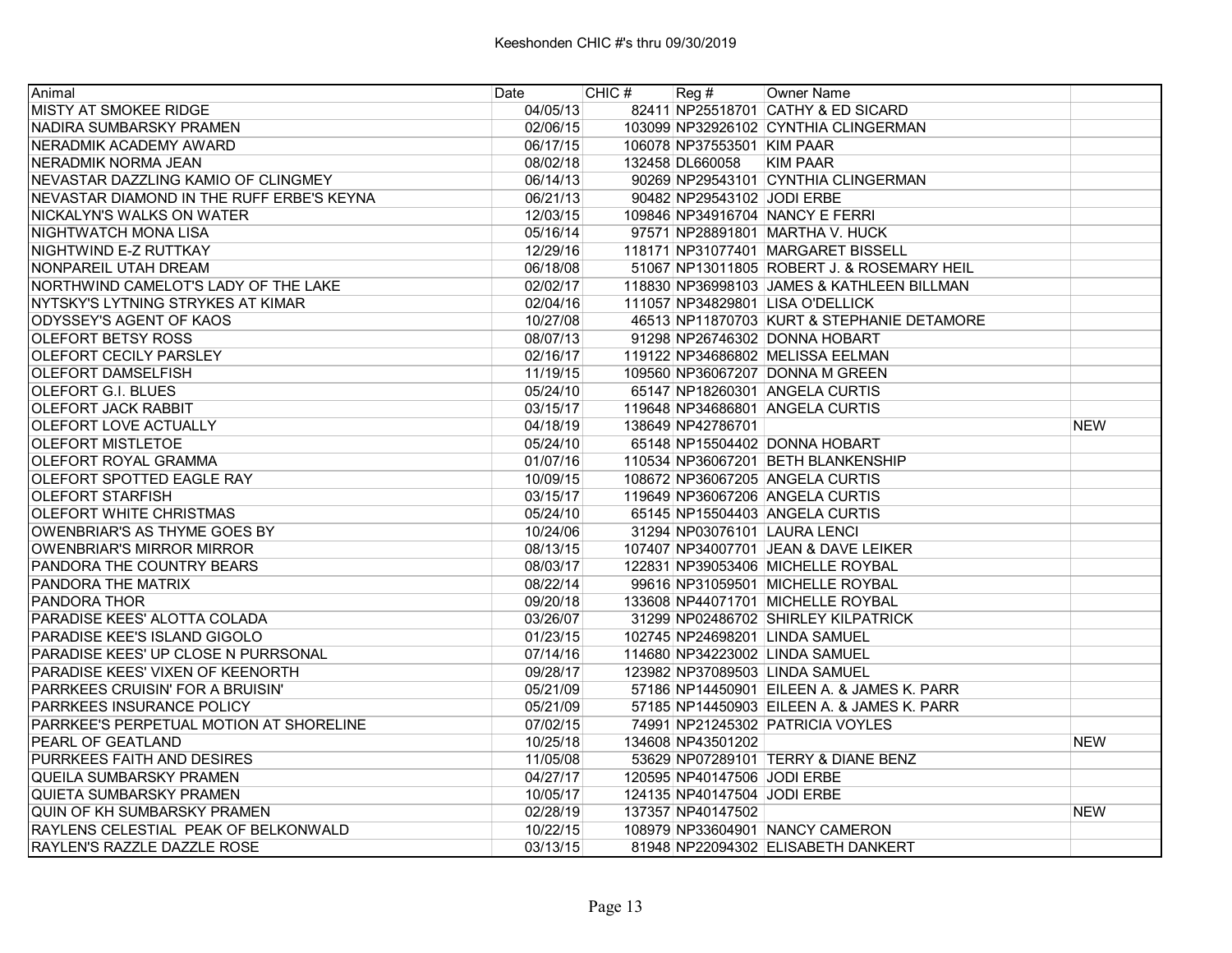| Animal                                             | Date     | CHIC#  | Reg#              | <b>Owner Name</b>                          |            |
|----------------------------------------------------|----------|--------|-------------------|--------------------------------------------|------------|
| <b>RICHWOODS POETIC JUSTICE</b>                    | 12/03/15 |        |                   | 104384 NP30803103 CHARLOTTE RICHARDS       |            |
| IRICHWOODS SPECIAL FORCES                          | 03/31/14 |        |                   | 96536 NP13151003 ELIZABETH FORTINO         |            |
| IRICKEES BURN NOTICE                               | 12/21/17 |        |                   | 125918 NP30544401 ESTHER CARR              |            |
| <b>RIVERFOX DORA THE EXPLORER</b>                  | 11/01/10 |        |                   | 66133 NP08686402 REBECCA B. PRESTON        |            |
| <b>RUSSKOE SEREBO EMPRISE AT CARA</b>              | 10/12/17 |        |                   | 124278 NP41004301 LOUISE GEHRET            |            |
| <b>RUSSKOE SEREBRO ENIGMA AT PACE</b>              | 06/08/17 | 120816 |                   | 1131558 JUDY ELLIOTT                       |            |
| RUTTKAY AVA GALORE                                 | 05/15/12 |        |                   | 81343 NP25128506 L. MAE EVANS              |            |
| RUTTKAY BAZEL BONES                                | 05/01/12 |        |                   | 81053 NP25128505 TAMMY SWEET               |            |
| <b>RUTTKAY C SQUARED</b>                           | 03/01/12 |        |                   | 79330 NP21753701 L. MAE EVANS              |            |
| <b>RUTTKAY CHANCE</b>                              | 01/31/12 |        |                   | 78564 NP19304101 MEGAN MCLOUGHLIN          |            |
| IRUTTKAY KARLY JO KRISKEE                          | 04/18/12 |        |                   | 80730 NP21753704 JOANN LEWIS-FRANKLIN      |            |
| IRUTTKAY MAXIMUS                                   | 06/07/12 |        |                   | 81949 NP25697803 KATHLEEN ROSENBERGER      |            |
| IRUTTKAY TRIX'S ON YOU                             | 03/15/16 |        |                   | 112008 NP35874501 TAMMY& VERNON SWEET      |            |
| SAMBA'S TEA-4-TWO AT ARKLOW                        | 08/29/07 |        |                   | 41672 NP07758204 ELIZABETH WINANS          |            |
| SCHAMAYRA'S JAYLA FLYS TO JEN'N DI                 | 10/12/17 |        |                   | 124277 NP40453401 DIANE WRIGHT             |            |
| SHAINAKEES ABSOLUTE ASSET IS GRACE                 | 08/23/13 |        |                   | 91969 NP24813702 RUTHANN SEIBERT           |            |
| SHAINAKEES ABUNDANT ASSET IS MERCY                 | 02/16/12 |        |                   | 78969 NP24813701 SUZETTE LEFEBVRE          |            |
| SHAINAKEES CAN YOU HEAR THE ANGELS SING            | 01/16/15 |        |                   | 102606 NP33553801 SUZETTE LEFEBVRE         |            |
| SHAINAKEES ENCHANTED ALL AMERICAN BOY              | 12/12/17 |        |                   | 124408 NP37206501 KATHY & RICHARD DODGE    |            |
| SHAINAKEES FAITH IN SONG AT SOUTHCAR               | 11/30/17 |        |                   | 125298 NP37552101 LYNNE HEWITT             |            |
| ISHAINAKEES HAT TRICK                              | 11/02/17 |        |                   | 124692 NP40837902 GLEN & BARBARA CAMPBELL  |            |
| SHAKOTA'S SHOT IN THE DARK                         | 12/21/07 |        |                   | 37181 NP05745201 CAROL TUCKER              |            |
| SHAMROCK-BRIO ONE FOR THE MONEY                    | 09/26/13 |        |                   | 92567 NP29481801 SHANNON KELLY             |            |
| SHAMROCK-CEDARHILLS HOW TO STEAL A MILLION         | 11/21/16 |        |                   | 117408 NP37954001 SHANNON KELLY            |            |
| SHAMROCK-CEDARHILLS IT'S GOT TO BE GUINNESS        | 07/11/19 |        | 141118 NP46580901 |                                            | <b>NEW</b> |
| SHAMROCK-CEDARHILLS SAISON RUE FOR BEOWULF-SWANKEE | 07/11/19 |        | 141116 NP46580902 |                                            | <b>NEW</b> |
| SHAMROCK-KEALOHA BUYS ANOTHER ROUND                | 07/11/12 |        |                   | 82668 NP26355901 LAURA LENCI               |            |
| SHAMROCK-KEALOHA PLAYS WITH KNIVES AT CEDARHILL    | 04/08/15 |        |                   | 104537 NP33968403 TERESA COOK              |            |
| SHERWOOD'S GEATLAND PROMISE                        | 05/05/17 |        |                   | 88505 NP28431801 RICHARD SU                |            |
| SHERWOOD'S LASTING IMPRESSION                      | 09/26/14 |        |                   | 100414 NP28431804 PHYLLIS NOONAN           |            |
| SHERWOOD'S RUN FOR THE ROSES                       | 07/03/07 |        |                   | 40356 NP01299304 PHYLLIS NOONAN            |            |
| SHERWOOD'S SERENITY                                | 10/28/08 |        |                   | 53484 NP14401604 VICKIE L. LOUIE           |            |
| SHERWOOD'S SILVER KNIGHT                           | 04/08/15 |        |                   | 104538 NP33729803 NANCY J. KNIGHT          |            |
| SHERWOOD'S SOPHISTICATE                            | 06/20/19 |        | 140468 NP41161202 |                                            | <b>NEW</b> |
| ISHORELINE'S ASKING FOR TROUBLE.                   | 11/02/17 |        |                   | 124691 NP38890011 TONI ANN LOCKE           |            |
| <b>SHORELINE'S BARNEYS NEW YORK</b>                | 02/15/07 |        |                   | 36853 NM64271407 EILEEN A. PARR            |            |
| ISHORELINE'S CELEBRATION                           | 03/16/07 |        |                   | 33570 NM92669501 EILEEN A. & JAMES K. PARR |            |
| SHORELINE'S COLOR ME TROUBLE                       | 07/27/17 |        |                   | 122694 NP38890009 DANA MONTAGUE            |            |
| SHORELINE'S ENUF SAID                              | 03/20/15 |        |                   | 104105 NP33160102 ETHIE WILSON             |            |
| <b>SHORELINES FLYNG SOLO</b>                       | 05/23/06 |        |                   | 31280 NM88322301 TAWN SINCLAIR             |            |
| SHORELINE'S LOOK ON THE BRIGHT SIDE                | 08/25/16 |        |                   | 115588 NP37473402 ERIK & ANGELA FREELAND   |            |
| <b>SHORELINE'S QUANTUM LEAP</b>                    | 07/12/18 |        |                   | 131936 NP43052502 TONI LOCKE               |            |
| SHORELINE'S RUBY SLIPPERS                          | 07/22/13 |        |                   | 84016 NP25611801 PATRICIA VOYLES           |            |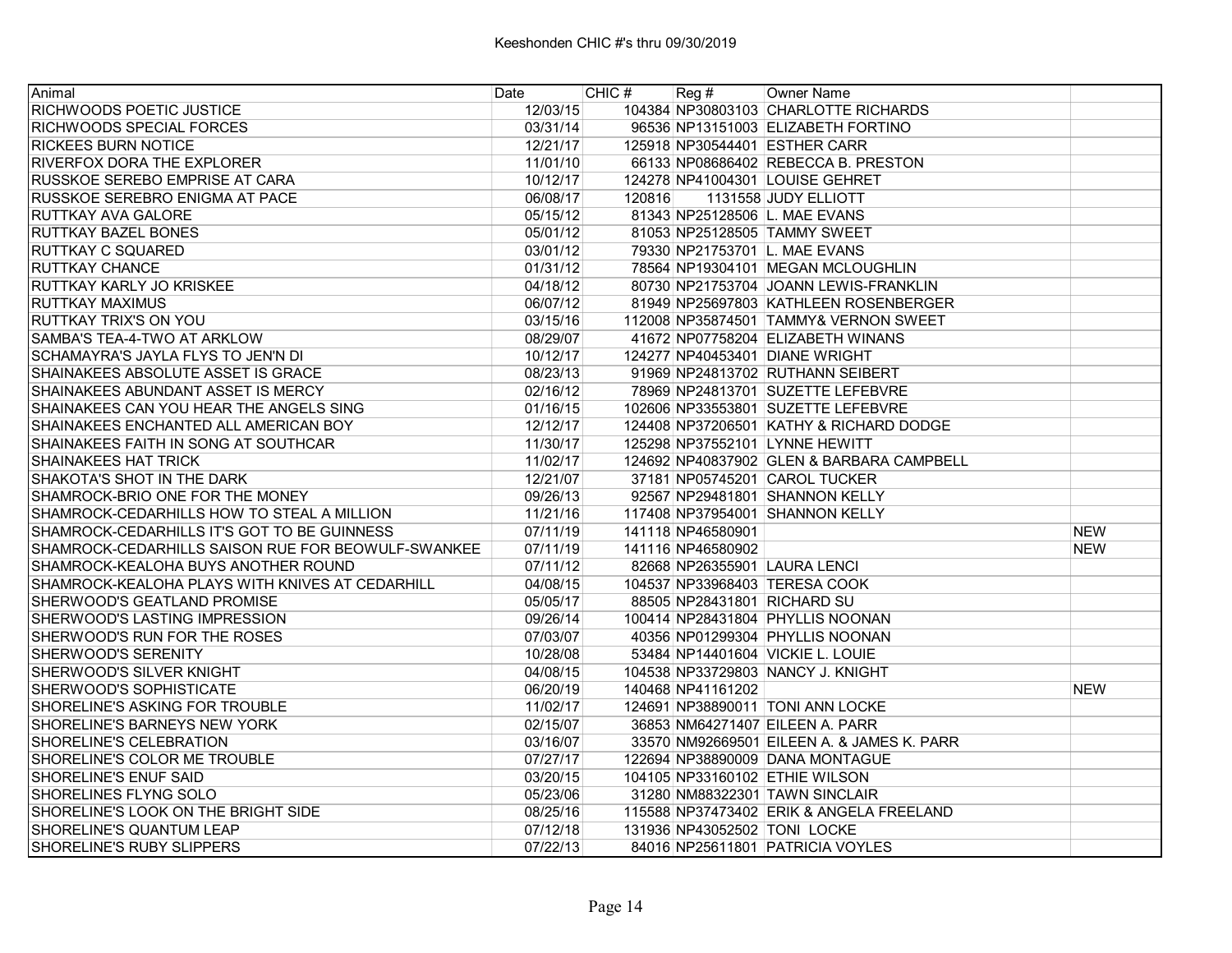| Animal                                   | Date     | CHIC # | Reg#                       | Owner Name                                            |               |
|------------------------------------------|----------|--------|----------------------------|-------------------------------------------------------|---------------|
| SHORELINE'S SOMETHING SPECIAL            | 11/05/08 |        |                            | 37822 NP04499701 TAWN SINCLAIR                        |               |
| SHORELINE'S TUFF ACT TO FOLLOW           | 01/31/12 |        |                            | 58420 NP07871802 TAWN & JOHN SINCLAIR                 |               |
| SHORELINE'S TUFF ENUF                    | 10/08/12 |        |                            | 84563 NP25110901 TAWN SINCLAIR                        |               |
| SHORELINE'S TUFF 'N TUMBLE               | 05/29/14 |        |                            | 97841 NP25110903 LISA MARZBAN                         |               |
| SHORELINE'S UP UP AND AWAY               | 08/28/07 |        |                            | 35592 NM93022609 BARBARA LOMBARD                      |               |
| SHORELINE'S WAY TOO TUFF                 | 07/26/13 |        |                            | 91099 NP25110905 ROBYN MCNUTT                         |               |
| SHORELINE'S WILD RIDER                   | 10/29/14 |        |                            | 101037 NP30021405 JOHN SMITH                          |               |
| SHORELINE'S WILD THINGS RUN FAST         | 02/15/18 |        |                            | 127046 NP40774902 ROBYN & BLAIRE MCNUTT               |               |
| SHORELINE'S WINSOME WITHOUT LIMITS       | 07/20/17 |        |                            | 107409 NP34505101 MARALOU & ARNOLD BURNHAM            |               |
| SHORELINE'S ZANZIBAR IV BARKEE           | 11/05/08 |        |                            | 53628 NP12336801 ETHIE WILSON                         |               |
| SHOWTYME ADMIRAAL THE MIGHTY SVEN        | 01/28/14 |        |                            | 95291 NP30925205 SUSAN WOODLIFFE                      |               |
| SHOWTYME'S HAPPY FEET                    | 01/31/12 |        |                            | 78566 NP22619010 LORI HOOPER                          |               |
| SHOWTYME'S SINS OF THE FATHER            | 02/28/14 |        | 95858 NP26835403 JODI ERBE |                                                       |               |
| SILVER BEARS CALL ME BHALU               | 04/11/14 |        |                            | 96802 NP30693805 LEE WUNSCH                           |               |
| SILVER MIST "LADY O THE VALLEY"          | 05/23/06 |        |                            | 31276 NM81702002 LAURA L. LENCI                       |               |
| SILVERBEAR CALLME IRRESISTIBLE           | 10/03/14 |        |                            | 100573 NP30693803 SHARON MILLER                       |               |
| SILVERBEAR LUVS RIDIN HIGH               | 05/23/06 |        |                            | 31277 NM79523501 SHARON MILLER                        |               |
| SILVERBEAR SWANKEES PRANK CALL           | 04/18/14 |        |                            | 96394 NP30693802 DONNA A. POWELL                      |               |
| SILVERBEAR SWANKEES PRANK CALL           | 09/05/19 |        | 96394 NP30693802           |                                                       | <b>UPDATE</b> |
| SILVERBEARS FORA GOODTIME CALL           | 05/23/14 |        |                            | 97733 NP30693801 SHARON MILLER                        |               |
| SIMPKEES CUT FROM A DIAMOND              | 04/04/12 |        |                            | 77146 TL155469 DIANA SIMPSON                          |               |
| <b>SKI'S KEES MERCEDES</b>               | 09/19/18 |        |                            | 133503 NM53119003 MARLENE S EARLEY                    |               |
| SKYLINE SUMMERWIND ONE GIANT LEAP        | 03/22/18 |        |                            | 127816 NP40065602 JEAN GAUCHET-HARGIS                 |               |
| SKYLINE SUMMERWIND ORDER IN THE COURT    | 07/26/18 |        |                            | 131646 NP41995404 JEAN GAUCHAT-HARGIS & JOSHUA HARGIS |               |
| SKYLINE'S AFFINITY FOR ADVENTURE         | 04/07/16 |        |                            | 112539 NP30413802 BECKY DENTON                        |               |
| <b>SKYLINE'S CELEMIR</b>                 | 12/18/08 |        |                            | 54302 NP10369704 MICHELE MCGRATH                      |               |
| SKYLINE'S ELOQUENT EDITION               | 05/14/10 |        |                            | 64937 NP15221201 STEPHEN & SANDRA LAMBRIGHT           |               |
| <b>SKYLINE'S FISHING FOR COMPLIMENTS</b> | 04/26/11 |        |                            | 52910 NP08861501 SUSAN CULLEN                         |               |
| SKYLINE'S GEATLAND ASPIRATION            | 09/26/14 |        |                            | 100410 NP24902702 RICHARD SU                          |               |
| <b>SKYLINE'S GOOD TIDINGS</b>            | 04/07/16 |        |                            | 112536 NP34435901 KRISTEN CULLEN, DVM                 |               |
| SKYLINE'S HAD TO BE BONNYVALE KAROLINA   | 06/18/12 |        |                            | 82174 NP21389802 KRISTEN CULLEN DVM                   |               |
| SKYLINE'S ISABELLA THE BALL              | 01/05/10 |        |                            | 61883 NP15221202 RUTH THOMPSON                        |               |
| SKYLINE'S NATURAL SELECTION              | 12/04/13 |        |                            | 80728 NP24958102 SUSAN CULLEN                         |               |
| <b>SKYLINE'S OUTBURST</b>                | 03/03/16 |        |                            | 67840 NP19134503 STACEY & THOMAS ALEXANDER            |               |
| SKYLINE'S PATH OF LEAST RESISTANCE       | 09/05/14 |        |                            | 90267 NP24958103 STACEY CROMER BERMAN                 |               |
| SKYLINE'S PATH TO THE HIGHEST PEAK       | 06/02/17 |        |                            | 121480 NP40065601 STACEY CROMER BERMAN, PHD           |               |
| <b>SKYLINE'S PIPETTE</b>                 | 09/23/08 |        |                            | 52909 NP02209501 SUSAN CULLEN                         |               |
| SKYLINE'S PURRSONAL CHOICE FOR KARMAKEES | 12/16/14 |        |                            | 102058 NP32928003 PATTI HOBBS                         |               |
| SKYLINE'S PURRSONAL SELECTION            | 12/04/14 |        |                            | 101882 NP32928002 SUSAN CULLEN                        |               |
| SKYLINE'S SPLASH OF MIMOSA               | 09/28/18 |        |                            | 133748 NP42954605 SANDI FORD                          |               |
| SKYLINE'S UNIT OF MEASURE                | 10/26/17 |        |                            | 82173 NP24958101 JEAN GAUCHAT-HARGIS                  |               |
| SKYLINE'S WALK OF FAME                   | 03/31/11 |        |                            | 58840 NP15218601 KATHI FLEISCHER                      |               |
| SKYLINE'S WINTU THE MOONSPINNER          | 12/04/14 |        |                            | 101881 NP25782602 KRISTEN CULLEN, DVM                 |               |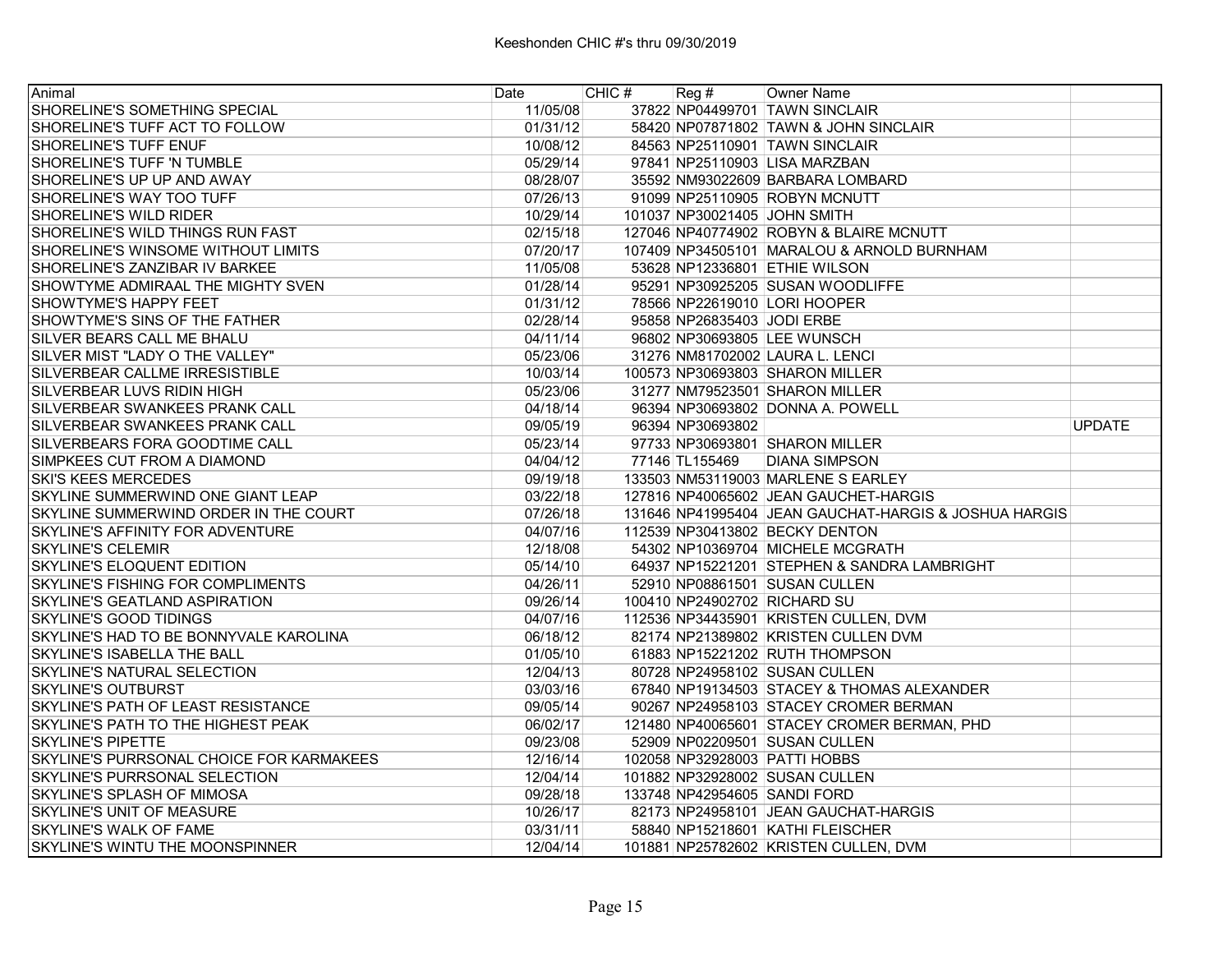| Animal                                        | Date     | CHIC# | $\text{Reg }#$             | Owner Name                                  |            |
|-----------------------------------------------|----------|-------|----------------------------|---------------------------------------------|------------|
| SMOKEE RIDGE RED SKY AT NIGHT                 | 10/22/15 |       |                            | 108983 NP35091504 BRENDA WAITE              |            |
| SMOKEE RIDGES SHREDDING MACHINE               | 04/15/13 |       |                            | 81796 NP25518702 BETTY ANN LYONS            |            |
| SOLEIL'S ORIGINAL FIRE                        | 02/07/11 |       |                            | 70664 NP13436603 KIMBERLIE MCCUE            |            |
| SONATA I DREAMT A DREAM TONIGHT               | 08/20/15 |       |                            | 107540 NP33851801 KRISTI JOHNSON            |            |
| SONATA LION'S HEART                           | 11/19/15 |       |                            | 109558 NP35033302 SCOTT & TERRI SOEHRMANN   |            |
| SONATA SEASON SECRET AT DAIMLER               | 10/27/08 |       |                            | 46129 NP11900301 DIANE BENZ                 |            |
| SONATA SIMPLY UNFORGETTABLE                   | 05/09/07 |       |                            | 39393 NP02035004 KATHY SOKAC                |            |
| SOUTHCAR'S HIGH NOON                          | 06/25/09 |       |                            | 56210 NP17155901 STEVEN & ELIZABETH FREEMAN |            |
| SOUTHCAR'S MORNING LIGHT                      | 05/14/10 |       |                            | 64938 NP17155902 LYNNE HEWITT               |            |
| SPEKTACLES FEAST FOR THE EYES                 | 08/16/11 |       |                            | 74992 NP21491001 BRENDA SOMMERS             |            |
| <b>SPIRITS CHEROKEE WARRIOR</b>               | 09/10/10 |       |                            | 67839 NP19125903 CATHY E. SICARD            |            |
| SPIRIT'S FIRE IT UP                           | 03/14/11 |       |                            | 59568 NP16654901 BETH BLANKENSHIP           |            |
| <b>SPIRIT'S PRIME RATE</b>                    | 04/26/10 |       |                            | 64080 NP09858802 KIMBERLY SCHWIEREN         |            |
| SPITZ SOLTI ALIZ "ERBE'S KAZZIE"              | 01/29/13 |       | 86823 NP29776501 JODI ERBE |                                             |            |
| SPROOKJE N SHERWOOD'S VICTORY TOAST AT VOSDAL | 11/29/18 |       | 135362 NP41161201          |                                             | <b>NEW</b> |
| SPUNKEE'S RAIN DANCER                         | 12/20/10 |       |                            | 69486 NP00982906 KAREN STAATS               |            |
| STARDUST'S FORMAL AFFAIR                      | 10/13/16 |       |                            | 116630 NP23149001 SONYA L. ANTON            |            |
| STAR-KEES' INTREPID WHITE SHARK               | 08/14/13 |       |                            | 91429 NP15539405 ROBIN STARK                |            |
| SUMMERWIND DOUBLE TROUBLE SWANKEE             | 08/11/06 |       |                            | 33340 NP06482901 JEAN GAUCHAT-HARGIS        |            |
| SUMMERWIND SNAPS CRACKLE WHOS POP             | 06/08/17 |       |                            | 121625 NP39893201 JEAN GAUCHAT-HARGIS       |            |
| <b>SUMMERWIND'S BUGSY</b>                     | 12/16/14 |       |                            | 102055 NP33279103 JEAN GAUCHAT-HARGIS       |            |
| SUMMERWIND'S ITALIAN TREAT                    | 09/27/06 |       |                            | 34775 NP07344502 IVAN & SHARON HUNSINGER    |            |
| SUMMERWIND'S MAXIMUM VELOCITY                 | 03/26/15 |       |                            | 104238 NP23973005 JEAN GAUCHAS-HARGIS       |            |
| SUMMERWIND'S POETRY IN MOTION                 | 07/11/11 |       |                            | 74378 NP15835801 JEAN GAUCHAT-HARGIS        |            |
| SUMMERWIND'S SICILIAN DELIGHT                 | 09/27/06 |       |                            | 34776 NP07344501 JEAN GAUCHAT-HARGIS        |            |
| SUMMERWIND'S SO INTOXICATING OF VALINDALE     | 07/11/11 |       |                            | 74376 NP14655903 JEAN GAUCHAT-HARGIS        |            |
| SUMMERWIND'S SO NOBLE                         | 07/11/11 |       |                            | 74377 NP14655904 JEAN GAUCHAT-HARGIS        |            |
| SUMMERWIND'S SONIC BOOM                       | 05/28/15 |       |                            | 105757 NP23973002 JEAN GAUCHAT-HARGIS       |            |
| SUMMERWIND'S SPEED OF LIGHT                   | 12/12/11 |       |                            | 77317 NP23973001 JEAN GAUCHAT-HARGIS        |            |
| SUMMERWIND'S TAGLIATELLI                      | 10/10/11 |       |                            | 76198 NP19167603 JEAN GAUCHAT-HARGIS        |            |
| SUMMERWIND'S TEMPUS FUGIT                     | 09/13/18 |       |                            | 133420 NP37023302 KATHY & STEVE WINZER      |            |
| <b>SUN-KISS OSCAR</b>                         | 11/27/07 |       |                            | 43428 NP06782505 DONNA & ERNEST WILLIAMS    |            |
| <b>SUN-KISS ROXY</b>                          | 04/27/09 |       |                            | 55489 NP10504204 KATHLEEN A. BLODEN         |            |
| <b>SUN-KISS VANNAH</b>                        | 05/01/14 |       |                            | 62422 NP17804002 SHARON MILLER              |            |
| <b>SUN-KISS WILLIAM</b>                       | 08/22/14 |       |                            | 99614 NP20058201 DONNA & ERNEST WILLIAMS    |            |
| <b>SUN-KISS YELINA</b>                        | 05/30/13 |       |                            | 89900 NP24713703 DONNA WILLIAMS             |            |
| <b>SWANKEE'S MILLION DOLLAR BABY</b>          | 09/30/10 |       |                            | 68277 NP19115301 DONNA POWELL               |            |
| SWANKEE'S ONE NIGHT STAND                     | 06/06/19 |       | 139982 NP38432101          |                                             | <b>NEW</b> |
| <b>SWEETKEES AMOS V RUTTKAY</b>               | 01/31/12 |       |                            | 78562 NP19316403 L. MAE EVANS               |            |
| <b>SWEETKEES GEMSTONE V RUTTKAY</b>           | 01/31/12 |       |                            | 78567 NP23155501 L. MAE EVANS               |            |
| <b>SWEETKEES INDIGO RUTTKAY</b>               | 08/21/12 |       |                            | 83472 NP24727402 TAMMY M. SWEET             |            |
| <b>SWEETKEES STARBURST RUTTKAY</b>            | 12/12/11 |       |                            | 77313 NP19316401 TAMMY & VERNON SWEET       |            |
| <b>TAMARACK NORTH STAR</b>                    | 06/27/11 |       |                            | 73942 NP18659504 PETER & D'NAY RAMPAART     |            |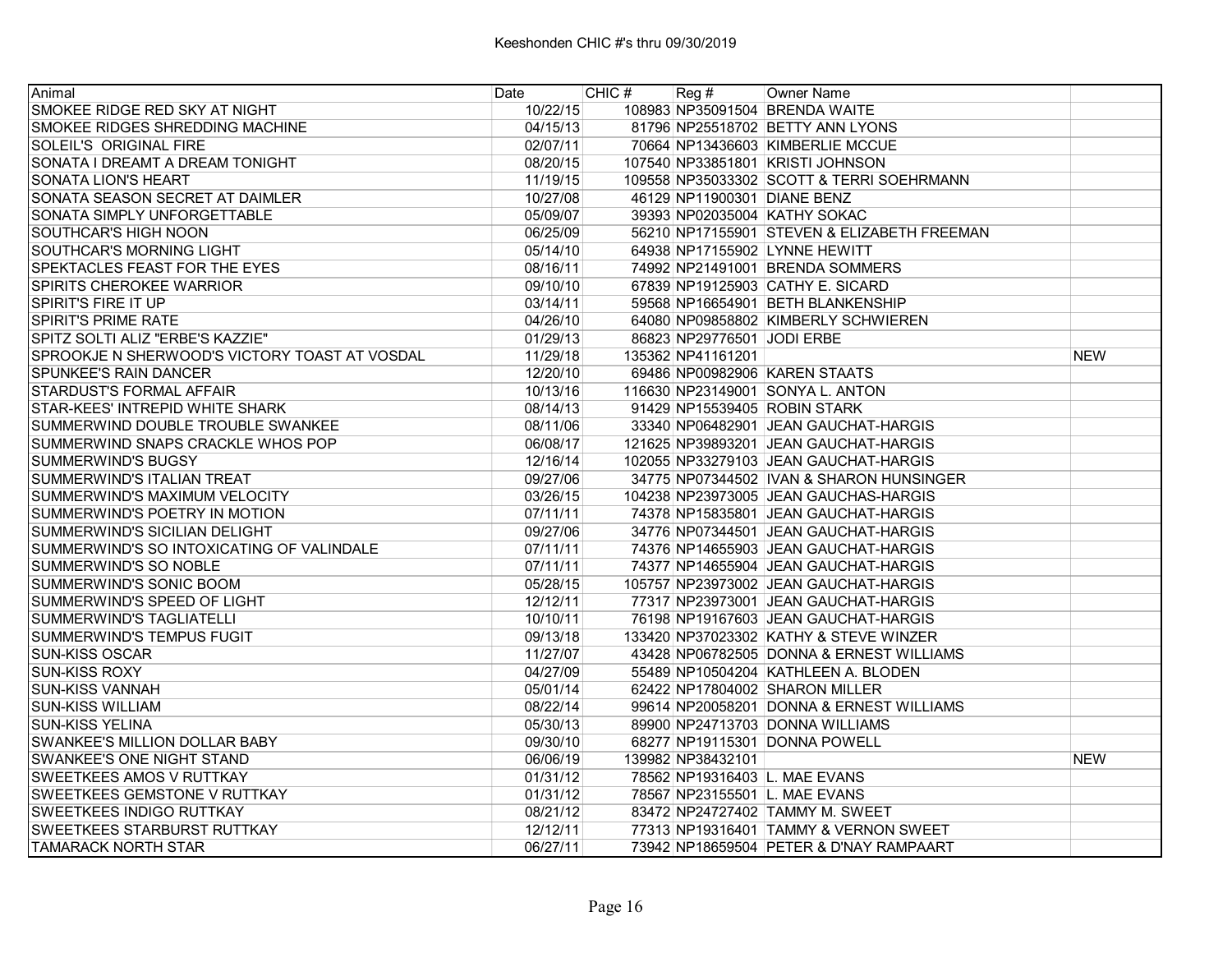| Animal                                     | Date     | CHIC # | Reg#              | Owner Name                                |            |
|--------------------------------------------|----------|--------|-------------------|-------------------------------------------|------------|
| <b>TAMARACK NORTHERN MISTY ROSE</b>        | 02/06/14 |        |                   | 68092 NP18659505 JAMES & KATHLEEN BILLMAN |            |
| TAMARACKS GERMAN WALTZ AT DARKENWALD       | 01/04/13 |        |                   | 86243 NP22639103 NANCY CAMERON            |            |
| <b>TAPESTRY'S TIMESHARE AT SKYLINE</b>     | 07/29/09 |        |                   | 52908 NM92606802 SUSAN CULLEN             |            |
| <b>TARA'S KLASSIC IRISH BLISS</b>          | 04/15/09 |        |                   | 56212 NP16094201 MARGARET WHITE           |            |
| THISTLEDOWN CHAUTAUQUA LACE                | 10/09/15 |        |                   | 108671 NP25708901 GARY & SANDRA JOHNSON   |            |
| <b>THISTLEDOWN OLIVIA</b>                  | 05/23/07 |        |                   | 39543 NP02711101 IRENE MAXWELL            |            |
| <b>TRALEIGH KJ ELEKTRALYTE</b>             | 10/15/08 |        |                   | 53199 NP13806002 EMILY TAGGART            |            |
| <b>TRALEIGH TRAVELOCITY</b>                | 04/21/16 |        |                   | 103414 NP33023301 TRACI WASSER            |            |
| TRALEIGH'S DRESSED TO THE NINES            | 06/29/17 |        |                   | 122125 NP38711309 TRACI WASSER            |            |
| TRALEIGH'S ON CLOUD NINE                   | 06/02/17 |        |                   | 121479 NP38711301 TRACI WASSER            |            |
| <b>TRALEIGH'S STAND AND DELIVER</b>        | 03/22/10 |        |                   | 63537 NP18995801 TRACI WASSER             |            |
| TRILLIUM MCKENZIE RIVER MISTRAL            | 08/06/15 |        |                   | 107249 NP34184502 ANITA M WILLIAMS        |            |
| <b>TROUBLEKEES GIFT FROM ABOVE</b>         | 06/27/14 |        |                   | 98196 NP30867901 CATHY SICARD             |            |
| <b>TROUBLEKEES HOTTER THAT HELL</b>        | 04/25/14 |        |                   | 97099 YL417750 MAGEN KUNTZE               |            |
| TRUMPET'S A KIND OF MAJIK                  | 07/10/14 |        |                   | 98585 NP29545802 JOHN A. & JOAN L. MALAK  |            |
| TRUMPET'S ALL SHOOK UP                     | 12/21/07 |        |                   | 34774 NP06563301 BETH BLANKENSHIP         |            |
| <b>TRUMPET'S AUTHORITY SONG</b>            | 09/05/14 |        |                   | 99887 NP32060504 RACHEL THOMPSON          |            |
| <b>TRUMPET'S BLUE SUEDE SHOES</b>          | 08/13/09 |        |                   | 58421 NP06563302 TINA LOGSTON             |            |
| <b>TRUMPET'S BOTTOMS UP!</b>               | 09/05/19 |        | 142584 NP33425301 |                                           | <b>NEW</b> |
| <b>TRUMPET'S BRASS MONKEY</b>              | 09/03/15 |        |                   | 107893 NP33009601 KEARSON STRONG          |            |
| ITRUMPET'S BUTTERFLY KISSES                | 12/21/07 |        |                   | 39391 NP08409201 BETH BLANKENSHIP         |            |
| TRUMPET'S CALIFORNIA DREAMIN'              | 04/03/15 |        |                   | 104385 NP31594401 KATHY WINZER            |            |
| TRUMPET'S CAROLINA IN MY MIND              | 05/17/18 |        |                   | 129245 NP40617803 BETH BLANKENSHIP        |            |
| <b>TRUMPET'S CHASING PAVEMENTS</b>         | 03/28/19 |        | 138066 NP44387301 |                                           | <b>NEW</b> |
| <b>TRUMPET'S CHERRY BOMB</b>               | 08/10/17 |        |                   | 103100 NP32060501 BETH BLANKENSHIP        |            |
| TRUMPET'S CHINA CAT SUNFLOWER              | 10/24/06 |        |                   | 35312 NP06530102 BONNIE HRONEK            |            |
| <b>TRUMPET'S COME SAIL AWAY</b>            | 05/15/08 |        |                   | 47501 NP08409401 SUSAN MORTON             |            |
| <b>TRUMPET'S CRACKLIN' ROSIE</b>           | 12/12/12 |        |                   | 85955 NP27741303 MICHELLE ROYBAL          |            |
| <b>TRUMPET'S CROCODILE ROCK</b>            | 09/13/06 |        |                   | 33696 NM88206304 KIMBERLY SCHWIEREN       |            |
| TRUMPET'S DANCING QUEEN                    | 05/25/11 |        |                   | 73267 NP22787801 NANCY FERRI              |            |
| <b>ITRUMPET'S DREAMBOAT ANNIE</b>          | 05/24/10 |        |                   | 65146 NP13098801 ANGELA CURTIS            |            |
| TRUMPET'S DROP DEAD GORGEOUS               | 05/08/07 |        |                   | 39227 NP06819602 KATHY SOKAC              |            |
| TRUMPET'S EVERY BREATH YOU TAKE AT PARAGON | 03/31/14 |        |                   | 96537 NP26859702 TAMARA WILLIAMS          |            |
| <b>TRUMPET'S FAT BOTTOMED GIRLS</b>        | 05/09/14 |        |                   | 97419 NP29545803 BETH BLANKENSHIP         |            |
| TRUMPET'S FIGHT FOR YOUR RIGHT             | 10/22/15 |        |                   | 108981 NP33009603 BETH BLANKENSHIP        |            |
| <b>TRUMPET'S FIRE INSIDE</b>               | 08/10/17 |        |                   | 60108 NP15164601 BETH BLANKENSHIP         |            |
| TRUMPET'S FOR YOUR EYES ONLY               | 05/16/11 |        |                   | 31295 NM94264701 BETH BLANKENSHIP         |            |
| TRUMPET'S GIMME BACK MY BULLETS            | 07/14/16 |        |                   | 83238 NP26040803 BETH BLANKENSHIP         |            |
| <b>TRUMPET'S GOOD TIMES ROLL</b>           | 07/14/16 |        |                   | 104714 NP30084003 BARRY & LORI WUDEL      |            |
| TRUMPET'S GOT TO BE BONNYVALE N' KAROLINA  | 09/05/12 |        |                   | 76471 NP21389803 BETH BLANKENSHIP         |            |
| <b>TRUMPET'S HOLLABACK GIRL</b>            | 10/27/09 |        |                   | 60473 NP16185304 MICHELLE ROYBAL          |            |
| <b>TRUMPET'S HOLLYWOOD NIGHTS</b>          | 03/14/11 |        |                   | 71393 NP15164602 LINDA MARDEN             |            |
| TRUMPET'S HOT FOR TEACHER                  | 08/10/17 |        |                   | 103101 NP33425303 BETH BLANKENSHIP        |            |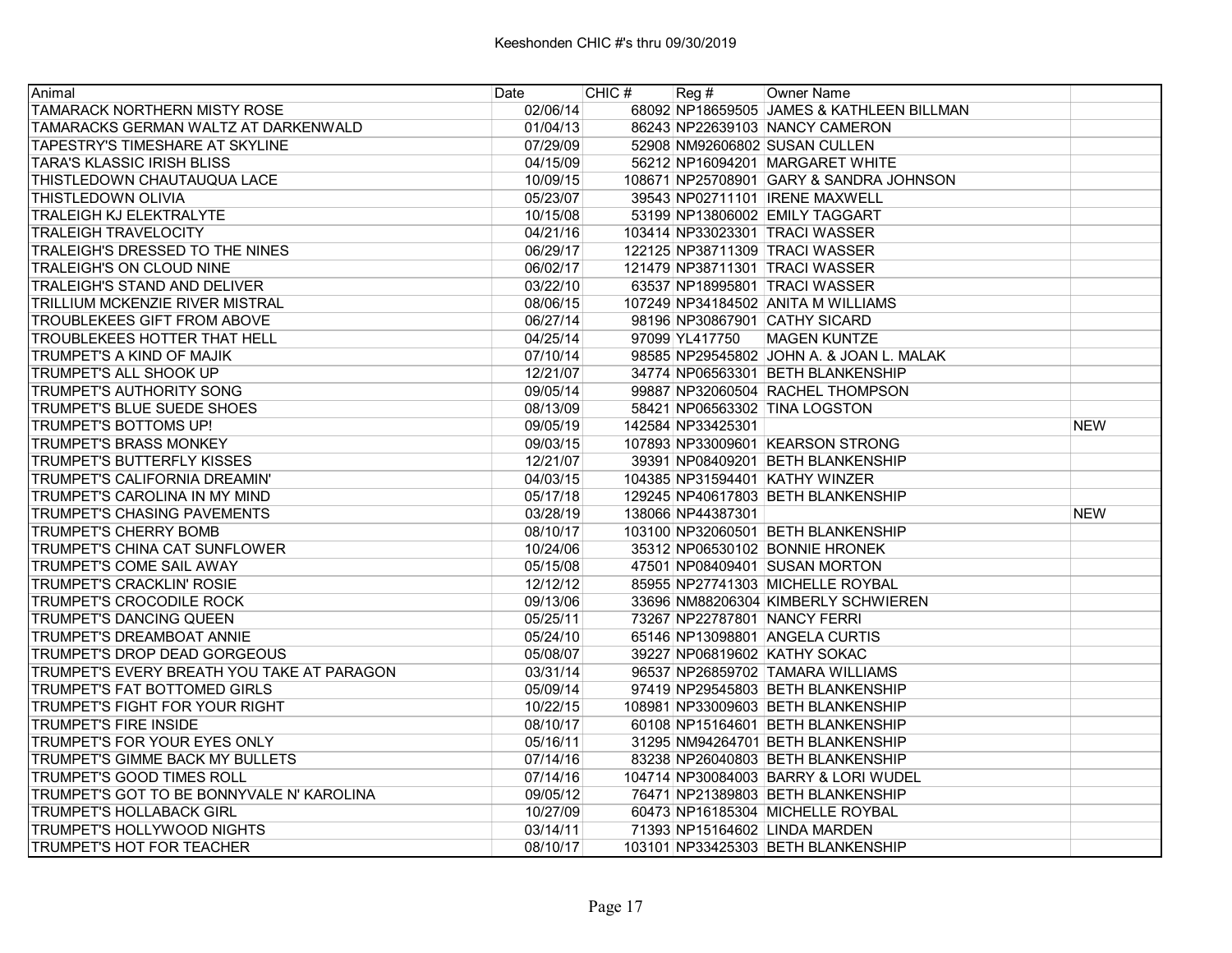| Animal                              | Date     | CHIC # | Reg #             | <b>Owner Name</b>                          |               |
|-------------------------------------|----------|--------|-------------------|--------------------------------------------|---------------|
| TRUMPET'S HOT FOR TEACHER           | 02/28/19 |        | 103101 NP33425303 |                                            | <b>UPDATE</b> |
| TRUMPET'S I KISSED A GIRL           | 04/27/17 |        |                   | 120596 NP37396601 CARISSA BOETTCHER        |               |
| TRUMPET'S I WANNA BE YOUR BOYFRIEND | 01/14/16 |        |                   | 110636 NP36447501 BETH BLANKENSHIP         |               |
| TRUMPET'S IN THE MOOD               | 08/14/13 |        |                   | 37179 NM94210901 BETH BLANKENSHIP          |               |
| TRUMPET'S IN THE MOOD               | 01/10/19 |        | 37179 NM94210901  |                                            | <b>UPDATE</b> |
| TRUMPET'S INNUENDO FOR THISTLEDEE   | 12/18/13 |        |                   | 94428 NP29545804 DARLENE NICKULL           |               |
| TRUMPET'S IT'S GOOD TO BE KING      | 01/31/12 |        |                   | 60745 NP18340901 BETH BLANKENSHIP          |               |
| TRUMPET'S JUMPIN' JACK FLASH        | 01/31/12 |        |                   | 34771 NP05064402 BETH BLANKENSHIP          |               |
| TRUMPET'S LIKE A PILL               | 08/17/17 |        |                   | 123103 NP40432001 BETH BLANKENSHIP         |               |
| TRUMPET'S LITTLE RED CORVETTE       | 08/17/17 |        |                   | 123104 NP40159202 PAUL & ELIZABETH LEITZKE |               |
| TRUMPET'S LOVE FOR SALE             | 11/25/15 |        |                   | 71394 NP21652101 CARISSA BOETTCHER         |               |
| TRUMPET'S LOVE ME DO                | 12/19/06 |        |                   | 36133 NM92631802 BETH BLANKENSHIP          |               |
| TRUMPET'S LOVIN' TOUCHIN' SQUEEZIN' | 11/15/11 |        |                   | 76789 NP16696301 BRENDA BELL; BEVERLY BELL |               |
| TRUMPET'S NO QUESTIONS ASKED        | 07/14/16 |        |                   | 96644 NP27490501 BETH BLANKENSHIP          |               |
| TRUMPET'S NO QUESTIONS ASKED        | 01/10/19 |        | 96644 NP27490501  |                                            | <b>UPDATE</b> |
| TRUMPET'S OVERNIGHT SENSATION       | 03/05/07 |        |                   | 37182 NP02408503 RICHARD & KAREN LABONTE   |               |
| TRUMPET'S PART-TIME LOVER           | 05/01/12 |        |                   | 81050 NP19175102 BETH BLANKENSHIP          |               |
| TRUMPET'S PINBALL WIZARD            | 09/27/06 |        |                   | 33131 NM88206306 RAE NELL HUNTER           |               |
| TRUMPET'S PLAY ME GEZANG            | 11/08/13 |        |                   | 93514 NP27741302 PATRICIA & RALPH MARTINEZ |               |
| <b>TRUMPET'S POUNDCAKE</b>          | 10/22/15 |        |                   | 108980 NP33425302 BETH BLANKENSHIP         |               |
| TRUMPET'S POUNDCAKE                 | 01/10/19 |        | 108980 NP33425302 |                                            | <b>UPDATE</b> |
| <b>TRUMPET'S POWER FLOWER</b>       | 01/29/13 |        |                   | 68091 NP19175101 BETH BLANKENSHIP          |               |
| TRUMPET'S PUT A SPELL ON YOU        | 12/21/07 |        |                   | 34770 NM90380003 BETH BLANKENSHIP          |               |
| TRUMPET'S RAISE YOUR GLASS          | 06/21/18 |        |                   | 131489 NP40432002 CHERYL BOETTCHER         |               |
| TRUMPET'S READY OR NOT              | 05/23/06 |        |                   | 31298 NP02898701 KIMBERLY SCHWIEREN        |               |
| TRUMPET'S SET FIRE TO THE RAIN      | 09/28/18 |        |                   | 133747 NP44387304 CHANTALLE CARROLL        |               |
| TRUMPET'S SHAKE IT OFF              | 09/12/19 |        | 143483 NP41519401 |                                            | <b>NEW</b>    |
| TRUMPET'S SHAKE IT UP               | 12/20/13 |        |                   | 94541 NP30084001 JULIE & JIM MILLER        |               |
| TRUMPET'S SHE'S GOT THE LOOK        | 11/13/18 |        | 135003 NP43228501 |                                            | <b>NEW</b>    |
| TRUMPET'S SHOOT TO THRILL           | 03/14/11 |        |                   | 58838 NP12061303 BETH BLANKENSHIP          |               |
| TRUMPET'S SHOWER THE PEOPLE         | 08/15/19 |        | 142056 NP40617802 |                                            | <b>NEW</b>    |
| TRUMPET'S SIGNED SEALED DELIVERED   | 09/14/11 |        |                   | 75548 NP19175103 BONNIE BELL BOND          |               |
| TRUMPET'S SMOOTH CRIMINAL           | 06/14/18 |        |                   | 131295 NP43228502 BETH BLANKENSHIP         |               |
| TRUMPET'S SO WHAT'CHA WANT          | 10/19/16 |        |                   | 116769 NP33009605 LINDA FLETCHER           |               |
| TRUMPET'S TEARDROPS ON MY GUITAR    | 03/22/18 |        |                   | 127817 NP41519402 BETH BLANKENSHIP         |               |
| TRUMPET'S TICKET TO RIDE            | 09/22/10 |        |                   | 37178 NM92631801 BETH BLANKENSHIP          |               |
| <b>TRUMPET'S TURNING TABLES</b>     | 01/10/19 |        | 136324 NP44387302 |                                            | <b>NEW</b>    |
| TRUMPET'S WALK THIS WAY             | 12/21/07 |        |                   | 34773 NP06819601 BETH BLANKENSHIP          |               |
| TRUMPET'S WE STARTED NOTHING        | 08/14/13 |        |                   | 78563 NP24641202 BETH BLANKENSHIP          |               |
| TRUMPET'S WE WILL ROCK YOU          | 04/07/16 |        |                   | 92657 NP29545801 JEFF PAYNE                |               |
| TRUMPET'S WIND IT UP                | 01/31/12 |        |                   | 60472 NP16185301 BETH BLANKENSHIP          |               |
| TRUMPET'S WINNER TAKES IT ALL       | 10/22/15 |        |                   | 72540 NP22787802 BETH BLANKENSHIP          |               |
| TRUMPET'S WON'T BACK DOWN           | 07/20/10 |        |                   | 62423 NP18340905 ALAN & CAROL ST. CLAIR    |               |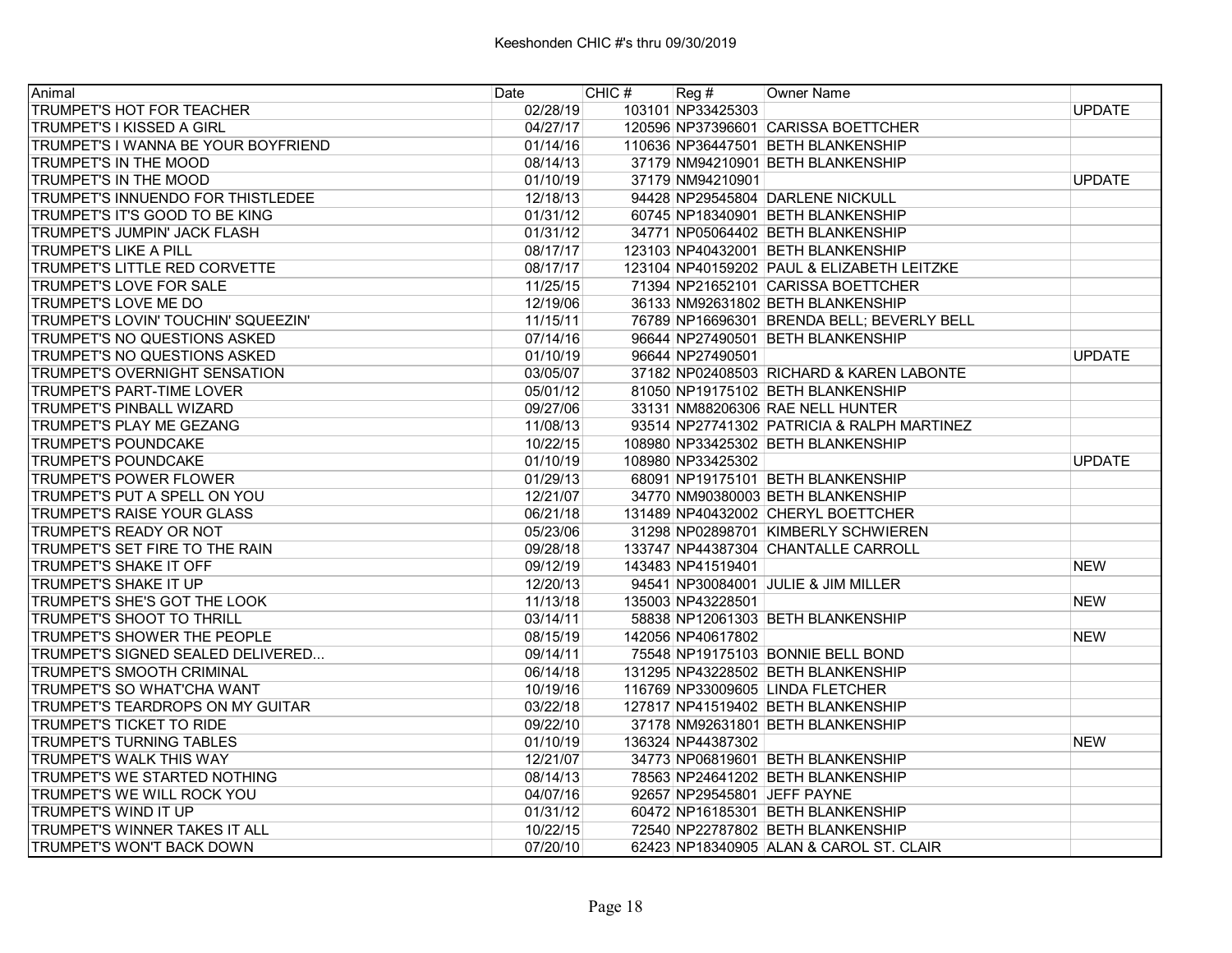| Animal                                          | Date     | CHIC# | Reg#                        | Owner Name                                  |            |
|-------------------------------------------------|----------|-------|-----------------------------|---------------------------------------------|------------|
| TRUMPET'S YOU COULD BE MINE                     | 11/25/15 |       |                             | 89139 NP28467602 BETH BLANKENSHIP           |            |
| TRUMPET'S YOU MIGHT THINK                       | 05/09/14 |       |                             | 97420 NP30084002 BETH BLANKENSHIP           |            |
| TWIN TREES ALLIE CAT LS                         | 05/23/07 |       |                             | 39541 NP02851506 GEOF GODFREY               |            |
| <b>TWIN TREES ARISTOCAT</b>                     | 02/03/09 |       |                             | 54957 NP02851501 STEVEN FREEMAN             |            |
| <b>TWIN TREES CATMANDU</b>                      | 06/09/06 |       |                             | 31685 NP02851503 KAREN & STEVE EVASUIK      |            |
| TWIN TREES MAKIN MERRY @ WUND-R Y               | 06/14/13 |       |                             | 90272 NP18977301 KAREN EVASUIK              |            |
| TWIN TREES NANTUCKET                            | 08/14/07 |       |                             | 31293 NM93037502 KAREN EVASUIK              |            |
| TWIN TREES PROMISE ME THE MOON FOR KEESFOREVER  | 01/04/11 |       |                             | 70023 NP21234702 CAROLYN & EDWARD OSTRANSKY |            |
| TWIN TREES RHYTHM OF THE RAIN                   | 10/23/07 |       |                             | 42582 NP09474807 KAREN EVASUIK              |            |
| TWINTREES WALK THE WALK                         | 07/13/06 |       |                             | 32117 NM83375906 KAREN & STEVE EVASUIK      |            |
| IUNKAS SUMBARSKY PRAMEN                         | 05/09/19 |       | 139282 NP49464101           |                                             | <b>NEW</b> |
| VALINDALE STORY TELLER                          | 03/14/11 |       |                             | 68541 NP19770501 JEAN GAUCHAT-HARGIS        |            |
| VALORIES PAWS OF PERFECTION MATTISE OF CLINGMEY | 10/26/17 |       |                             | 124561 NP39835504 VALORIE BRENNAN           |            |
| IVAN FLORIKS HEADLINER                          | 11/21/13 |       |                             | 31287 NM87849503 KATHLEEN ROBBINS           |            |
| <b>VAN FLORIKS MUSTANG SALLY</b>                | 09/26/19 |       | 143806 NP38561201           |                                             | <b>NEW</b> |
| VANDABAN WESSEX                                 | 08/06/07 |       |                             | 41249 NP11409201 DEBBIE LYNCH               |            |
| VANDYS GISELLE                                  | 05/23/06 |       |                             | 31274 NM72219103 CAROLE HENRY               |            |
| <b>VANDYS HECATE</b>                            | 10/20/06 |       |                             | 35115 NM75288808 CAROLE HENRY               |            |
| VANDYS JJ, CH.                                  | 05/23/06 |       |                             | 31279 NM76896003 CAROLE HENRY               |            |
| <b>VANDYS LEAH</b>                              | 10/30/06 |       |                             | 35477 NM81485903 MAUREEN GARAPPOLO          |            |
| <b>VANDYS NARKETTA</b>                          | 01/31/07 |       |                             | 36668 NP01683201 CAROLE HENRY               |            |
| <b>VANDYS NIKOLEI</b>                           | 10/24/06 |       |                             | 35309 NP01683202 CAROLE HENRY               |            |
| <b>VANDYS OONA</b>                              | 10/21/10 |       |                             | 35311 NP05770101 CAROLE HENRY               |            |
| <b>VANDYS PDQ</b>                               | 08/15/07 |       |                             | 41424 NP05909201 CAROLE HENRY               |            |
| <b>VANDYS PRESTO</b>                            | 03/16/07 |       |                             | 37490 NP05909203 THERESA BRICKER            |            |
| <b>VANDYS QUEEZ</b>                             | 02/28/08 |       |                             | 45279 NP09599601 CAROLE HENRY               |            |
| <b>VANDYS RIVA</b>                              | 12/18/08 |       |                             | 54303 NP11666901 CAROLE HENRY               |            |
| VANDYS TERRAH                                   | 02/15/12 |       |                             | 76472 NP20843205 ROXANNE DYER               |            |
| <b>VANDYS ULF</b>                               | 12/23/15 |       |                             | 110296 NP23565607 TRACY KING                |            |
| VANDYS URL LOJO                                 | 05/01/12 |       |                             | 81052 NP23565601 CAROLE HENRY               |            |
| VI-DON'S LADY GUINIVERE                         | 05/23/06 |       |                             | 31284 NM90554601 VIVIAN L. HULICK           |            |
| VI-DON'S STRUTTIN THE BLUES                     | 06/09/06 |       |                             | 31686 NP05532701 VIVIAN L. HULICK           |            |
| <b>VI-DON'S XMAS MIRACLE</b>                    | 11/08/13 |       |                             | 93513 NP05013401 VIVIAN HULICK              |            |
| <b>VINNY OF CLINGMEY SUMBARSKY PRAMEN</b>       | 08/22/19 |       | 142229 NP47833501           |                                             | <b>NEW</b> |
| VISHNYA SLADKAYA NAVAKOR                        | 04/12/18 |       | 128330 NP43986802 JODI ERBE |                                             |            |
| <b>VISTA'S ARRIVING AT CARNIVALE</b>            | 05/25/16 |       |                             | 113581 NP36560404 CAROLYN DONOVAN           |            |
| VISTA'S GOOD VIBRATIONS                         | 12/04/13 |       |                             | 90483 NP23646802 CAROLYN DONOVAN            |            |
| VISTA'S TAKE A CHANCE ON ME                     | 12/12/17 |       |                             | 125665 NP40611305 CAROLYN DONOVAN           |            |
| <b>VISTA'S UPTOWN FUNK</b>                      | 12/21/17 |       |                             | 125922 NP40611302 CAROLYN DONOVAN           |            |
| <b>VISTA'S VOLITION</b>                         | 12/21/17 |       |                             | 125921 NP40611303 CAROLYN DONOVAN           |            |
| VOSDAL VICTORY JUNCTION'S LEGACY                | 01/16/15 |       |                             | 102608 NP25085101 LANORA MADDEN             |            |
| VOSDAL'S SILVER FOX AT KARINA                   | 11/20/12 |       |                             | 85520 NP25085103 EDNA M. CORNEY             |            |
| <b>WHIRLAWAY'S AVANT-GARDE</b>                  | 04/15/13 |       |                             | 63208 NP17724701 BONNIE HRONEK              |            |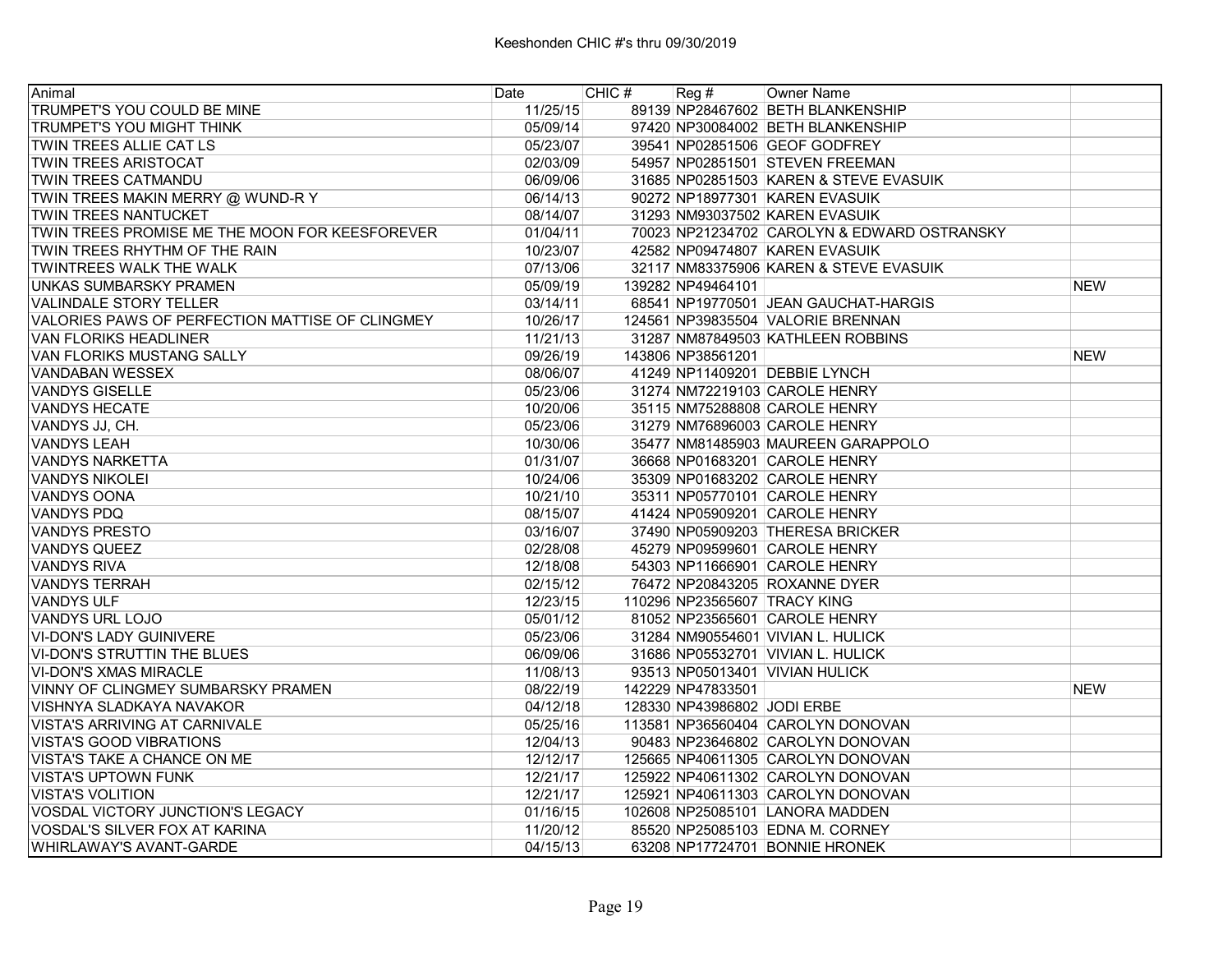| Animal                                      | Date     | CHIC # | Reg#                        | Owner Name                                |               |
|---------------------------------------------|----------|--------|-----------------------------|-------------------------------------------|---------------|
| <b>WHIRLAWAY'S FLYING TURNS</b>             | 12/09/15 |        |                             | 90693 NP28869601 BONNIE HRONEK            |               |
| IWHIRLAWAY'S OOH LA LA                      | 12/12/11 |        |                             | 65420 NP17724702 BONNIE HRONEK            |               |
| WHIRLWIND'S BE NOT AFRAID OF GREATNESS      | 08/06/15 |        |                             | 107250 NP34133601 JULIE JACOB             |               |
| WHIRLWIND'S MAN OF VALOR BY CORNERSTONE     | 04/19/18 |        |                             | 128501 NP40955202 JULIE JACOB             |               |
| WHIRLWIND'S MAN OF VALOR BY CORNERSTONE     | 10/25/18 |        | 128501 NP40955202           |                                           | <b>UPDATE</b> |
| WHIRLWIND'S STAR FROM THE HEAVENS BY ADONAI | 01/30/15 |        |                             | 89732 NP27937402 JULIE JACOB              |               |
| IWHIRLWIND'S SWIFT AS A SHADOW              | 05/21/15 |        |                             | 105608 NP34133606 JULIE JACOB             |               |
| lWHISKEES SILVER WEDDING BELLE              | 01/28/14 |        |                             | 95289 XN367238 MARIA E. FORMAN            |               |
| <b>WHIZZKEES ONYX SHADOW</b>                | 12/12/11 |        |                             | 77316 NP29590401 JEAN GAUCHAT-HARGIS      |               |
| <b>WILD HEART'S DRAGON DANCE</b>            | 06/29/17 |        |                             | 122126 NP38158302 LIZ L. MCKNIGHT         |               |
| <b>WILD HEART'S FULL MOON RISING</b>        | 06/29/17 |        |                             | 122124 NP38158301 LIZ MCKNIGHT            |               |
| <b>WILD HEART'S HEAVENLY ASSET</b>          | 01/28/14 |        |                             | 95290 NP25421601 LIZ L. MCKNIGHT          |               |
| WILD HEART'S OVER THE MOON TO MERRYTHOUGHT  | 09/20/18 |        |                             | 133606 NP38158305 RACHEL JOHNSTON         |               |
| <b>WILD HEART'S THREE BARS</b>              | 09/07/17 |        |                             | 123516 NP23605805 ROY & TERRI GUM         |               |
| WILD WINDS OH FOR HEAVEN'S SAKE             | 10/19/16 |        |                             | 116765 NP35249503 BONNIE M. HAMMOND BROWN |               |
| IWILD WINDS RAMBLIN' ROSE AT MARKWRIGHT     | 09/12/14 |        |                             | 100077 NP31308702 BONNIE M. HAMMOND BROWN |               |
| IWILD WINDS TAILOR-MADE FERRARI CALIFORNIA  | 06/16/16 |        |                             | 114158 NP31308703 BONNIE M. HAMMOND BROWN |               |
| <b>WINDRIFT AT KEESBROOK</b>                | 10/15/15 |        |                             | 108808 NP26245503 JOANNE REED             |               |
| <b>WINDRIFT'S BEYOND MEASURE</b>            | 08/01/19 |        | 141663 NP44100703           |                                           | <b>NEW</b>    |
| <b>WINDRIFT'S CASHING OUT</b>               | 03/14/11 |        |                             | 71392 NP07989204 MELODY TATE              |               |
| <b>WINDRIFT'S CASH'N CARRY LS</b>           | 03/20/07 |        |                             | 37600 NP07989206 G. M. & KAREN S. GODFREY |               |
| IWINDRIFT'S CHIC DANCER                     | 11/15/11 |        | 76788 NP23932104 ROBIN HITE |                                           |               |
| <b>WINDRIFT'S DANCES TO THE STARS</b>       | 11/30/11 |        |                             | 76792 NP23932105 WILLIAM WANNER           |               |
| <b>WINDRIFT'S DREAM GIRL</b>                | 07/25/19 |        | 141495 NP46985703           |                                           | <b>NEW</b>    |
| <b>WINDRIFT'S EMPIRE STRIKES BACK</b>       | 05/16/19 |        | 139470 NP42892601           |                                           | <b>NEW</b>    |
| IWINDRIFT'S KEEPSAKE                        | 01/05/10 |        |                             | 61886 NP08645002 JOANNE REED              |               |
| WINDRIFT'S LET'S GET PURRSONAL              | 11/13/18 |        | 135005 NP43662402           |                                           | <b>NEW</b>    |
| <b>WINDRIFT'S LITTLE DARLING</b>            | 04/19/07 |        |                             | 38934 NM89752705 SAM & BETSY E. WINANS    |               |
| <b>WINDRIFT'S LIVING THE DREAM</b>          | 08/15/19 |        | 142058 NP43989204           |                                           | <b>NEW</b>    |
| <b>WINDRIFT'S MEGAWATT.COM</b>              | 01/05/10 |        |                             | 61885 NP11301704 RICHARD LAFLECHE         |               |
| IWINDRIFT'S MO MONEY                        | 11/15/11 |        |                             | 76790 NP19631901 MELODY TATE              |               |
| IWINDRIFT'S MONEY MAKER                     | 07/11/13 |        |                             | 90795 NP21872201 ROY & TERRI GUM          |               |
| WINDRIFT'S MOON OVER WALL STREET            | 04/26/11 |        |                             | 72541 NP19066904 RICHARD & MARY WARD      |               |
| WINDRIFT'S MOONDANCER FOR WILDHEART         | 04/23/13 |        |                             | 88952 NP23932109 LIZ MCKNIGHT             |               |
| <b>WINDRIFT'S MUTUAL ASSETS</b>             | 07/26/07 |        |                             | 40669 NM92474903 RONALD SPAULDING         |               |
| <b>WINDRIFT'S NATIVE DANCER</b>             | 02/11/16 |        |                             | 111216 NP23932101 ANNA BOEHRINGER         |               |
| IWINDRIFTS NON-NEGOTIABLE ASSET             | 07/19/07 |        |                             | 40598 NP08883201 LIZ L. MCKNIGHT          |               |
| IWINDRIFT'S ORCHID SAMBA LS                 | 01/05/10 |        |                             | 61882 NP11923701 G. M. & KAREN GODFREY    |               |
| <b>WINDRIFT'S OUTBACK BETTY</b>             | 09/16/16 |        |                             | 116003 NP28909605 DEBRA KAY BOYCE         |               |
| <b>WINDRIFT'S PANDORA</b>                   | 05/25/16 |        |                             | 113583 NP35674203 MICHELLE ROYBAL         |               |
| IWINDRIFT'S RED HOT 'N BLUE                 | 10/17/07 |        |                             | 42344 NP00883602 JEANNINE DEWALD          |               |
| IWINDRIFT'S SAMBA SMOKEY BEAR               | 01/05/10 |        |                             | 61884 NP15574204 MICHELLE ROYBAL          |               |
| IWINDRIFT'S STAR DUST                       | 12/17/15 |        |                             | 110162 NP34652405 JOANNE REED             |               |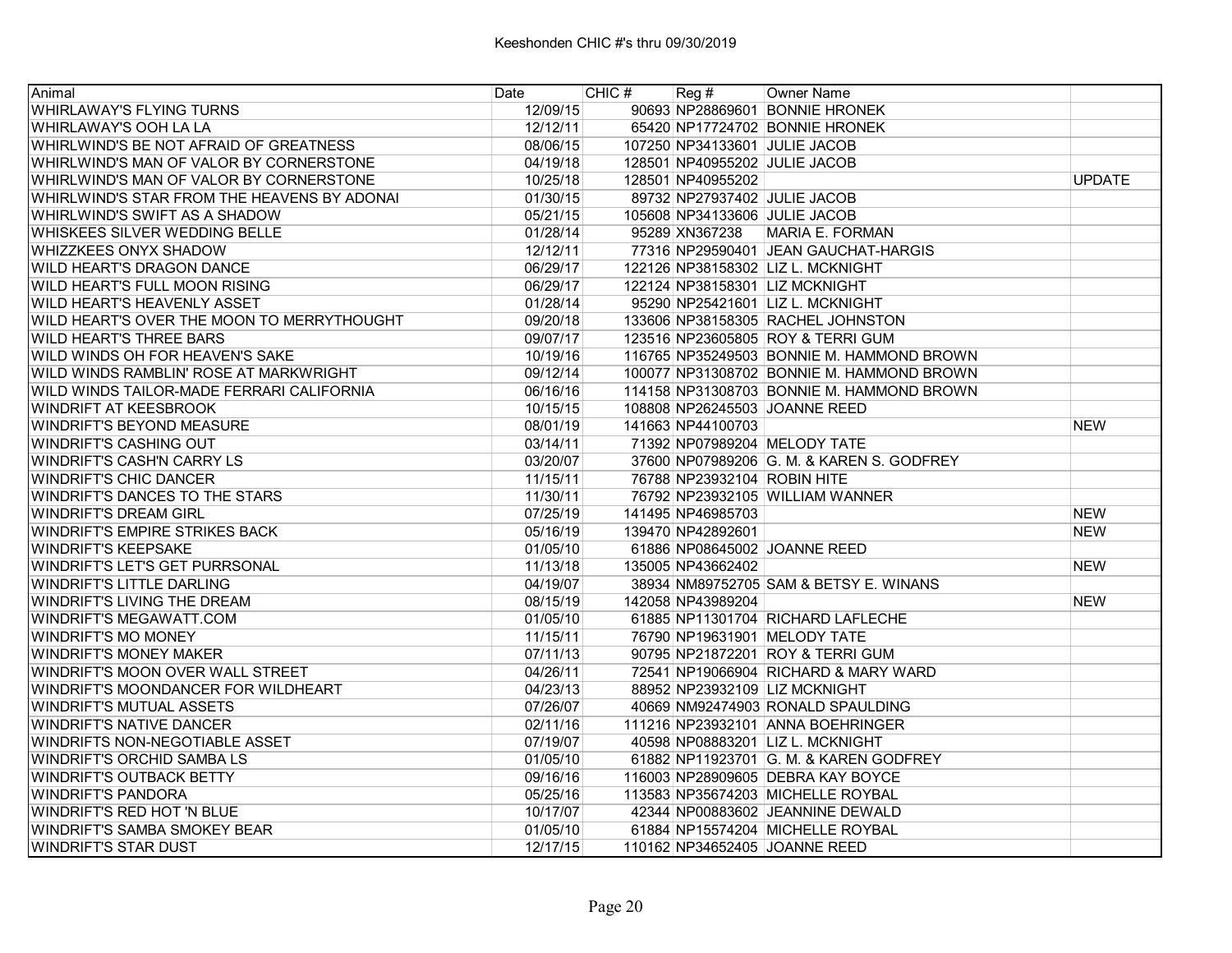| Animal                                   | Date     | CHIC# |                            | Reg # Owner Name                        |            |
|------------------------------------------|----------|-------|----------------------------|-----------------------------------------|------------|
| <b>WINDRIFT'S STAR JASMINE</b>           | 12/17/15 |       |                            | 110163 NP34652402 JOANNE REED           |            |
| <b>WINDRIFT'S STAR RUBY</b>              | 12/17/15 |       |                            | 110164 NP34652401 JOANNE REED           |            |
| <b>WINDRIFT'S SWEET LIFE SAMBA</b>       | 08/27/15 |       |                            | 57184 NP15574202 BETSY WINANS           |            |
| WINDRIFT'S UNCHAINED MELODY              | 08/22/14 |       |                            | 99615 NP32509202 ELIZABETH FORTINO      |            |
| <b>WINDRIFT'S UNIT OF TREASURE</b>       | 11/13/18 |       | 135006 NP44100704          |                                         | <b>NEW</b> |
| <b>WINDRIFT'S WILD HEART.COM</b>         | 09/14/11 |       |                            | 75547 NP15083303 LIZ MCKNIGHT           |            |
| IWINDRIFT'S WYNDJAMR FUTURES             | 05/23/06 |       |                            | 31285 NM92474902 ROBIN & KEN SKINNER    |            |
| IWINOR'S STRUT UR STUFF BABE             | 05/23/06 |       |                            | 31288 NM91667403 VIVIAN L. HULICK       |            |
| <b>WINSOME'S CHECK ME OUT</b>            | 03/06/08 |       | 45442 NP08040505 ROBIN OTA |                                         |            |
| WINSOME'S I'M COMING OUT                 | 02/22/18 |       |                            | 127206 NP36666401 CHRISTA SHEEK         |            |
| WINSOME'S LADY SINGS THE BLUES           | 09/20/13 |       |                            | 92471 NP25337601 CHRISTA SHEEK          |            |
| <b>WINSOME'S MY GUY</b>                  | 08/07/13 |       |                            | 91297 NP25337602 NOB & IRENE HADEISHI   |            |
| <b>WINSOME'S RAISING THE LIMIT</b>       | 01/04/13 |       |                            | 86242 NP20908602 KAREN LUSTMAN          |            |
| <b>WINSOME'S SECOND LOVE</b>             | 09/26/13 |       |                            | 92566 NP23889704 KATHLEEN G. CAMP       |            |
| <b>WINSOME'S SECOND SIGHT</b>            | 05/02/13 |       |                            | 89140 NP23889701 MARALOU BURHAM         |            |
| <b>WINSOME'S TAKING FLIGHT</b>           | 05/11/17 |       |                            | 120971 NP39204902 KRISTINE ARNDS        |            |
| IWINSOME'S UP 'N AT 'EM                  | 03/26/07 |       | 37821 NP05885302 J. CAHILL |                                         |            |
| IWINSOME'S UPTOWN GIRL                   | 12/18/08 |       |                            | 54301 NP05885303 CHRISTA SHEEK          |            |
| WINTU'S SKYLINE HOLIDAY EDITION-HOLLY    | 10/03/14 |       |                            | 100574 NP30644802 CONSTANCE G. HAYWARD  |            |
| WUND R Y SHEZA SUPERSTAR AT PAUGH PRINTS | 01/09/15 |       |                            | 102513 NP23315303 SHERRI ALSPAUGH       |            |
| <b>WUND-R Y BASES LOADED</b>             | 08/22/14 |       |                            | 98011 NP31981605 DAVID & ANGIE MALANICK |            |
| IWUND-R Y BLACK DIAMOND                  | 03/24/16 |       |                            | 112167 NP36448302 TERRI VANSCHYNDEL     |            |
| IWUND-R Y HARD HABIT TO BREAK            | 03/10/16 |       |                            | 111870 NP30275901 TERRI VAN SCHYNDEL    |            |
| <b>WUND-R Y I'VE GOT ATTITUDE</b>        | 11/28/06 |       |                            | 35895 NP01061103 TERRI VAN SCHYNDEL     |            |
| WUND-R Y K-CENTRAL HISTORY IN THE MAKING | 04/11/19 |       | 138454 NP46448502          |                                         | <b>NEW</b> |
| WUND-R Y K-CENTRAL'S GRAND FINALE        | 03/24/16 |       |                            | 112168 NP35888201 TERRI VANSCHYNDEL     |            |
| WUND-R Y LIFE IN THE FAST LANE           | 04/04/19 |       | 138267 NP37889109          |                                         | <b>NEW</b> |
| WUND-R Y REFLECTIONS IN TIME             | 10/13/09 |       |                            | 60107 NP15396401 JIM FRASER             |            |
| WUND-R Y TAKIN CARE OF BIZNESS           | 05/15/12 |       |                            | 81344 NP25536802 MELINDA HUGHES         |            |
| WUND-R Y WITCHY WOMAN                    | 04/07/17 |       |                            | 120112 NP37889102 HOLLY L. MCCABE       |            |
| WUND-R Y'S ALL AROUND TOWN               | 09/25/06 |       |                            | 34630 NP01061104 KIMBERLY WALLACE       |            |
| lWUND-R Y'S GOOD GIRL GONE BAD           | 03/24/16 |       |                            | 112169 NP36448303 TERRI VANSCHYNDEL     |            |
| IWUND-R Y'S HARD LUCK WOMAN              | 03/03/16 |       |                            | 111631 NP36448301 BETH BLANKENSHIP      |            |
| WUND-R Y'S OUR LITTLE SECRET             | 05/01/12 |       |                            | 80729 NP24867304 TERRI VANSCHYNDEL      |            |
| <b>WUND-R Y'S SECRET AGENT</b>           | 03/10/16 |       |                            | 111872 NP33170701 TERRI VAN SCHYNDEL    |            |
| WYNDJAMR'S BAREFOOT CONTESSA             | 09/05/12 |       |                            | 83010 NP25870805 ROBIN SKINNER          |            |
| WYNDJAMR'S BLUE MOON RISING              | 11/12/12 |       |                            | 85314 NP20835904 SUSAN COOK             |            |
| WYNDJAMR'S HOIST THE COLORS              | 09/19/07 |       |                            | 42083 NP10130202 ROBIN G. SKINNER       |            |
| IWYNDJAMR'S LADY CORSAIR                 | 04/18/12 |       |                            | 80731 NP25870804 DANIEL L. DUTTON       |            |
| WYNDJAMR'S MAGISTRATE JUDGE              | 09/13/18 |       |                            | 133423 NP38570702 CAROL VOELKER         |            |
| IWYNDJAMR'S MERRY DANCER                 | 09/27/06 |       |                            | 34772 NP04756205 ROBIN & KEN SKINNER    |            |
| IWYNDJAMR'S MORE TIME FOR ME             | 08/08/19 |       | 141895 NP43263202          |                                         | <b>NEW</b> |
| IWYNDJAMR'S NO JIBE TALKING              | 04/15/09 |       |                            | 56209 NP15364402 ROBIN & KEN SKINNER    |            |